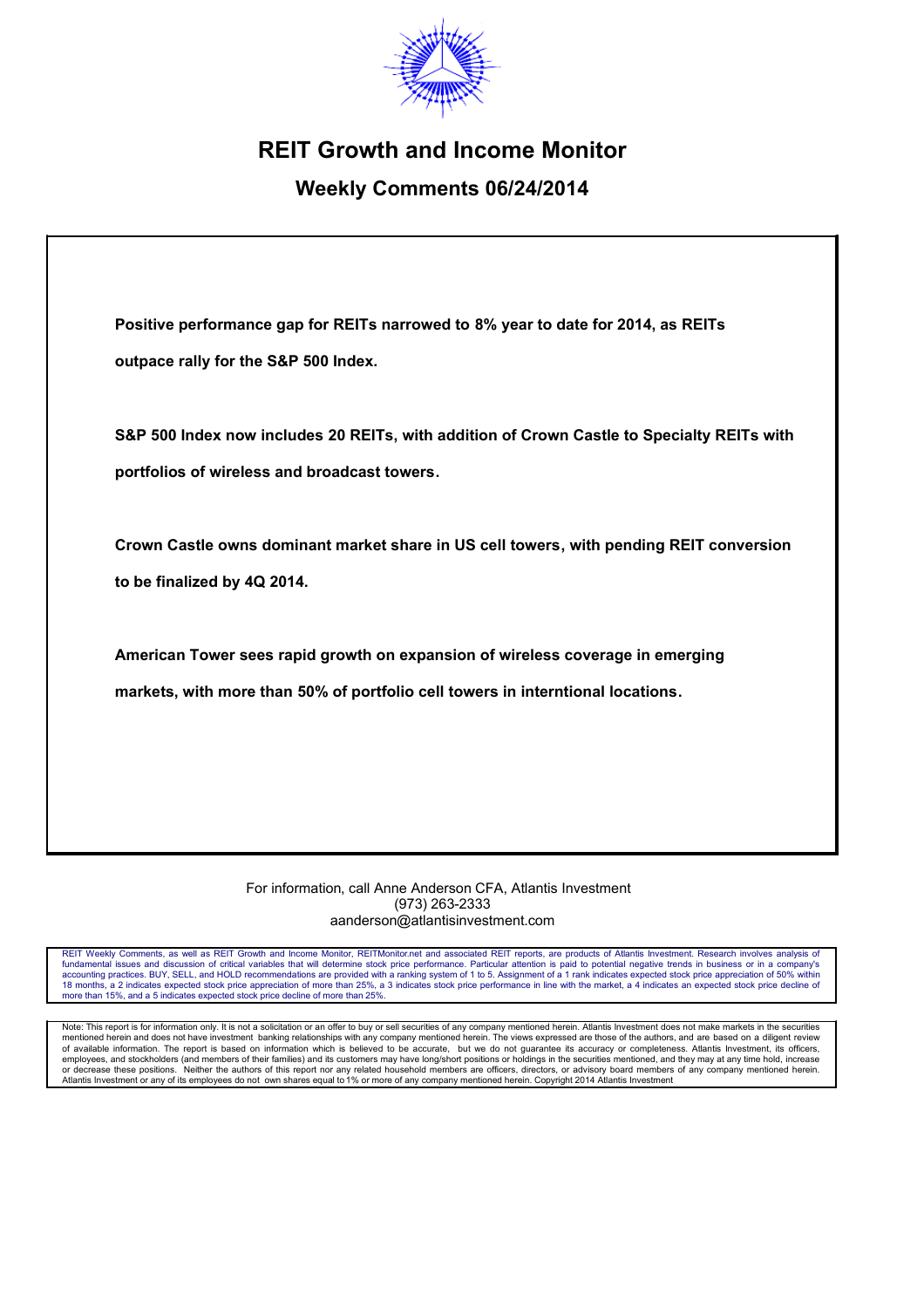

#### **Weekly REIT Comments 06/24/2014**

REIT stocks in the S&P 500 Index traded up 1% on average for the week ended June 20, 2014, as positive performance gap was maintained at 8% year to date for 2014. Average gain for all REITs followed by REIT Growth and Income Monitor is 12% year to date for 2014, showing twice the 6% gain for the S&P 500 Index. REIT stocks trailed the S&P 500 Index during 2013, with average gain of 8%.

Investors saw some REIT sectors increasing guidance, particularly Residential and Health Care REITs, while other REIT sectors affirmed conservative guidance indicating modest growth for 2014. Residential REITs expect strong FFO growth to continue through 2014, driven by tight occupancy and rental rate increases. Health Care REITs rally as Affordable Care Act is implemented, bringing more patient volume for tenants of Health Care REITs. Industrial REITs are gaining occupancy, allowing FFO guidance to increase. Performance of Retail REITs should respond to rental rate increases and portfolio expansion sustaining long term FFO growth. Certain Specialty REIT segments, such as Specialty Self-Storage REITs, have exceeded earnings expectations, while Specialty Timber REITs, with portfolios of timberlands and sawlog mills, traded lower on news of variable home sales. Hotel REITs demonstrate positive revenue and margin trends, with stock price performance aided by price decline for oil and gasoline. Investors take a cautious stance for Office REITs, due to exposure to financial industry layoffs and continued rent rolldowns.

Investor acceptance of eventual Federal Reserve tapering supports outlook for Financial Mortgage REITs, as bond market volatility moderates. Financial Mortgage REITs face significant fundamental change, with debate of Fannie Mae reform legislation likely to be delayed by interim elections. Proposals to liquidate Fannie Mae within 5 years face stiff opposition from Democratic Congressmen and Senators, as industry experts and lobbyists warn recession would follow removal of government support from the housing sector. Profits paid by Fannie Mae and Freddie Mac support the Treasury at a time of fiscal austerity increasing probability that status quo for Fannie Mae will be maintained through the 2016 Presidential election.

REIT stocks normally perform like interest rate sensitive stocks, although none of the 20 REITs in the S&P 500 Index are actually invested in financial assets. Dividend increases for 2013 and 2014 indicate management confidence in continued FFO growth. As dividend payers, REITs may be viewed as income stocks, attracting investors in need of both consistent income and growth.

#### **Specialty Cell Tower REITs See FFO Growth Driven by New Demand and Margin Expansion**

REIT conversions have added 2 large cap Specialty REITs with portfolios positioned to benefit from the growth of Internet mobility in US and global markets. Including **Crown Castle** and **American Tower**, Specialty REITs with portfolios of cell phone and wireless towers have combined \$60 billion market cap. **Crown Castle** has been reporting as a REIT since January 2014, with final REIT conversion expected to take place during 4Q 2014. **American Tower** completed REIT conversion in January, 2012, by merger with American Tower REIT. Managements of these REITs view REIT status as contributing to total shareholder return, since cash flow from real estate assets is more than sufficient to maintain asset base, while maximizing distributions to shareholders. Real estate assets are held by the parent REIT companies, while TRS (taxable REIT subsidiaries) operate diverse businesses dependant on the real estate assets, contributing after tax income to the REIT. Both of these REIT conversions expect to increase dividends in order to maintain REIT status as FFO grows. Both of the Specialty Cell Tower REITs were included in the S&P 500 Index prior to REIT conversion.

Technology change forces existing customers to continue to invest in tower equipment, adding to returns for **American Tower** and **Crown Castle**. Subscriber population continues to increase in the US, now driven by adoption of tablets, as well as by upgrades to smartphone technology. While LTE coverage has been almost completed in the US, expansion of 4G coverage to international markets is still in early years of development. More leases on existing cell towers drives higher profitability. Wireless carrier mergers, now much in the news, are generally not of concern to cell tower owners, as combination of subscriber bases always requires new investment to expand coverage to merged areas. Rationalization of merged coverage is still years away. Addition of new content and services by wireless carriers, such as AT&T's pending acquisition of Direct TV and Verizon's investment in digital media distribution through XLTE, should keep revenues growing for Specialty Cell Tower REITs for many years to come.

#### **Trading Opportunities**

**American Tower** offers large cap investors a growth vehicle driven by demand for wireless and Internet services from mobile Internet devices worldwide. With market cap of \$30 billion, **American Tower** operates a global portfolio of wireless towers, broadcast towers, and distributed antenna systems. **American Tower** owns and operates 27,000 wireless cell towers and 11.500 other broadcast and antenna assets in the US, as well as 29,500 wireless cell towers in Europe, South America, Africa and India. Stock price increased 12% during 2014. Technology change drives customer investment in equipment mounted on wireless towers, enabling **American Tower** to increase returns from existing assets. US portfolio of wireless assets provides 64% of revenue, while rapidly growing international contribution is now 36% of revenues. Recently completed \$4.8 bilion acquisition of Global Tower Partners added 25% to total US capacity. Construction of additional towers in US and international markets provides portfolio expansion. FFO increased 10% for 1Q 2014, while guidance for FFO for 2014 indicates growth of 18%-23%. Dividends were increased 22% during 2013 and another 10% year to date for 2014. Investors should expect 50% dividend growth over the next 12 months for **American Tower** to maintain REIT status. **American Tower** now provides income investors with 1.5% yield.

Pending REIT conversion **Crown Castle** sees growth in US revenues to be driven by dynamic demand for digital media, as well as by new Internet mobile devices and services. With market cap of \$25 billion, **Crown Castle** operates more than 40,000 US wireless cell towers, with international market participation limited to 1,800 towers in Australia. Stock price increased only 1% for 2014, underperforming both the S&P 500 Index and competitor **American Tower**. Rents increase 3%-6% annually, while new carrier investment adds 3%-6% to tower rents due to new and expanded leases. FFO increased 16% for 1Q 2014, while guidance for FFO for 2014 indicates growth of 10%-11%. **Crown Castle** paid its first cash dividend in March 2014, reflecting unconfirmed REIT status as of January, 2014. **Crown Castle** now provides income investors with 1.9% yield.

Note: This report is for information only. It is not a solicitation or an offer to buy or sell securities of any company mentioned herein. Atlantis Investment does not make markets in the securities mentioned herein and do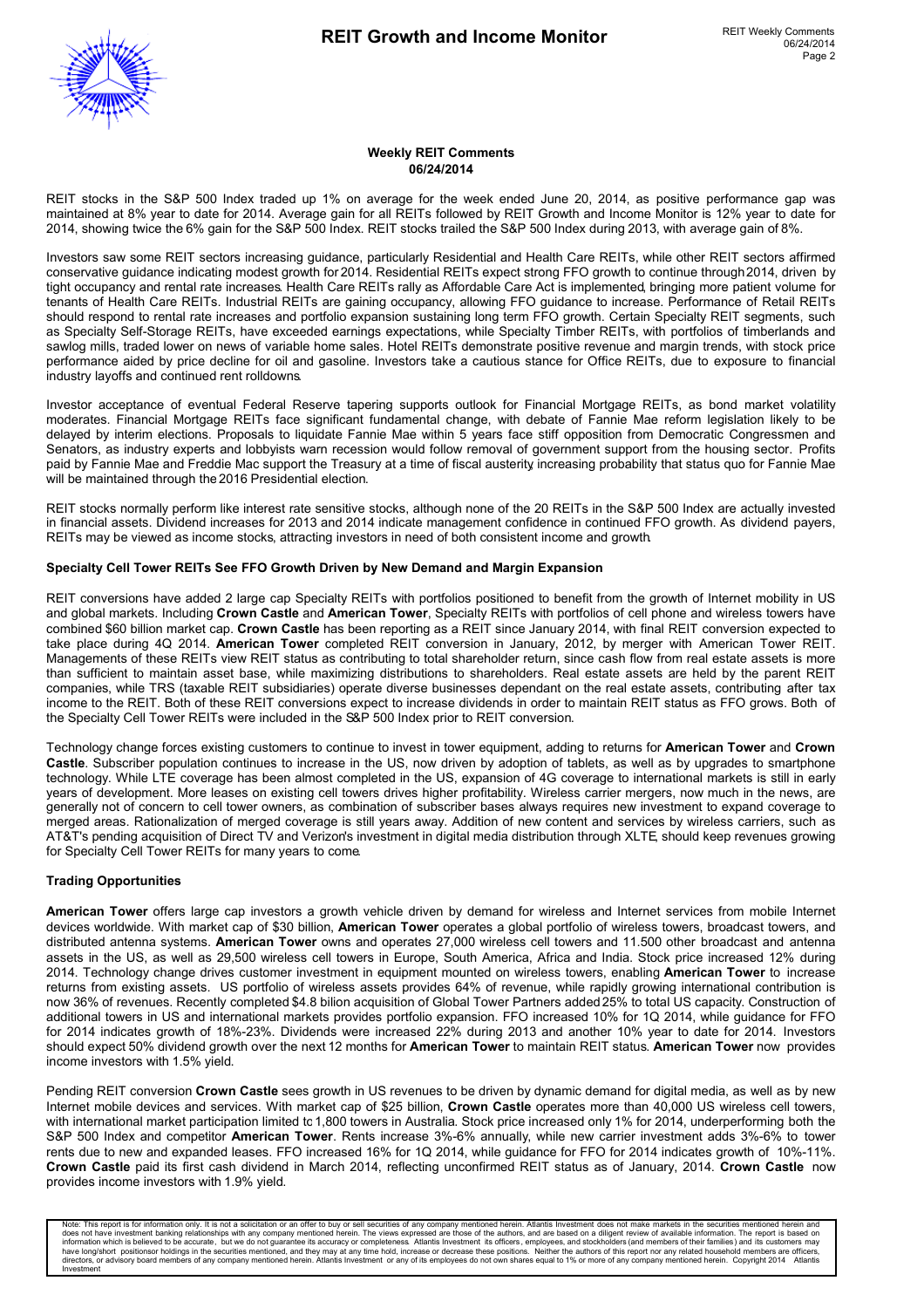

#### **Weekly Price Change for S&P 500 Index REITs**

| S&P 500 Index PELTS:             |                   | <b>Price</b><br>12/31/2013 | Price<br>05/30/2014 | <b>Price</b><br>06/06/2014 | <b>Price</b><br>06/13/2014 | <b>Price</b><br>06/20/2014 | Weeklu<br>Price Change | 2014<br>Price Change |
|----------------------------------|-------------------|----------------------------|---------------------|----------------------------|----------------------------|----------------------------|------------------------|----------------------|
| <b>American Tower</b>            | <b>AMT</b>        | \$80                       | \$90                | \$90                       | \$88                       | \$89                       | $1\%$                  | 12%                  |
| <b>Apartment Investment</b>      | AM                | \$26                       | \$31                | \$32                       | \$32                       | \$32                       | $-0\%$                 | 24%                  |
| <b>AvalonBay Communities</b>     | <b>AVB</b>        | \$118                      | \$142               | \$143                      | \$140                      | \$141                      | $1\%$                  | 20%                  |
| <b>Boston Properties</b>         | <b>BXP</b>        | \$100                      | \$121               | \$122                      | \$117                      | \$118                      | $1\%$                  | 18%                  |
| <b>Crown Castle</b>              | CCI               | \$73                       | \$77                | \$76                       | \$74                       | \$74                       | 0%                     | $1\%$                |
| <b>Equity Residential</b>        | EQR               | \$52                       | \$62                | \$63                       | \$62                       | \$62                       | $1\%$                  | 20%                  |
| <b>Essex Property Trust</b>      | ESS               | \$144                      | \$181               | \$185                      | \$179                      | \$184                      | $2\%$                  | 28%                  |
| <b>General Growth Properties</b> | GGP               | \$20                       | \$24                | \$24                       | \$24                       | \$24                       | 2%                     | 19%                  |
| <b>HCP</b>                       | <b>HCP</b>        | \$36                       | \$42                | \$42                       | \$41                       | \$41                       | $-1%$                  | 13%                  |
| <b>Health Care REIT</b>          | HCN               | \$54                       | \$63                | \$64                       | \$63                       | \$63                       | 0%                     | 18%                  |
| <b>Host Hotels &amp; Resorts</b> | <b>HST</b>        | \$19                       | \$22                | \$23                       | \$22                       | \$22                       | $1\%$                  | 15%                  |
| Kimco Realty                     | KIM               | \$20                       | \$23                | \$23                       | \$23                       | \$24                       | $4\%$                  | 19%                  |
| Macerich                         | MAC               | \$59                       | \$66                | \$68                       | \$65                       | \$67                       | $3\%$                  | 14%                  |
| <b>Plum Creek Timber</b>         | <b>PCL</b>        | \$47                       | \$45                | \$45                       | \$44                       | \$45                       | $1\%$                  | $-4%$                |
| Prologis                         | <b>PLD</b>        | \$37                       | \$42                | \$42                       | \$41                       | \$41                       | $1\%$                  | 12%                  |
| <b>Public Storage</b>            | <b>PSA</b>        | \$151                      | \$172               | \$173                      | \$170                      | \$172                      | $2\%$                  | 14%                  |
| Simon Property Group             | SPG               | \$152                      | \$166               | \$170                      | \$164                      | \$167                      | 2%                     | 10%                  |
| Ventas                           | <b>VTR</b>        | \$57                       | \$67                | \$65                       | \$64                       | \$65                       | 2%                     | 13%                  |
| <b>Vornado Realty Trust</b>      | VNO               | \$89                       | \$107               | \$108                      | \$105                      | \$107                      | 2%                     | 20%                  |
| Weyerhaeuser                     | w                 | \$32                       | \$31                | \$31                       | \$31                       | \$31                       | $1\%$                  | $-2%$                |
| <b>5&amp;P 500 Index</b>         | <b>S&amp;P500</b> | \$1,848                    | \$1,924             | \$1,949                    | \$1,936                    | \$1,963                    | $1\%$                  | 6%                   |
| Average for S&P 500 Index PEITs  |                   |                            |                     |                            |                            |                            | $1\%$                  | 14%                  |

REIT stocks traded up 1% for the third week of June, the week ended June 20, 2014. REITs matched performance of the S&P 500 Index, also trading up 1% for the week, now showing 6% gain year to date for 2014. Positive performance gap for REITs was maintained at 8% year to date for 2014. REIT stocks trailed the S&P 500 Index during 2013, with average gain of 8%. REIT stocks should continue to rally, maintaining positive performance gap.

Almost all of the 20 S&P 500 Index REITs outperformed the S&P 500 Index year to date for 2014, with 17 of the S&P 500 Index REITs trading up more than 6% gain for the S&P 500 Index during 2014. Only 2 of the S&P 500 Index REITs traded down year to date for 2014. Rally for Residential REITs now includes **Apartment Investment and Management** up 24%, **AvalonBay Communities** and **Equity Residential** both up 20% and **Essex Property Trust** up 28%, all reporting strong earnings results. Office REITs also demonstrated strong performance, with **Boston Properties** up 18% and **Vornado Realty Trust** up 20% year to date for 2014. **Public Storage**, up 14%, and **Prologis Inc**, up 12%, both show solid gains for 2014. Health Care REITs enjoy sustainable rally, buoyed by news of individual health enrollment under Affordable Care Act, with **Health Care REIT** up 18%, while **HCP** shows 13% gain and **Ventas** shows 13% gain. Retail REITs also show good gains, now lead by **General Growth Properties** and **Kimco Realty**, both up 19%, while **Macerich** shows 14% gain. **Simon Property Group** gave up a portion of its year to date gain due to recent spin-off of **Washington Prime Group**, leaving the parent company up 10% year to date for 2014. **Host Hotels & Resorts**, now up 15%, recently announced higher group bookings during 2014. **American Tower** now shows 12% gain year to date for 2014, with pending REIT conversion **Crown Castle** now up 1% for 2014. In contrast, Specialty Timber REITs traded down on news of variable sales of new and existing homes, with Specialty Timber REIT **Plum Creek Timber** now down (4%) and **Weyerhaeuser** down (2%) year to date for 2014.

Note that pending REIT conversion of **Crown Castle** brings total REITs included in Standard & Poors 500 Index to 20 stocks. Including **Crown Castle** and **American Tower**, Specialty REITs with portfolios of wireless cell phone and broadcast towers have combined \$60 billion market cap.

Note: This report is for information only. It is not a solicitation or an offer to buy or sell securities of any company mentioned herein. Atlantis Investment does not make markets in the securities mentioned herein and do directors, or advisory board members of any company mentioned herein. Atlantis Investment or any of its employees do not own shares equal to 1% or more of any company mentioned herein. Copyright 2014 Atlantis Investment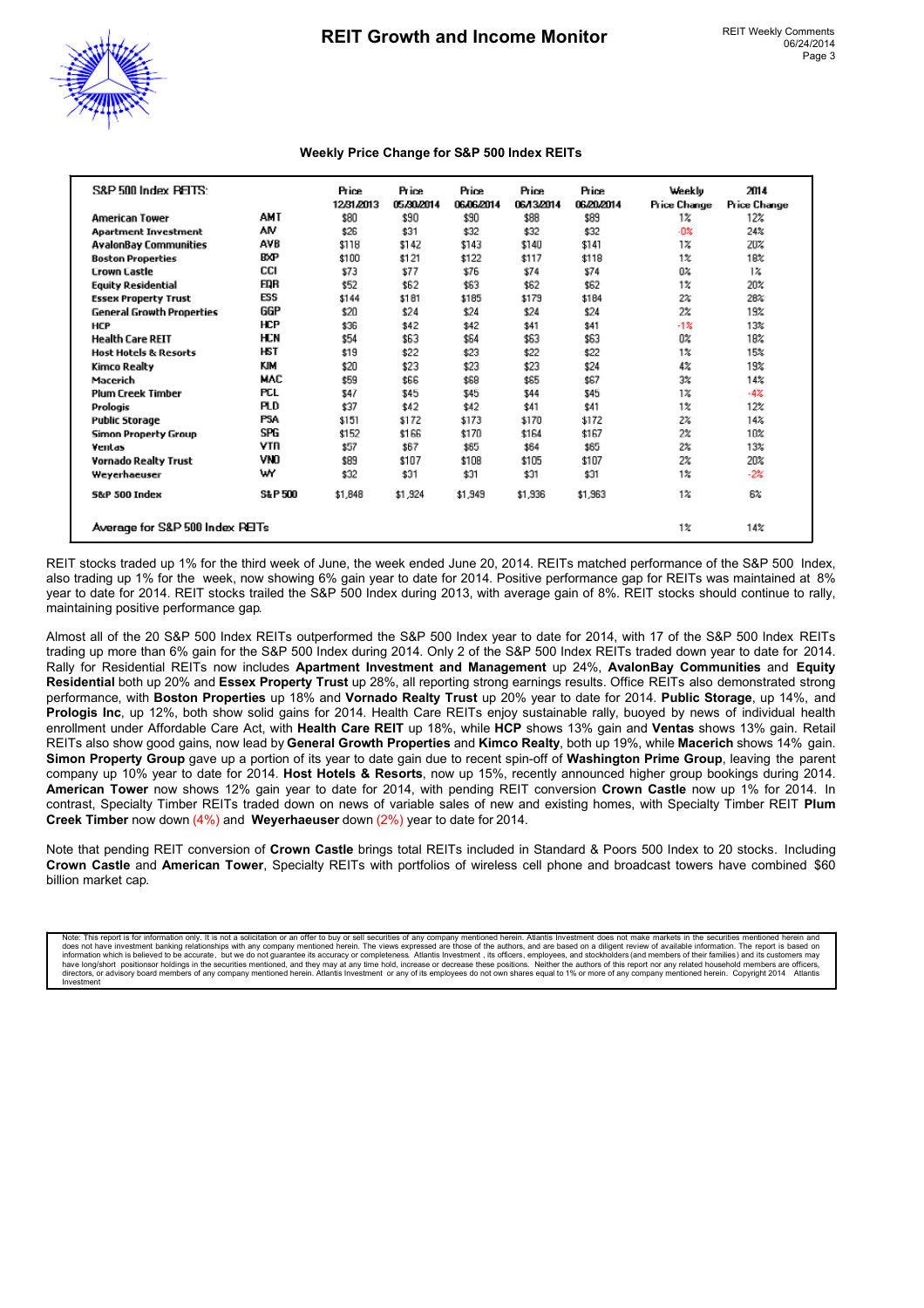

**Weekly REIT Price Changes by Sector**



Almost all REIT sectors traded higher for the third week of June, the week ended June 20, 2014. Best performance was shown by Hotel REITs and Retail REITs, both up 2% for the week. Health Care REITs, Industrial REITs, Office REITs, Residential REITs and Specialty REITs all traded up 1%. Lagging REIT sectors were Financial Commercial REITs, unchanged, while Financial Mortgage REITs traded down (1%). On average, stock prices for REIT Growth and Income Monitor increased 1% for the week ended June 20, 2014.



Stock prices for REITs followed by REIT Growth and Income Monitor increased to show gain of 12% on average year to date for 2014, now showing twice the gain for the S&P 500 Index, now up 6% year to date for 2014. Investors are attracted by dividend income, and REITs have demonstrated ability both to pay and to increase dividends. REITs offer higher yields than S&P 500 stocks, with REIT dividends taxed at the same rate as ordinary income. REIT funds flow demonstrates moderate growth, at a time when other market sectors face adjusted revenue expectations due to currency exposure and variable international economies Leading sectors for 2014 include Hotel REITs, Office REITs and Residential REITs, all up 17% year to date. Health Care REITs are up 15% as the Affordable Care Act is implemented, bringing more patient volume to tenants of Health Care REITs. Financial Mortgage REITs show gain of 14%, as investors respond positively to appointment of Janet Yellen as new Federal Reserve Chairman, justifying expectations for continued low interest rates. Specialty REITs traded up 12% year to date for 2014, supported by investor interest in Data Center REITs and Self-Storage REITs, offset by decline for Specialty Timber REITs. Retail REITs show gain of 10%, while Industrial REITs show 8% gain for 2014. Lagging Financial Commercial REITs traded up 1%, almost unchanged year to date for 2014, reflecting investor concern over lower volume of new issues of commercial securitizations.

Note: This report is for information only. It is not a solicitation or an offer to buy or sell securities of any company mentioned herein. Atlantis Investment does not make markets in the securities mentioned herein and<br>do information which is believed to be accurate, but we do not guarantee its accuracy or completeness. Atlantis Investment, its officers, employees, and stockholders (and members of their families) and its customers may<br>direc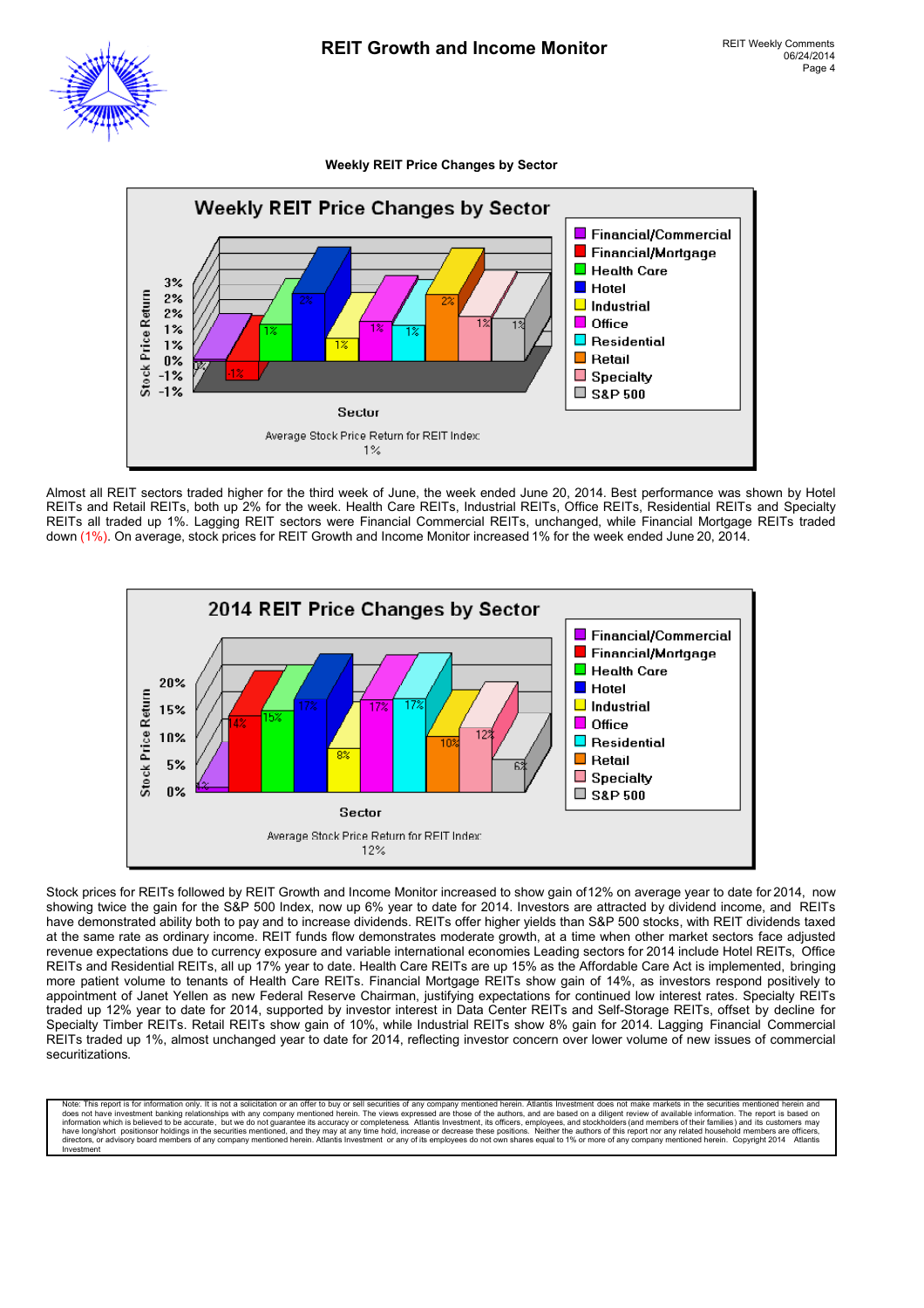

#### **INDEX TO DAILY REIT COMMENTS Week from 06/14/2014 to 06/20/2014**

| <b>American Tower</b>                 | <b>AMT</b>                | page 6  |
|---------------------------------------|---------------------------|---------|
| <b>Taubman Centers</b>                | <b>TCO</b>                | page 7  |
| <b>Parkway Properties</b>             | PKY                       | page 8  |
| <b>Crown Castle</b>                   | <b>CCI</b>                | page 9  |
| <b>Mack-Cali Realty</b>               | CLI                       | page 10 |
| <b>Newcastle Investment</b>           | <b>NCT</b>                | page 11 |
| Rayonier                              | <b>RYN</b>                | page 12 |
| <b>Digital Realty Trust</b>           | <b>DLR</b>                | page 13 |
| <b>Plum Creek Timber</b>              | <b>PCL</b>                | page 14 |
| <b>Duke Realty</b>                    | <b>DRE</b>                | page 15 |
| Prologis Inc                          | PLD                       | page 16 |
| Weingarten Realty                     | <b>WRI</b>                | page 17 |
| <b>Realty Income</b>                  | O                         | page 18 |
| Ventas                                | <b>VTR</b>                | page 19 |
| <b>Select Income REIT</b>             | <b>SIR</b>                | page 20 |
| American Tower                        | <b>AMT</b>                | page 21 |
| New Residential Investment Corp       | <b>NRZ</b>                | page 22 |
| <b>HCP</b>                            | <b>HCP</b>                | page 23 |
| <b>CYS Investments</b>                | <b>CYS</b>                | page 24 |
| <b>LaSalle Hotel Properties</b>       | LHO                       | page 25 |
| <b>Sunstone Hotel Investors</b>       | <b>SHO</b>                | page 26 |
| <b>AvalonBay Communities</b>          | <b>AVB</b>                | page 27 |
| <b>Public Storage</b>                 | <b>PSA</b>                | page 28 |
| Extra Space Storage                   | <b>EXR</b>                | page 29 |
| <b>Highwoods Properties</b>           | <b>HIW</b>                | page 30 |
| <b>Annaly Capital Management</b>      | <b>NLY</b>                | page 31 |
| Hatteras Financial                    | HTS                       | page 32 |
| <b>DuPont Fabros Technology</b>       | <b>DFT</b>                | page 33 |
| <b>PREIT</b>                          | PEI                       | page 34 |
| <b>Taubman Centers</b>                | TCO                       | page 35 |
| <b>Boston Properties</b>              | <b>BXP</b>                | page 36 |
| <b>Equity Residential</b>             | <b>EQR</b>                | page 37 |
| EdR                                   | <b>EDR</b>                | page 38 |
| <b>Simon Property Group</b>           | <b>SPG</b>                | page 39 |
| <b>Washington Prime Group</b>         | <b>WPG</b>                | page 40 |
| <b>DuPont Fabros Technology</b>       | <b>DFT</b>                | page 41 |
| <b>Health Care REIT</b>               | IHCN                      | page 42 |
| Ventas                                | $\overline{\mathsf{NTR}}$ | page 43 |
| <b>QTS Realty Trust</b>               | QTS                       | page 44 |
| <b>EdR</b>                            | <b>EDR</b>                | page 45 |
| Digital Realty Trust                  | <b>DLR</b>                | page 46 |
| <b>Annaly Capital Management</b>      | <b>NLY</b>                | page 47 |
| <b>Hospitality Properties Trust</b>   | HPT                       | page 48 |
| <b>EdR</b>                            | <b>EDR</b>                | page 49 |
| <b>PREIT</b>                          | PEI                       | page 50 |
| Newcastle Investment                  | <b>NCT</b>                | page 51 |
| <b>Medical Properties Trust</b>       | <b>MPW</b>                | page 52 |
| <b>Strategic Hotels &amp; Resorts</b> | <b>BEE</b>                | page 53 |
| <b>CyrusOne</b>                       | <b>CONE</b>               | page 54 |
|                                       |                           |         |
|                                       |                           |         |
|                                       |                           |         |
|                                       |                           |         |
|                                       |                           |         |
|                                       |                           |         |
|                                       |                           |         |

Note: This report is for information only. It is not a solicitation or an offer to buy or sell securities of any company mentioned herein. Atlantis Investment does not make markets in the securities mentioned herein and do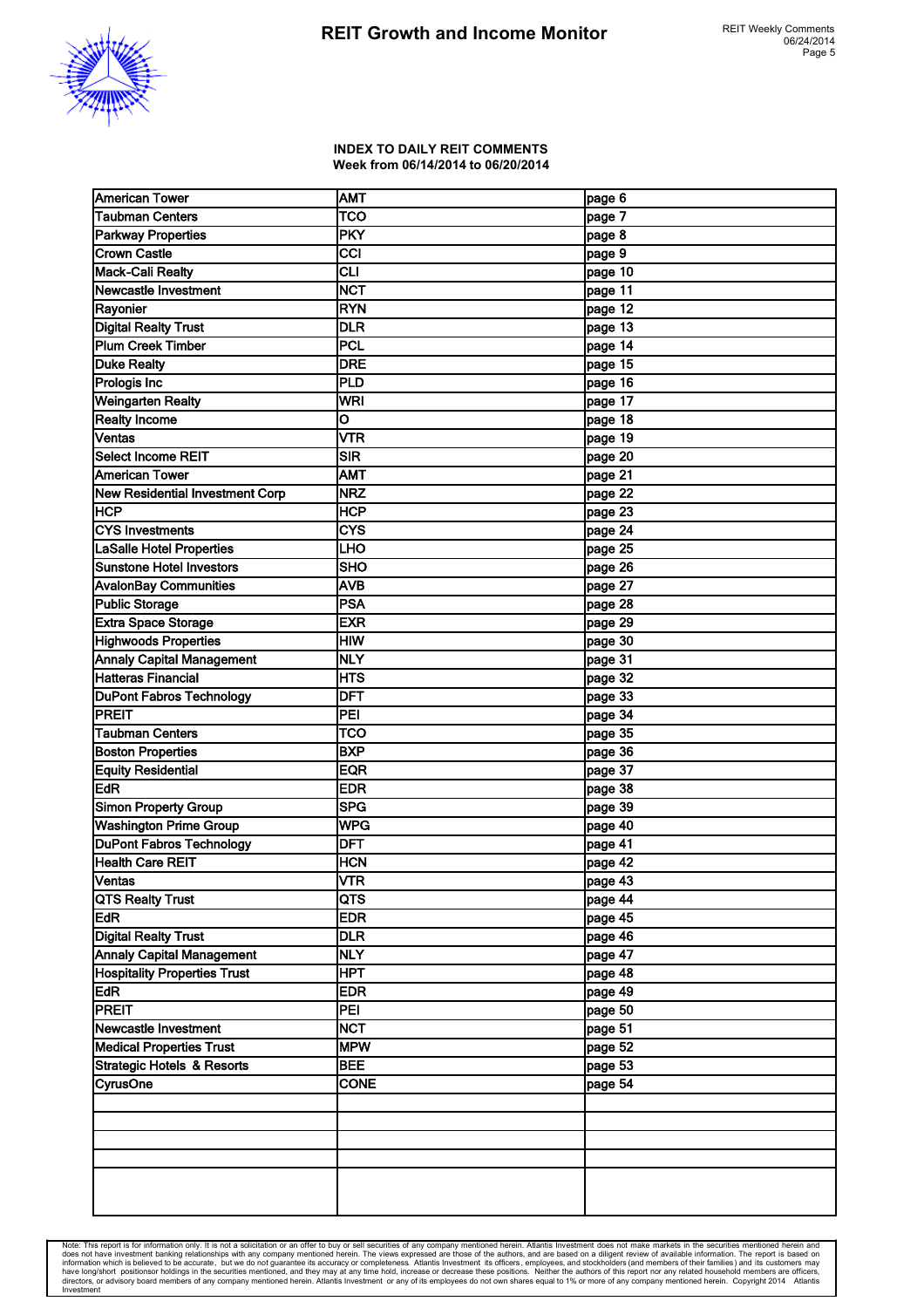

| Company:                                                                                                                                                                                               | American Tower                                                                                      |  |
|--------------------------------------------------------------------------------------------------------------------------------------------------------------------------------------------------------|-----------------------------------------------------------------------------------------------------|--|
| Price:                                                                                                                                                                                                 | \$88                                                                                                |  |
| Recommendation:                                                                                                                                                                                        | <b>BUY</b>                                                                                          |  |
| Ranking:                                                                                                                                                                                               | 2                                                                                                   |  |
| Market Cap:                                                                                                                                                                                            | \$35,253                                                                                            |  |
| Link:                                                                                                                                                                                                  | http://www.reitmonitor.net/atlantis/REITWebRpt.nsf/PayBuy?OpenFor<br>m&REIT                         |  |
| <b>Additional Text:</b><br>06/16/2014<br><b>AMT \$88</b>                                                                                                                                               |                                                                                                     |  |
|                                                                                                                                                                                                        | American Tower AMT announced pending \$978 million acquisition of BR Towers SA in Brazil            |  |
| in Brazil                                                                                                                                                                                              | AMT portfolio to be acquired includes 2,530 towers and exclusive rights for 2,110 additional towers |  |
| AMT portfolio valued at 8.3X cap rate                                                                                                                                                                  |                                                                                                     |  |
| AMT pending acquisition to add \$131 million to international revenues, expected to be immediately<br>accretive to FFO                                                                                 |                                                                                                     |  |
| AMT existing interest in Brazil includes 6,771 cell phone and broadcast sites serving Nextel<br>International, Telefonica, America Movil and Oi, representing 15% of total international sites for AMT |                                                                                                     |  |
| AMT latest guidance for FFO for 2014 indicates growth UP +20%                                                                                                                                          |                                                                                                     |  |
| AMT increased dividend by 6%, bringing current annual dividend yield to 1.5%                                                                                                                           |                                                                                                     |  |
| AMT a Specialty REIT with a portfolio of wireless and broadcast communications real estate with<br>towers in US, Europe, South America, Africa and India                                               |                                                                                                     |  |
| AMT we rank 2 BUY                                                                                                                                                                                      |                                                                                                     |  |
| AMT market cap \$35.3 billion                                                                                                                                                                          |                                                                                                     |  |

AMT an S&P 500 Index REIT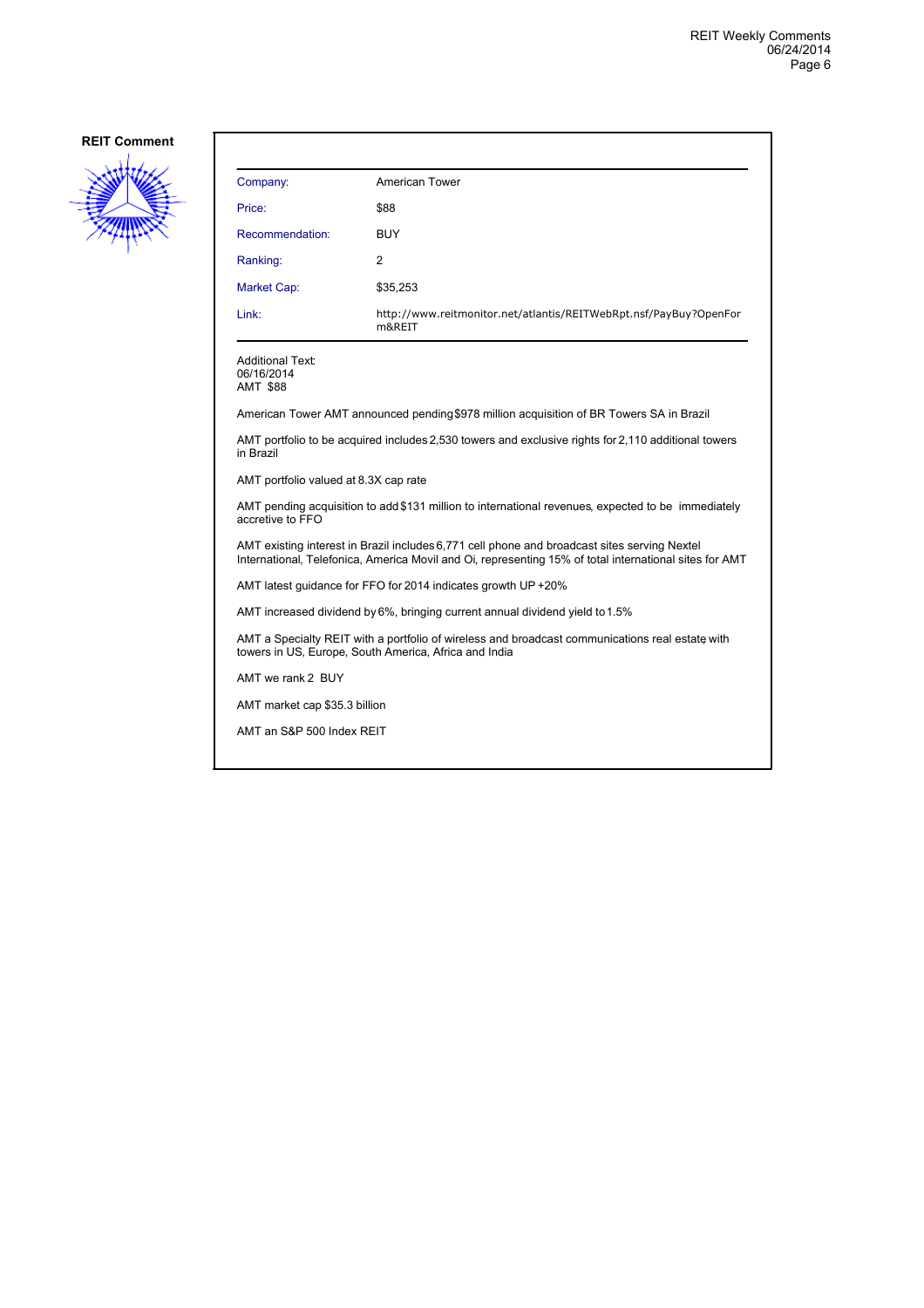

| Company:        | <b>Taubman Centers</b>                                                      |
|-----------------|-----------------------------------------------------------------------------|
| Price:          | \$73                                                                        |
| Recommendation: | <b>BUY</b>                                                                  |
| Ranking:        | 2                                                                           |
| Market Cap:     | \$11,412                                                                    |
| Link:           | http://www.reitmonitor.net/atlantis/REITWebRpt.nsf/PayBuy?OpenFor<br>m&REIT |
|                 |                                                                             |

Additional Text: 06/16/2014 TCO \$73

Taubman Center TCO management comments at NAREIT investor forum highlighted international portfolio expansion

TCO slower growth in US stimulating interest in international retail investments

TCO initial expectation of US GDP growth UP +3.0% for 2014 now appears optimistic, indicating that 2.0%-2.5% US GDP growth may be achievable

TCO in this slow growth environment, luxury retailers showing tenant sales growth, while value segment showing sales FLAT

TCO new high end malls to open in Puerto Rico in spring 2015 and in Waikiki HI in spring 2016, expected to achieve tenant sales at high end of the range for TCO portfolio

TCO plans to open 2 new malls in China in late 2015, each of 1.0 million square feet, to be topped by new development outside Seoul, South Korea with 1.7 million square feet, planned to open late 2016

TCO next new regional mall opening scheduled for Sarasota FL in October 2014

TCO investing \$3.0 billion in development pipeline to develop 6 properties in US, Puerto Rico and Asia, to add 5.6 million square feet of retail space, representing 16% portfolio capacity increment

TCO guidance for FFO for 2014 indicates growth UP +2%-+5%, impacted by (\$0.12) per share from divestitures of Arizona Mills in Tampa FL and International Plaza in Tempe AZ

TCO provides current annual dividend yield of 2.9%

TCO a Retail REIT with a portfolio of upscale regional malls

TCO we rank 2 BUY

TCO market cap \$11.4 billion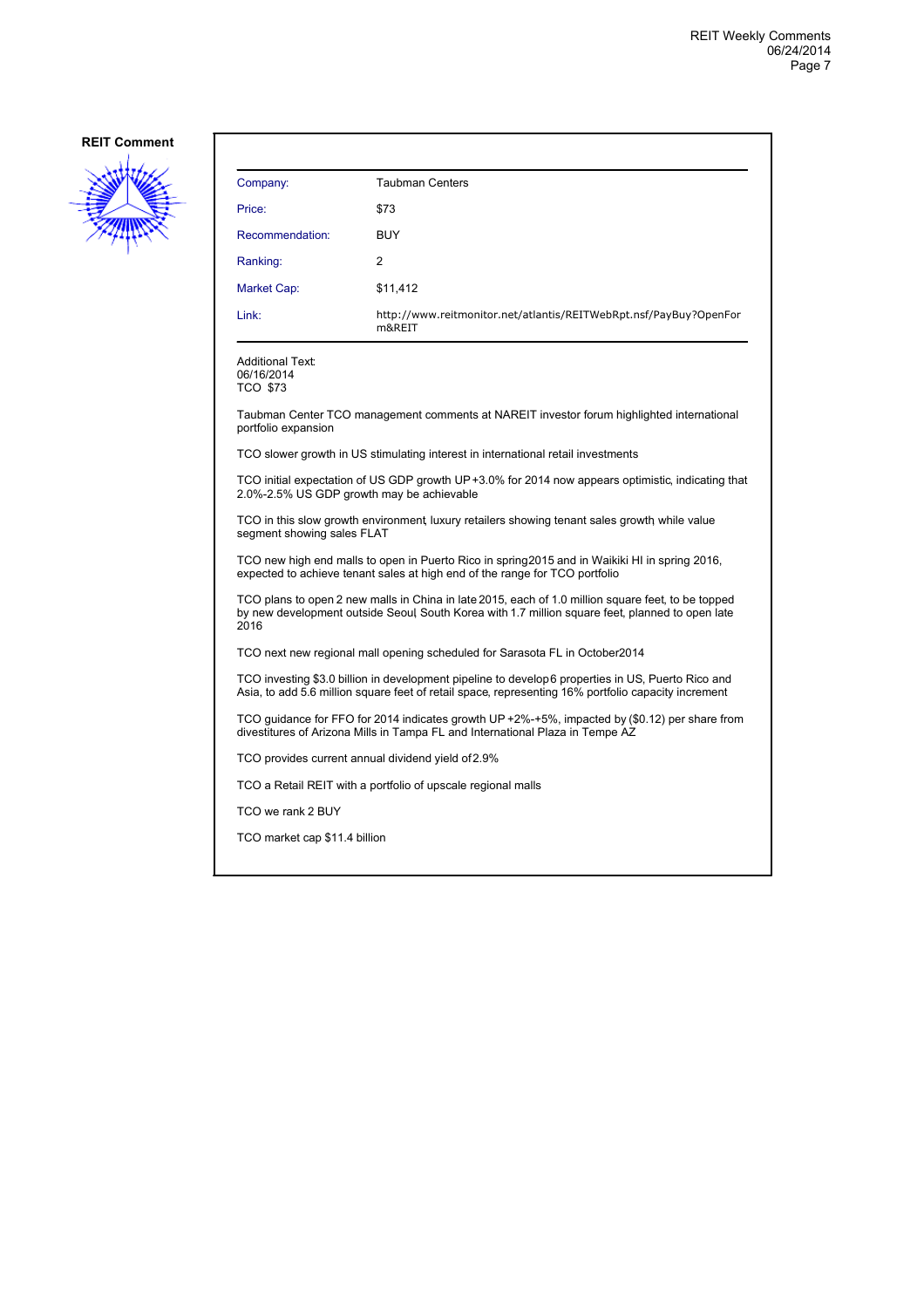

| Company:                                                                                                                                                                                                                                                                      | <b>Parkway Properties</b>                                                                          |  |
|-------------------------------------------------------------------------------------------------------------------------------------------------------------------------------------------------------------------------------------------------------------------------------|----------------------------------------------------------------------------------------------------|--|
| Price:                                                                                                                                                                                                                                                                        | \$21                                                                                               |  |
| Recommendation:                                                                                                                                                                                                                                                               | <b>HOLD</b>                                                                                        |  |
| Ranking:                                                                                                                                                                                                                                                                      | 3                                                                                                  |  |
| <b>Market Cap:</b>                                                                                                                                                                                                                                                            | \$2,168                                                                                            |  |
| Link:                                                                                                                                                                                                                                                                         | http://www.reitmonitor.net/atlantis/REITWebRpt.nsf/PayBuy?OpenFor<br>m&REIT                        |  |
| <b>Additional Text:</b><br>06/16/2014<br><b>PKY \$21</b>                                                                                                                                                                                                                      |                                                                                                    |  |
|                                                                                                                                                                                                                                                                               | Parkway Properties PKY targeted investments provide high returns from"undermanaged properties"     |  |
| markets for office property acquisitions                                                                                                                                                                                                                                      | PKY management comments at NAREIT investor forum noted growth characteristics of target            |  |
|                                                                                                                                                                                                                                                                               | PKY target markets include Atlanta, 4 largest cities in FL, as well as Houston, Austin and Phoenix |  |
|                                                                                                                                                                                                                                                                               | PKY each of these markets offer faster population and employment growth than national average      |  |
| PKY announced first acquisition in Miami FL in April 2014, \$468 million for Courvoisier Centre in<br>Brickell submarket, now 84.3% occupied following \$10 million renovation during 2013                                                                                    |                                                                                                    |  |
| PKY may increase exposure to Atlanta with acquisition of additional properties in downtown Atlanta<br>to supplement existing property holdings in Buckhead and Central Perimeter areas of Atlanta                                                                             |                                                                                                    |  |
| PKY new developments are atypical for PKY, but decision to develop \$69 million Hayden Ferry III, a<br>new 10 story office tower in Tempe AZ driven by exceptional opportunity to capture additional leases<br>with technology tenants including Microsoft, Citrix and Amazon |                                                                                                    |  |
| PKY seeking to add to unsecured debt with line of credit commitments with strategy of<br>unencumbering assets                                                                                                                                                                 |                                                                                                    |  |
| PKY increased quidance for FFO for 2014 to indicate growth UP +14%                                                                                                                                                                                                            |                                                                                                    |  |

PKY total shares outstanding almost UP +40% year to date including merger with Thomas Properties Group TPGI in stock-for-stock transaction during December 2013, adding 28% to total shares outstanding, followed by January 2014 offering adding 12% to total year end shares

PKY provides current yield of 3.6%

PKY an Office REIT

PKY we rank 3 HOLD

PKY market cap \$2.2 billion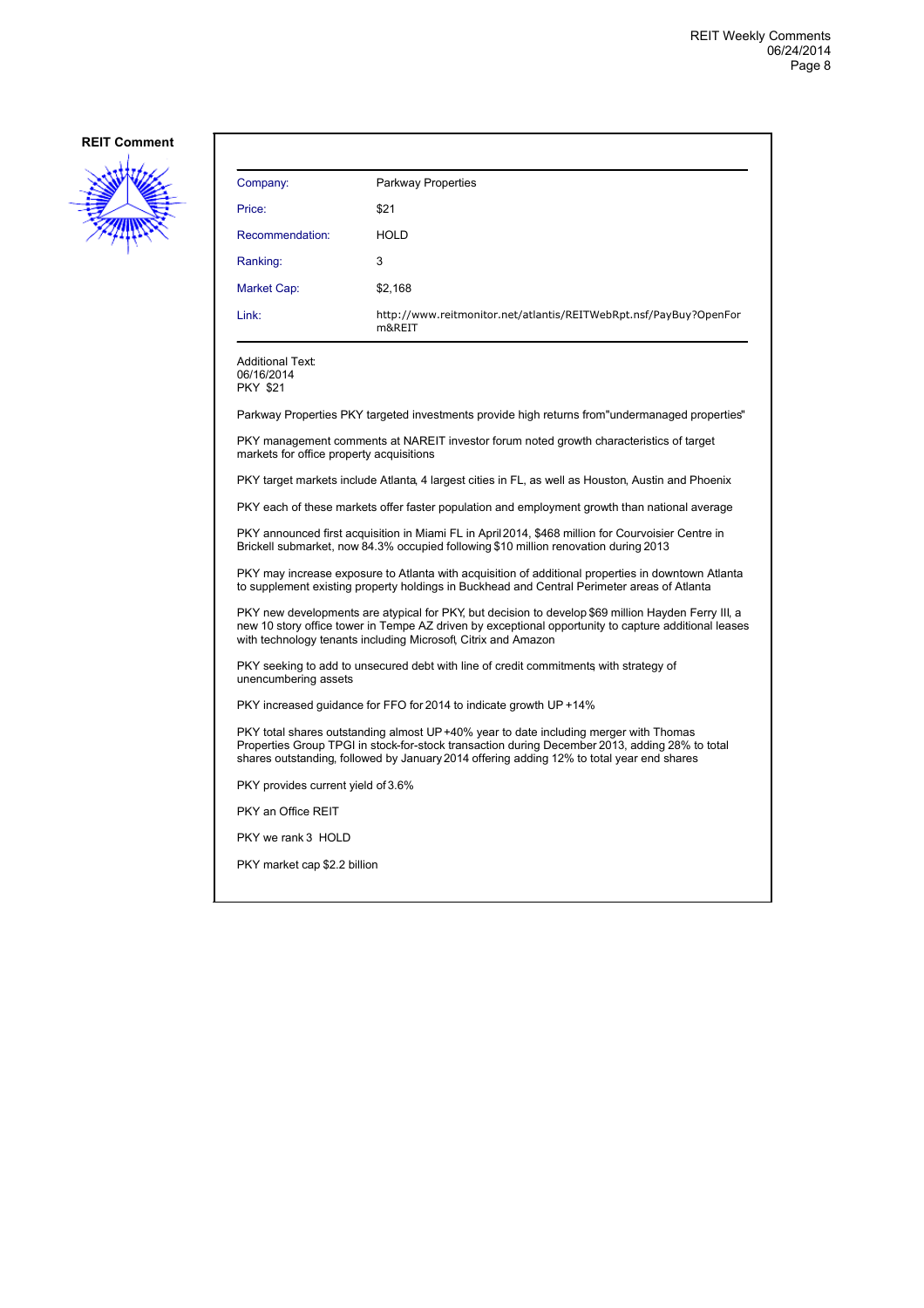

| Company:                                         | Crown Castle                                                                                                                                                                                                                                                                                                |
|--------------------------------------------------|-------------------------------------------------------------------------------------------------------------------------------------------------------------------------------------------------------------------------------------------------------------------------------------------------------------|
| Price:                                           | \$74                                                                                                                                                                                                                                                                                                        |
| Recommendation:                                  | <b>BUY</b>                                                                                                                                                                                                                                                                                                  |
| Ranking:                                         | 2                                                                                                                                                                                                                                                                                                           |
| Market Cap:                                      | \$24,660                                                                                                                                                                                                                                                                                                    |
| Link:                                            | http://www.reitmonitor.net/atlantis/REITWebRpt.nsf/PayBuy?OpenFor<br>m&REIT                                                                                                                                                                                                                                 |
| <b>Additional Text:</b><br>06/16/214<br>CCI \$74 |                                                                                                                                                                                                                                                                                                             |
|                                                  | Crown Castle CCI REIT conversion adds largest US cell tower owner to Specialty REIT sector<br>adding \$24 billion market cap to American Tower AMT \$35 billion market cap for total \$59 billion<br>subsector of Specialty REITs with portfolios concentrated in wireless towers and broadcasting nodes    |
| with Global Tower Partners late 2013)            | CCI following recent \$4.9 billion acquisition of 9,700 cell towers from AT&T, CCI now has largest<br>market share for US cell towers, with more than 40,00 cell towers in US and 1,800 in Australia,<br>compared to AMT 27,000 in US and 29,500 in international locations (following \$4.8 billion merger |
|                                                  | CCI annualized revenues \$3.5 billion, (10%) below AMT current annualized revenues \$3.9 billion                                                                                                                                                                                                            |
|                                                  | CCI has lower debt than AMT at \$11.6 billion, compared to current \$14.3 billion debt for AMT                                                                                                                                                                                                              |
|                                                  | CCI sees opportunity to increase revenues through greater utilization of existing portfolio of cell<br>towers, with only 30% of total theoretical capacity now leased                                                                                                                                       |
| towers                                           | CCI 72% of portfolio cell towers are less than 10 years old, indicating underlying trend to improved<br>profitability, as oldest towers yield average 15% on invested capital, compared to 7% for newest                                                                                                    |
|                                                  | CCI annual rent escalators provide rental growth $UP+3\%-6\%$ in most years                                                                                                                                                                                                                                 |
|                                                  | CCI US carriers expect more than UP +50% compound growth rate in wireless data transmission<br>over next 5 years to 2018, with mobile video traffic expected to increase UP +69% annually and<br>mobile cloud-based applications UP 12X over next 5 years                                                   |
| for 2014                                         | CCI US carriers to increase capital expenditures on cell transmission nodes by6% to \$34.3 billion                                                                                                                                                                                                          |
|                                                  | CCI tenants include AT&T at 29% of total rents, Sprint 23%, T-mobile 22% and Verizon 14%                                                                                                                                                                                                                    |
| markets                                          | CCI offer by AT&T T to acquire DirectTV DTV for \$48.5 billion (\$68 billion including debt) may<br>increase spending on cell phone infrastructure, if deal is approved by regulators, with AT&T<br>expected to offer bundled service of wireless Internet and DirectTV DTV for US and international        |
| first responders (FirstNet)                      | CCI views EchoStar DISH and FirstNet as potential incremental customers with a need for wireless<br>transmission to supplement satellite digital TV service (DISH) and emergency communications for                                                                                                         |
|                                                  | CCI guidance 2014 AFFO \$4.04-\$4.08 v \$3.67 UP +10%-+11%                                                                                                                                                                                                                                                  |
| to date on eligibility for REIT status           | CCI conversion to REIT status assumed effective January 1, 2014, although no IRS opinion received                                                                                                                                                                                                           |
|                                                  | CCI announced pending merger with newly formed wholly owned subsidiary Crown Castle REIT with<br>pending shareholder vote in December 2014 to formalize REIT status as of January 2014                                                                                                                      |
| March 2014 on REIT conversion                    | CCI provides current annual dividend yield of 1.9%, with first ever dividend of \$0.35 per share paid in                                                                                                                                                                                                    |
| towers in US and Australia                       | CCI a Specialty REIT with a portfolio of wireless and broadcast communications real estate with                                                                                                                                                                                                             |
| CCI we rank 2 BUY                                |                                                                                                                                                                                                                                                                                                             |
| CCI market cap \$24.7 billion                    |                                                                                                                                                                                                                                                                                                             |
|                                                  | CCI an S&P 500 Index REIT, added to index in March 2012, prior to 2014 REIT conversion                                                                                                                                                                                                                      |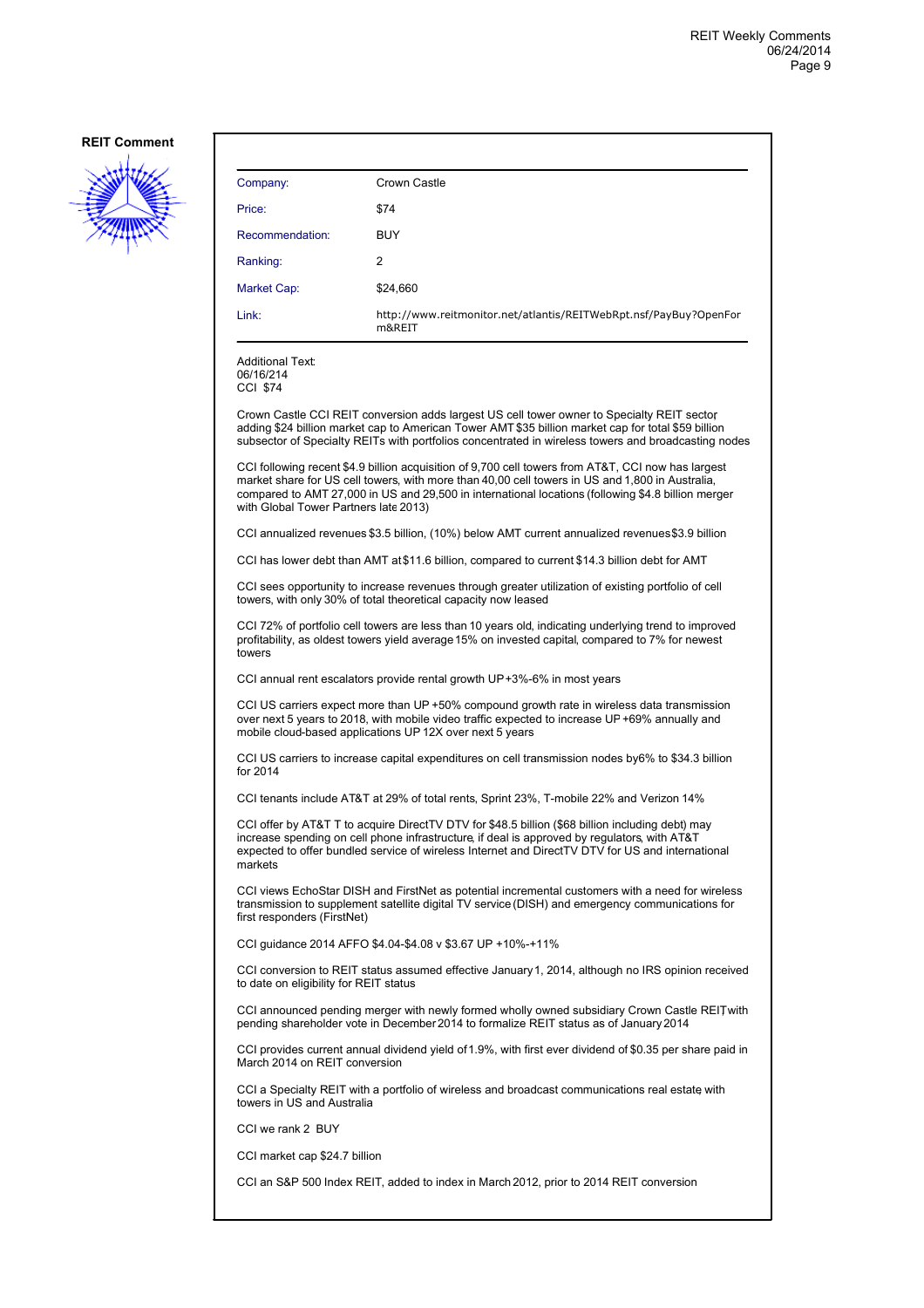

| Company:                                                                                                                                                                                                 | Mack-Cali Realty                                                                                                                                              |  |
|----------------------------------------------------------------------------------------------------------------------------------------------------------------------------------------------------------|---------------------------------------------------------------------------------------------------------------------------------------------------------------|--|
| Price:                                                                                                                                                                                                   | \$22                                                                                                                                                          |  |
| Recommendation:                                                                                                                                                                                          | SELL                                                                                                                                                          |  |
| Ranking:                                                                                                                                                                                                 | 4                                                                                                                                                             |  |
| Market Cap:                                                                                                                                                                                              | \$2,152                                                                                                                                                       |  |
| Link:                                                                                                                                                                                                    | http://www.reitmonitor.net/atlantis/REITWebRpt.nsf/PayBuy?OpenFor<br>m&REIT                                                                                   |  |
| <b>Additional Text:</b><br>06/16/2014<br><b>CLI \$22</b>                                                                                                                                                 |                                                                                                                                                               |  |
|                                                                                                                                                                                                          | Mack-Cali Realty CLI traded DOWN (\$0.44) per share to close DOWN (2%) day                                                                                    |  |
| for 2014<br>CLI stock traded DOWN (18%) during 2013                                                                                                                                                      | CLI stock traded unchanged year to date for 2014, underperforming Office REITs, trading UP +15%                                                               |  |
|                                                                                                                                                                                                          | CLI portfolio restructuring follows management strategy to divest low return office properties while<br>investing in residential properties in target markets |  |
| CLI impact of new office capacity with recently constructed buildings in downtown NYC negative for<br><b>CLI Harborside rents</b>                                                                        |                                                                                                                                                               |  |
|                                                                                                                                                                                                          | CLI guidance for FFO for 2014 indicates (30%) decline                                                                                                         |  |
|                                                                                                                                                                                                          | CLI recently announced (50%) dividend reduction to "improve balance sheet and maintain flexibility"                                                           |  |
| CLI dividend reduction will enable additional capital to be applied to portfolio restructuring by<br>divesting low return office properties, while investing in residential properties in target markets |                                                                                                                                                               |  |
|                                                                                                                                                                                                          | CLI current annual dividend yield 2.8%, below midpoint of the range for Office REITs                                                                          |  |
| CLI an Office REIT with a portfolio of office properties concentrated in NY and NJ                                                                                                                       |                                                                                                                                                               |  |
| CLI we rank 4 SELL                                                                                                                                                                                       |                                                                                                                                                               |  |
| CLI market cap \$2.2 billion                                                                                                                                                                             |                                                                                                                                                               |  |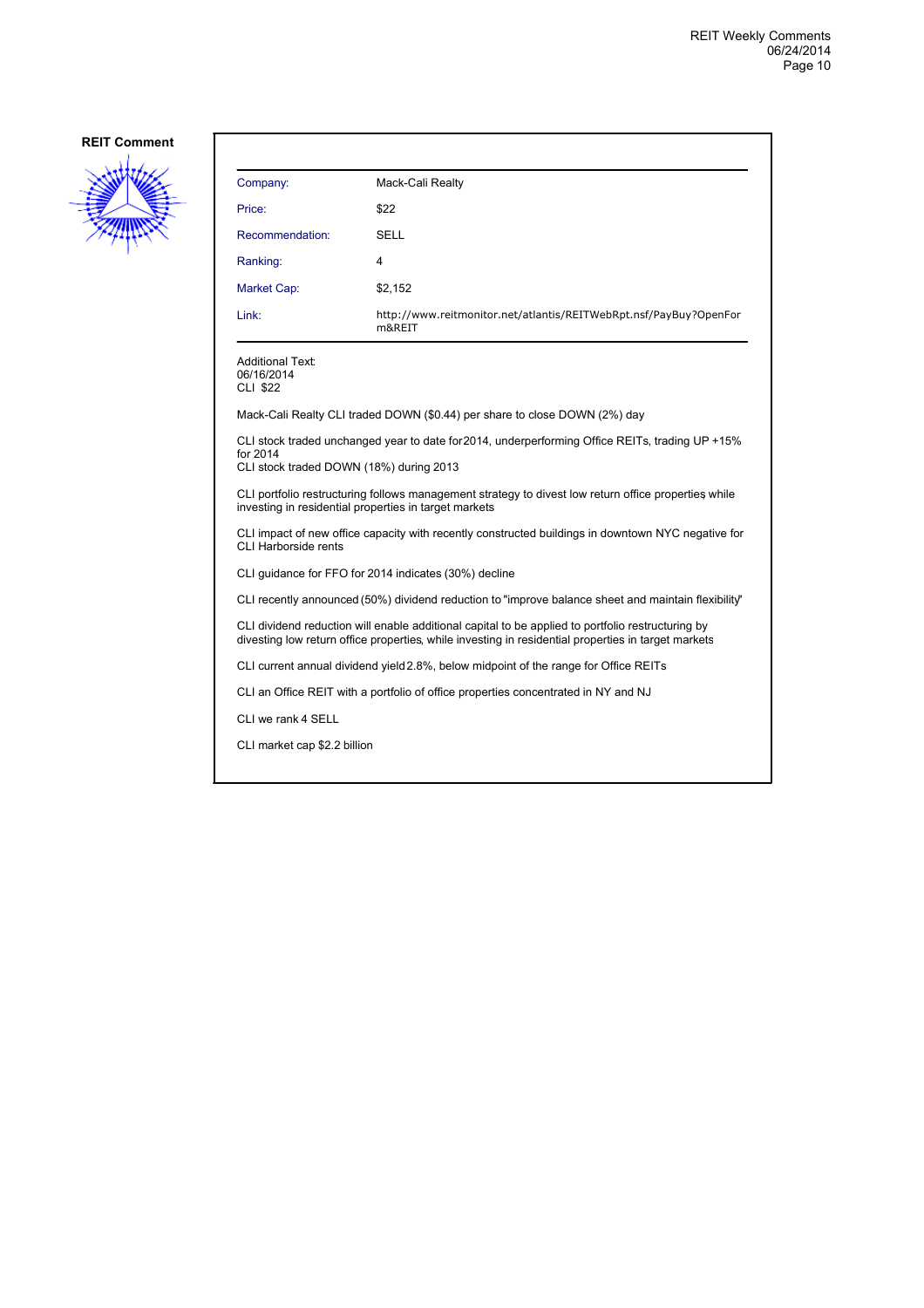

| Company:                                      | Newcastle Investment                                                                                                                                                           |  |
|-----------------------------------------------|--------------------------------------------------------------------------------------------------------------------------------------------------------------------------------|--|
| Price:                                        | \$5                                                                                                                                                                            |  |
| Recommendation:                               | <b>BUY</b>                                                                                                                                                                     |  |
| Ranking:                                      | 2                                                                                                                                                                              |  |
| Market Cap:                                   | \$1,651                                                                                                                                                                        |  |
| Link:                                         | http://www.reitmonitor.net/atlantis/REITWebRpt.nsf/PayBuy?OpenFor<br>m&REIT                                                                                                    |  |
| Additional Text:<br>06/16/2014<br>NCT \$5     |                                                                                                                                                                                |  |
|                                               | Newcastle Investment NCT stock traded UP \$0.18 per share to close UP +4% day                                                                                                  |  |
| REITs, trading unchanged for 2014             | NCT stock traded DOWN (12%) year to date for 2014, underperforming Financial Commercial<br>NCT stock traded UP +47% during 2013 (adjusted for spin-off of New Residential NRZ) |  |
| Investment Group NEWM to shareholders of NCT  | NCT 2014 stock price decline reflects transfer of value in February 2014 spin-off of New Media                                                                                 |  |
|                                               | NCT announced pending spin-off of senior housing investments to new publicly traded REIT with<br>NYSE listing, to be known as New Senior Investment Group SNR                  |  |
| Group LLC                                     | NCT New Senior Investment Group will be externally managed by an affiliate of Fortress Investment                                                                              |  |
|                                               | NCT as of March 2014 portfolio included \$1.6 billion senior living investments                                                                                                |  |
| James Flaherty, former CEO of HCP Inc HCP     | NCT targets \$400 million senior housing investments for 2014, with acquisitions under direction of                                                                            |  |
| living                                        | NCT senior housing portfolio now 67% independent living, with the rest characterized as assisted                                                                               |  |
| generate high investor interest post-spin-off | NCT visibility of James Flaherty involvement with a new publicly traded Health Care REIT likely to                                                                             |  |
|                                               | NCT no guidance provided for GAAP EPS or core EPS for 2014                                                                                                                     |  |
| NCT provides current dividend yield of 7.9%   |                                                                                                                                                                                |  |
| NCT a Financial Commercial REIT               |                                                                                                                                                                                |  |
| NCT we rank 2 BUY                             |                                                                                                                                                                                |  |

NCT market cap \$1.7 billion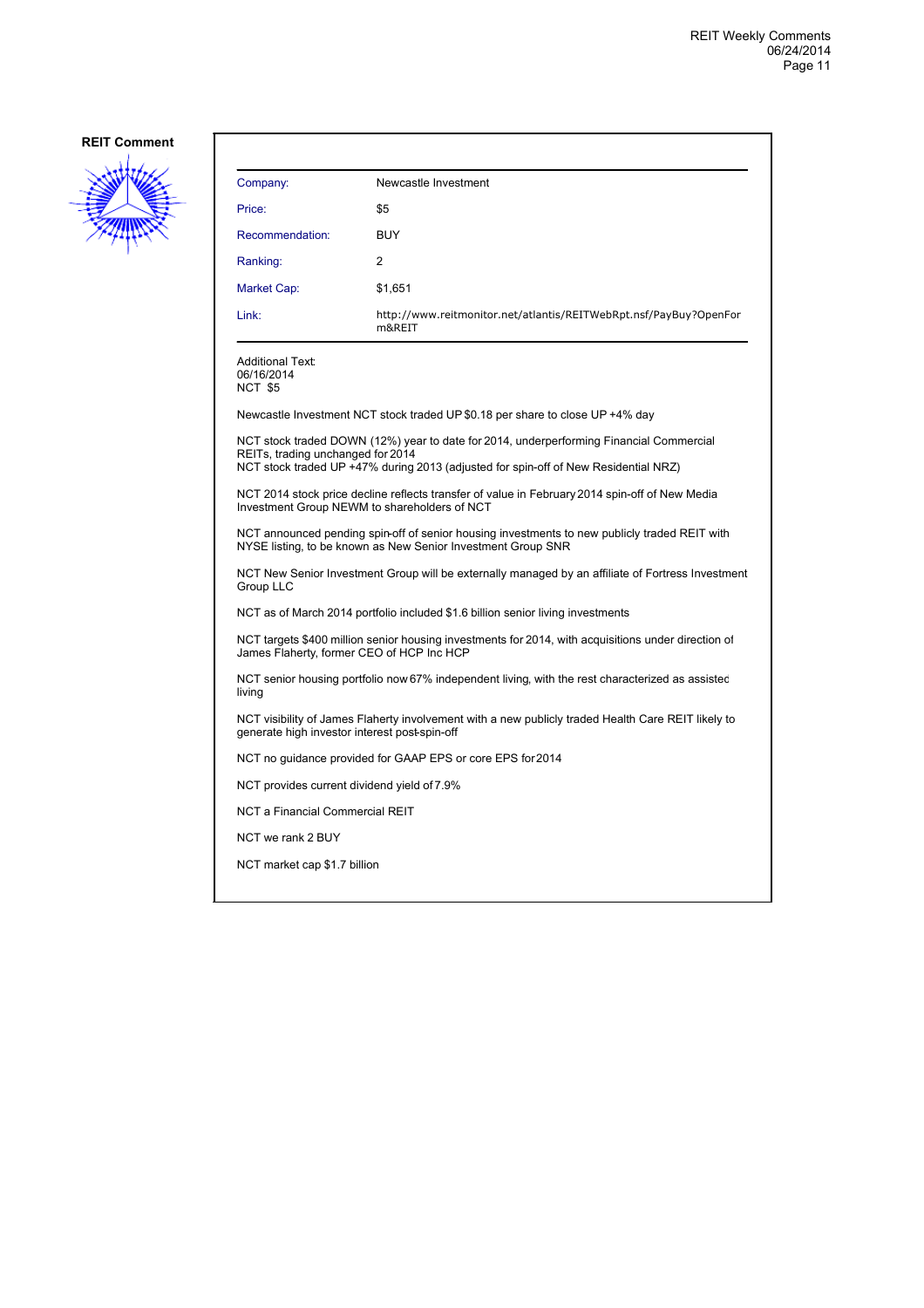

| Company:                                                                                                                                              | Rayonier                                                                                                                                                                                                |  |
|-------------------------------------------------------------------------------------------------------------------------------------------------------|---------------------------------------------------------------------------------------------------------------------------------------------------------------------------------------------------------|--|
| Price:                                                                                                                                                | \$48                                                                                                                                                                                                    |  |
| Recommendation:                                                                                                                                       | SELL                                                                                                                                                                                                    |  |
| Ranking:                                                                                                                                              | 5                                                                                                                                                                                                       |  |
| Market Cap:                                                                                                                                           | \$6,230                                                                                                                                                                                                 |  |
| Link:                                                                                                                                                 | http://www.reitmonitor.net/atlantis/REITWebRpt.nsf/PayBuy?OpenFor<br>m&REIT                                                                                                                             |  |
| Additional Text:<br>06/16/2014<br><b>RYN \$48</b>                                                                                                     |                                                                                                                                                                                                         |  |
|                                                                                                                                                       | Rayonier RYN traded UP \$0.69 per share to close UP +1% day                                                                                                                                             |  |
| for 2014<br>RYN stock traded DOWN (19%) during 2013                                                                                                   | RYN stock traded UP +15% year to date for 2014, outperforming Specialty REITs, trading UP +11%                                                                                                          |  |
|                                                                                                                                                       | RYN local press reports indicate leasing of new office space in Jacksonville FL will underline full<br>separation of Rayonier RYN into 2 publicly traded companies                                      |  |
| record date of June 18, 2014                                                                                                                          | RYN pending distribution of Rayonier Advanced Materials RYAM to be effective June27, 2014, with                                                                                                         |  |
|                                                                                                                                                       | RYN shareholders to receive 1 share of Rayonier Advanced Materials RYAM for 3 shares of RYN                                                                                                             |  |
| RYN pending spin-off will detach majority of FFO from RYN, as Rayonier Asset Management RYAM<br>contributed 41% of revenue and 60% of EBITDA for 2013 |                                                                                                                                                                                                         |  |
| of supply over-capacity                                                                                                                               | RYN pending spin-off of performance fibers business presents challenge of management transition<br>while enabling RYN shareholders to decide whether to hold or sell a related business facing a period |  |
|                                                                                                                                                       | RYN provides current annual dividend yield of 4.1%                                                                                                                                                      |  |
| operations                                                                                                                                            | RYN a Specialty Timber REIT with a portfolio of timberlands specialty fiber and wood products                                                                                                           |  |
| RYN we rank 5 SELL                                                                                                                                    |                                                                                                                                                                                                         |  |

RYN market cap \$6.2 billion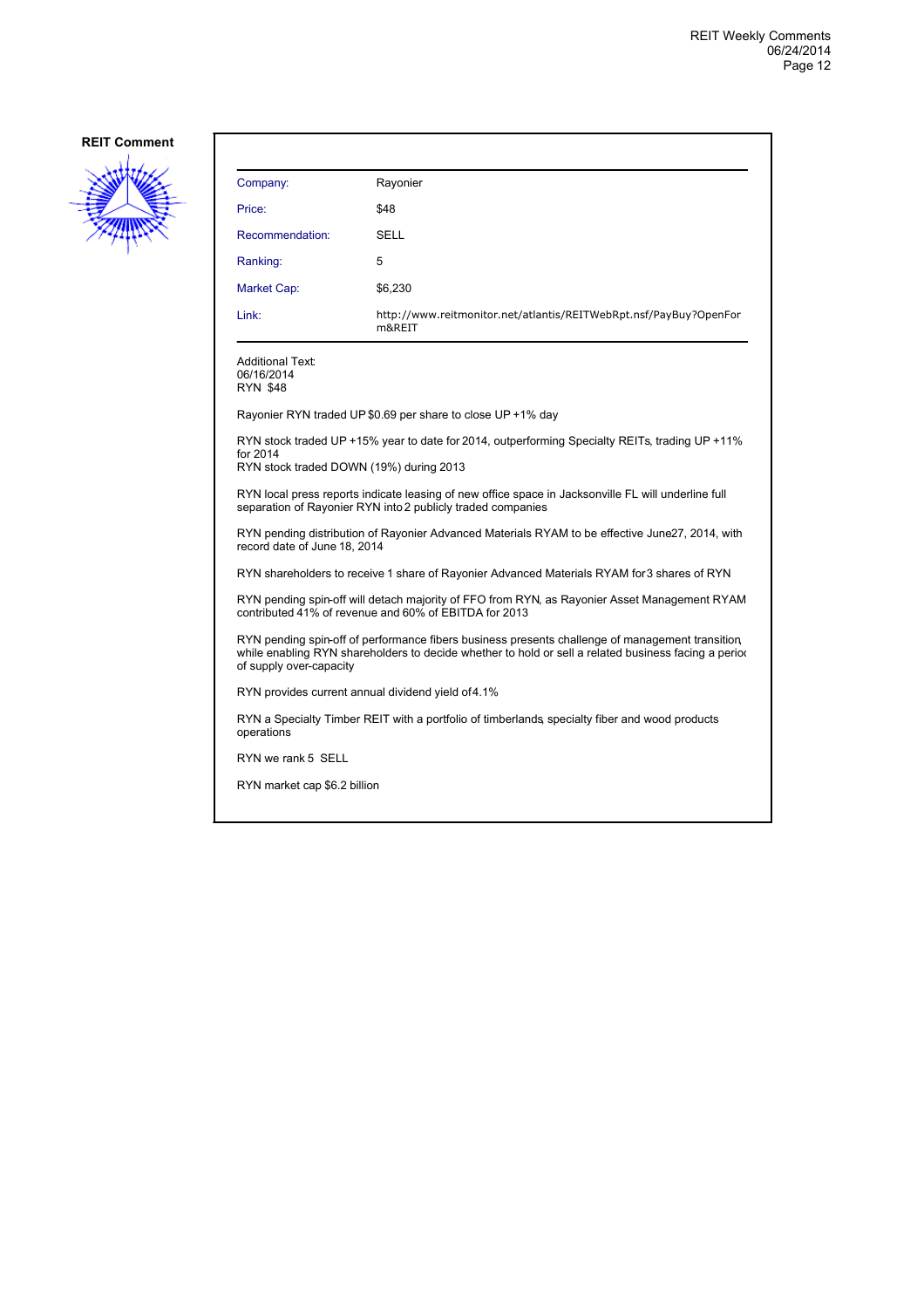

| Company:                                                                                                                        | <b>Digital Realty Trust</b>                                                                |  |
|---------------------------------------------------------------------------------------------------------------------------------|--------------------------------------------------------------------------------------------|--|
| Price:                                                                                                                          | \$58                                                                                       |  |
| Recommendation:                                                                                                                 | <b>BUY</b>                                                                                 |  |
| Ranking:                                                                                                                        | 1                                                                                          |  |
| Market Cap:                                                                                                                     | \$7,944                                                                                    |  |
| Link:                                                                                                                           | http://www.reitmonitor.net/atlantis/REITWebRpt.nsf/PayBuy?OpenFor<br>m&REIT                |  |
| <b>Additional Text:</b><br>06/16/2014<br><b>DLR \$48</b>                                                                        |                                                                                            |  |
|                                                                                                                                 | Digital Realty Trust DLR traded UP \$0.95 per share to close UP +2% day                    |  |
| +11% for 2014<br>DLR stock traded UP +2% during 2013                                                                            | DLR stock traded UP +8% year to date for 2014, underperforming Specialty REITs, trading UP |  |
| DLR in management transition, as current Interim CEO also serves as CFO, pending outcome of<br>management search                |                                                                                            |  |
| DLR recent management comments at NAREIT investor conference noted signed leases at slightly<br>improved rents in all locations |                                                                                            |  |
| DLR guidance for FFO for 2014 indicates growth UP +3%                                                                           |                                                                                            |  |
| DLR stock price supported by current annual dividend yield of 5.8%                                                              |                                                                                            |  |
| DLR the largest publicly traded Data Center REIT with a portfolio of turnkey data centers and office<br>properties              |                                                                                            |  |
| DLR we rank 1 BUY                                                                                                               |                                                                                            |  |
| DLR market cap \$7.9 billion                                                                                                    |                                                                                            |  |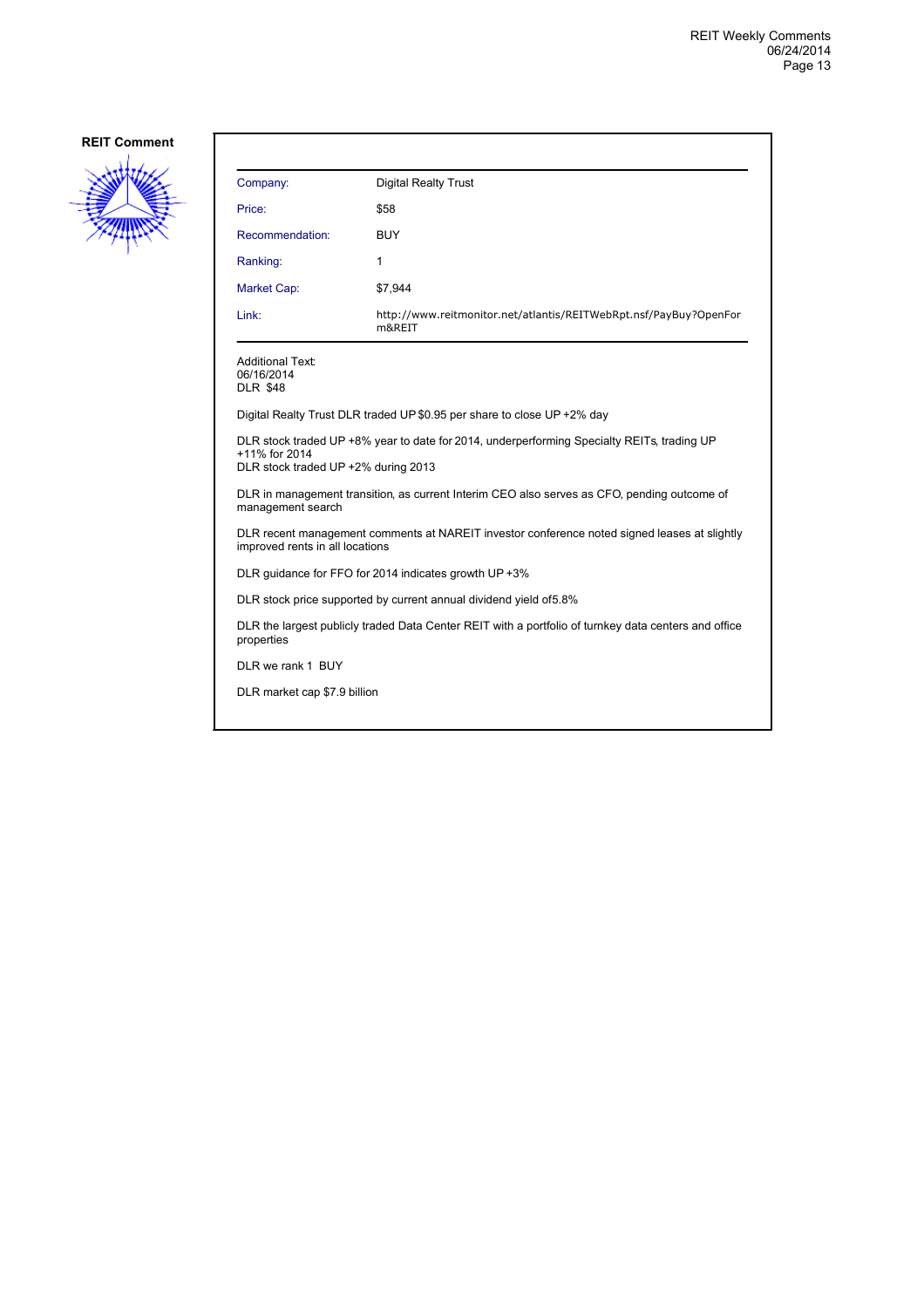

| Company:                                                                                                          | <b>Plum Creek Timber</b>                                                                                                                                                                            |  |
|-------------------------------------------------------------------------------------------------------------------|-----------------------------------------------------------------------------------------------------------------------------------------------------------------------------------------------------|--|
| Price:                                                                                                            | \$44                                                                                                                                                                                                |  |
| Recommendation:                                                                                                   | HOLD                                                                                                                                                                                                |  |
| Ranking:                                                                                                          | 3                                                                                                                                                                                                   |  |
| Market Cap:                                                                                                       | \$7,489                                                                                                                                                                                             |  |
| Link:                                                                                                             | http://www.reitmonitor.net/atlantis/REITWebRpt.nsf/PayBuy?OpenFor<br>m&REIT                                                                                                                         |  |
| <b>Additional Text:</b><br>06/17/2014<br><b>PCL \$44</b>                                                          |                                                                                                                                                                                                     |  |
|                                                                                                                   | Plum Creek Timber PCL improvement in homebuilder confidence index indicates expectation that<br>sales will improve during rest of 2014, although index still indicates more pessimism than optimism |  |
|                                                                                                                   | PCL report from NAHB (National Association of Home Builders) showed builder confidence<br>increased UP +4.0% to 49.0% for June 2014 from previous month                                             |  |
|                                                                                                                   | PCL comment from NAHB notes "consumers are still hesitant, and are waiting for clear signals of<br>full-fledged economic recovery before making a home purchase"                                    |  |
| PCL Specialty Timber REITs rely on construction of new homes to drive demand for lumber and<br>building materials |                                                                                                                                                                                                     |  |
| assets from MeadWestvaco                                                                                          | PCL 2014 harvest volume to increase due to recent \$1.1 billion acquisition of timberlands and other                                                                                                |  |
| PCL stock price supported by current annual dividend yield of 4.0%                                                |                                                                                                                                                                                                     |  |
| PCL a Specialty Timber REIT with a portfolio of timberlands and sawlog mills                                      |                                                                                                                                                                                                     |  |
| PCL we rank 3 HOLD                                                                                                |                                                                                                                                                                                                     |  |
| PCL market cap \$7.5 billion                                                                                      |                                                                                                                                                                                                     |  |
| PCL an S&P 500 Index REIT                                                                                         |                                                                                                                                                                                                     |  |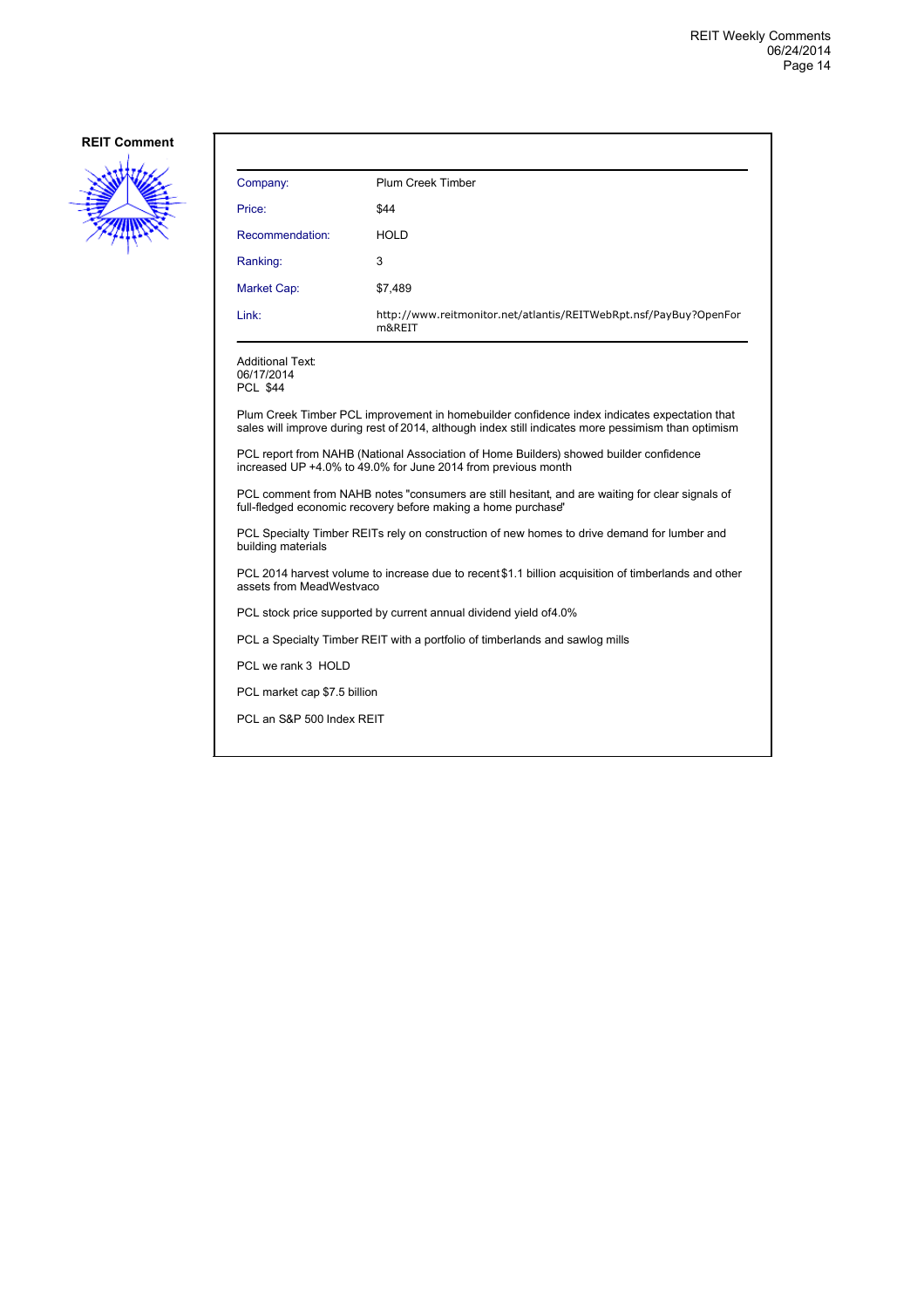

| Company:                                                                                                                                                                                             | Duke Realty                                                                                                                                             |  |
|------------------------------------------------------------------------------------------------------------------------------------------------------------------------------------------------------|---------------------------------------------------------------------------------------------------------------------------------------------------------|--|
| Price:                                                                                                                                                                                               | \$18                                                                                                                                                    |  |
| Recommendation:                                                                                                                                                                                      | <b>BUY</b>                                                                                                                                              |  |
| Ranking:                                                                                                                                                                                             | 2                                                                                                                                                       |  |
| Market Cap:                                                                                                                                                                                          | \$5,862                                                                                                                                                 |  |
| Link:                                                                                                                                                                                                | http://www.reitmonitor.net/atlantis/REITWebRpt.nsf/PayBuy?OpenFor<br>m&REIT                                                                             |  |
| <b>Additional Text:</b><br>06/17/2014<br><b>DRE \$18</b>                                                                                                                                             |                                                                                                                                                         |  |
| <b>Industrial REITs</b>                                                                                                                                                                              | Duke Realty DRE news of renewed growth in US factory production may support trading in stocks of                                                        |  |
|                                                                                                                                                                                                      | DRE report from Federal Reserve found US factory production increased UP+0.6% for May 2014,<br>improved from revised decline DOWN (0.1%) for April 2014 |  |
| sales                                                                                                                                                                                                | DRE higher factory output results from manufacturers adding to inventory in anticipation of higher                                                      |  |
| DRE Industrial REITs view manufacturing production as a leading indicator of demand for bulk<br>distribution space, while retail sales and international freight shipments are coincident indicators |                                                                                                                                                         |  |
| DRE quidance for core FFO for 2014 indicates growth UP +2%-+7%, with same property NOI<br>expected to increase UP +2.0%-+4.0%                                                                        |                                                                                                                                                         |  |
| DRE continuing divestitures of non-strategic assets, including suburban office properties and<br>medical office buildings                                                                            |                                                                                                                                                         |  |
| DRE stock price supported by current annual dividend yield of 3.9%                                                                                                                                   |                                                                                                                                                         |  |
| DRE an Industrial REIT with a diverse portfolio of distribution, industrial, commercial and office<br>properties                                                                                     |                                                                                                                                                         |  |
| DRE we rank 2 BUY                                                                                                                                                                                    |                                                                                                                                                         |  |
| DRE market cap \$5.9 billion                                                                                                                                                                         |                                                                                                                                                         |  |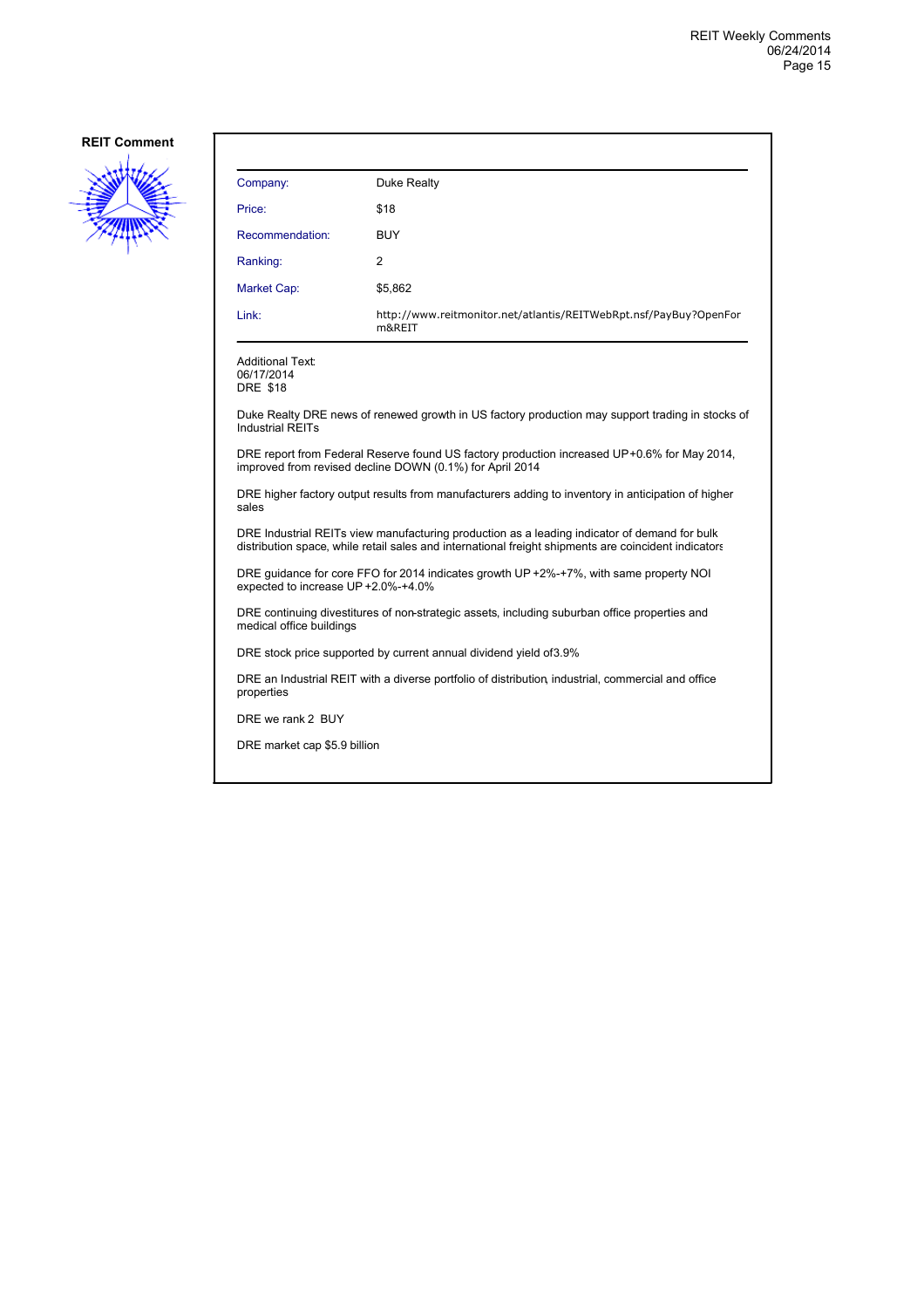

| Company:                                                                                                                          | Prologis Inc                                                                        |  |
|-----------------------------------------------------------------------------------------------------------------------------------|-------------------------------------------------------------------------------------|--|
| Price:                                                                                                                            | \$41                                                                                |  |
| Recommendation:                                                                                                                   | <b>BUY</b>                                                                          |  |
| Ranking:                                                                                                                          | 2                                                                                   |  |
| Market Cap:                                                                                                                       | \$20,609                                                                            |  |
| Link:                                                                                                                             | http://www.reitmonitor.net/atlantis/REITWebRpt.nsf/PayBuy?OpenFor<br>m&REIT         |  |
| <b>Additional Text:</b><br>06/17/2014<br><b>PLD \$41</b>                                                                          |                                                                                     |  |
| Prologis Inc PLD news of lower forecast from IMF for US economy in tune with generally moderating<br>expectations for 2014        |                                                                                     |  |
| PLD IMF reduced forecast of US GDP for 2014 to indicate growth UP +2.0% from previous forecast<br>$UP + 2.7%$                     |                                                                                     |  |
| PLD IMF forecast for 2015 indicates US GDP growth to accelerate to UP+3.0%                                                        |                                                                                     |  |
| PLD management sees consistent demand for bulk distribution space driven by growth in global<br>trade, consumption and e-commerce |                                                                                     |  |
| PLD quidance for FFO for 2014 indicates growth UP +7%-+10%                                                                        |                                                                                     |  |
|                                                                                                                                   | PLD increased dividend distribution by 18% for 2014, bringing current yield to 3.2% |  |
| PLD an Industrial REIT with a portfolio of bulk distribution facilities in US, Europe and Asia                                    |                                                                                     |  |
| PLD we rank 2 BUY                                                                                                                 |                                                                                     |  |
|                                                                                                                                   | PLD market cap \$20.6 billion                                                       |  |
| PLD an S&P 500 Index REIT                                                                                                         |                                                                                     |  |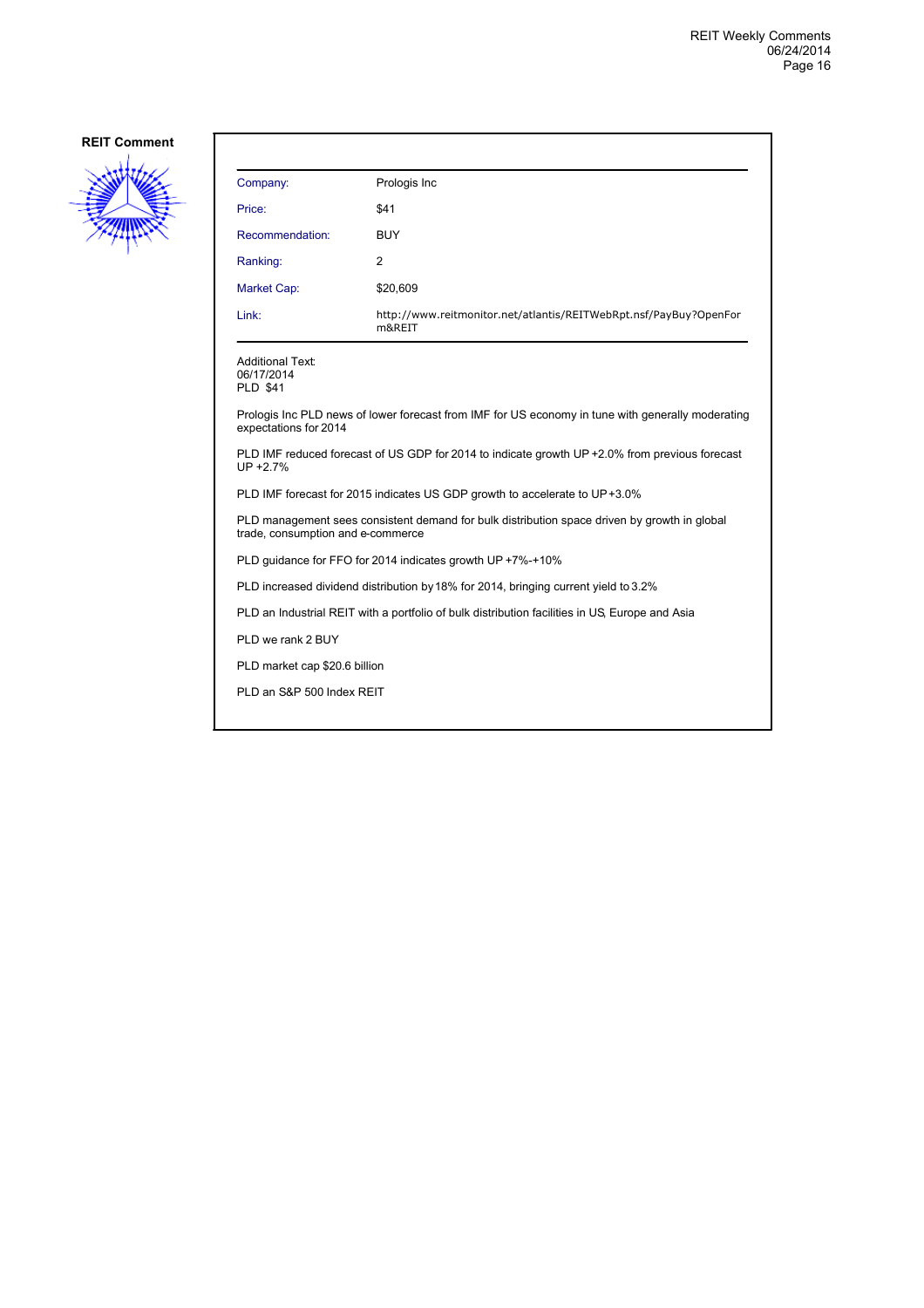

| Company:                                                                                                                               | <b>Weingarten Realty</b>                                                                                                                                                                                                                                           |  |
|----------------------------------------------------------------------------------------------------------------------------------------|--------------------------------------------------------------------------------------------------------------------------------------------------------------------------------------------------------------------------------------------------------------------|--|
| Price:                                                                                                                                 | \$32                                                                                                                                                                                                                                                               |  |
| Recommendation:                                                                                                                        | <b>BUY</b>                                                                                                                                                                                                                                                         |  |
| Ranking:                                                                                                                               | 2                                                                                                                                                                                                                                                                  |  |
| Market Cap:                                                                                                                            | \$3,919                                                                                                                                                                                                                                                            |  |
| Link:                                                                                                                                  | http://www.reitmonitor.net/atlantis/REITWebRpt.nsf/PayBuy?OpenFor<br>m&REIT                                                                                                                                                                                        |  |
| <b>Additional Text:</b><br>06/17/2014<br><b>WRI \$32</b>                                                                               |                                                                                                                                                                                                                                                                    |  |
|                                                                                                                                        | Weingarten Realty WRI news of higher than expected CPI (consumer price index) may increase<br>tenant sales at grocery anchored shopping centers                                                                                                                    |  |
|                                                                                                                                        | WRI report from BLS (Bureau of Labor Statistics of US Department of Labor) showed CPI UP +0.4%<br>for May 2014, UP +2.1% from the previous year, while index for food at home increased UP +0.7%<br>for May 2014, now showing increase UP +2.7% from previous year |  |
| WRI higher food prices often translate into higher than expected sales for grocery tenants                                             |                                                                                                                                                                                                                                                                    |  |
| WRI higher tenant sales should enable more favorable lease negotiations                                                                |                                                                                                                                                                                                                                                                    |  |
| WRI consumer reaction to higher food costs is usually to prioritize purchases of necessities while<br>limiting non-essential purchases |                                                                                                                                                                                                                                                                    |  |
|                                                                                                                                        | WRI some consumers react to higher food costs by buying larger sizes for volume discounts and<br>stockpiling frequently purchased items in advance of additional price increases                                                                                   |  |
| WRI portfolio includes grocery tenants Kroger, Safeway, Publix and Whole Foods                                                         |                                                                                                                                                                                                                                                                    |  |
|                                                                                                                                        | WRI guidance for FFO for 2014 indicates growth UP +3%                                                                                                                                                                                                              |  |
| WRI provides current annual dividend yield of 4.1%                                                                                     |                                                                                                                                                                                                                                                                    |  |
|                                                                                                                                        | WRI a Retail REIT with a diverse portfolio of grocery anchored shopping centers                                                                                                                                                                                    |  |
| WRI we rank 2 BUY                                                                                                                      |                                                                                                                                                                                                                                                                    |  |
| WRI market cap \$3.9 billion                                                                                                           |                                                                                                                                                                                                                                                                    |  |
|                                                                                                                                        |                                                                                                                                                                                                                                                                    |  |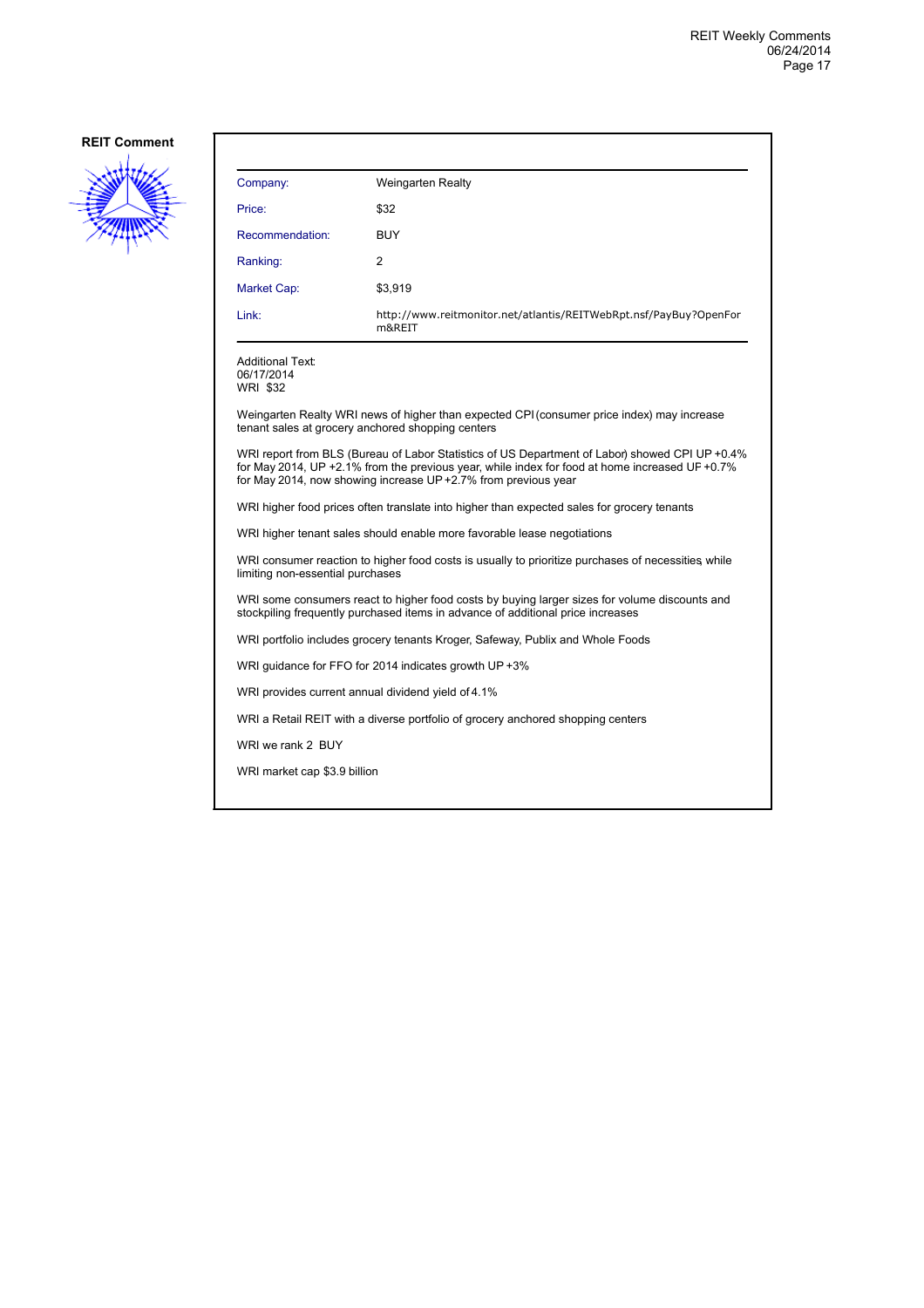

| Company:                                          | Realty Income                                                                                                                                                                                                                                                                                                                                       |
|---------------------------------------------------|-----------------------------------------------------------------------------------------------------------------------------------------------------------------------------------------------------------------------------------------------------------------------------------------------------------------------------------------------------|
| Price:                                            | \$43                                                                                                                                                                                                                                                                                                                                                |
| Recommendation:                                   | <b>BUY</b>                                                                                                                                                                                                                                                                                                                                          |
| Ranking:                                          | 2                                                                                                                                                                                                                                                                                                                                                   |
| Market Cap:                                       | \$8,839                                                                                                                                                                                                                                                                                                                                             |
| Link:                                             | http://www.reitmonitor.net/atlantis/REITWebRpt.nsf/PayBuy?OpenFor<br>m&REIT                                                                                                                                                                                                                                                                         |
| <b>Additional Text:</b><br>06/17/2014<br>$O$ \$43 |                                                                                                                                                                                                                                                                                                                                                     |
|                                                   | Realty Income O disparity between rate of inflation for food at home and food away from home may<br>indicate consumers see more value to eating out                                                                                                                                                                                                 |
|                                                   | O report from BLS (Bureau of Labor Statistics of US Department of Labor) showed consumer price<br>index CPI for food at home increased UP+0.7% for May 2014, now showing increase UP+2.7%<br>from previous year, while consumer price index for food away from home increased UF +0.2% for<br>May 2014 to show increase UP +2.2% from previous year |
|                                                   | O fast food and restaurant chains are slow to increase menu prices to reflect higher food cost<br>preferring to offer consumers good food value in order to gain market share                                                                                                                                                                       |
|                                                   | O restaurants account for 16% of rental revenue for O                                                                                                                                                                                                                                                                                               |
|                                                   | O guidance for FFO for 2014 indicates growth UP +7%                                                                                                                                                                                                                                                                                                 |
| return                                            | O regular monthly dividends and consistent pattern of slight increases attract investors for total                                                                                                                                                                                                                                                  |
|                                                   | O stock price supported by current annual dividend yield of 5.0%                                                                                                                                                                                                                                                                                    |
|                                                   | O a Specialty REIT with a portfolio of net leased properties to franchised and commercial tenants                                                                                                                                                                                                                                                   |
| O we rank 2 BUY                                   |                                                                                                                                                                                                                                                                                                                                                     |
| O market cap \$8.8 billion                        |                                                                                                                                                                                                                                                                                                                                                     |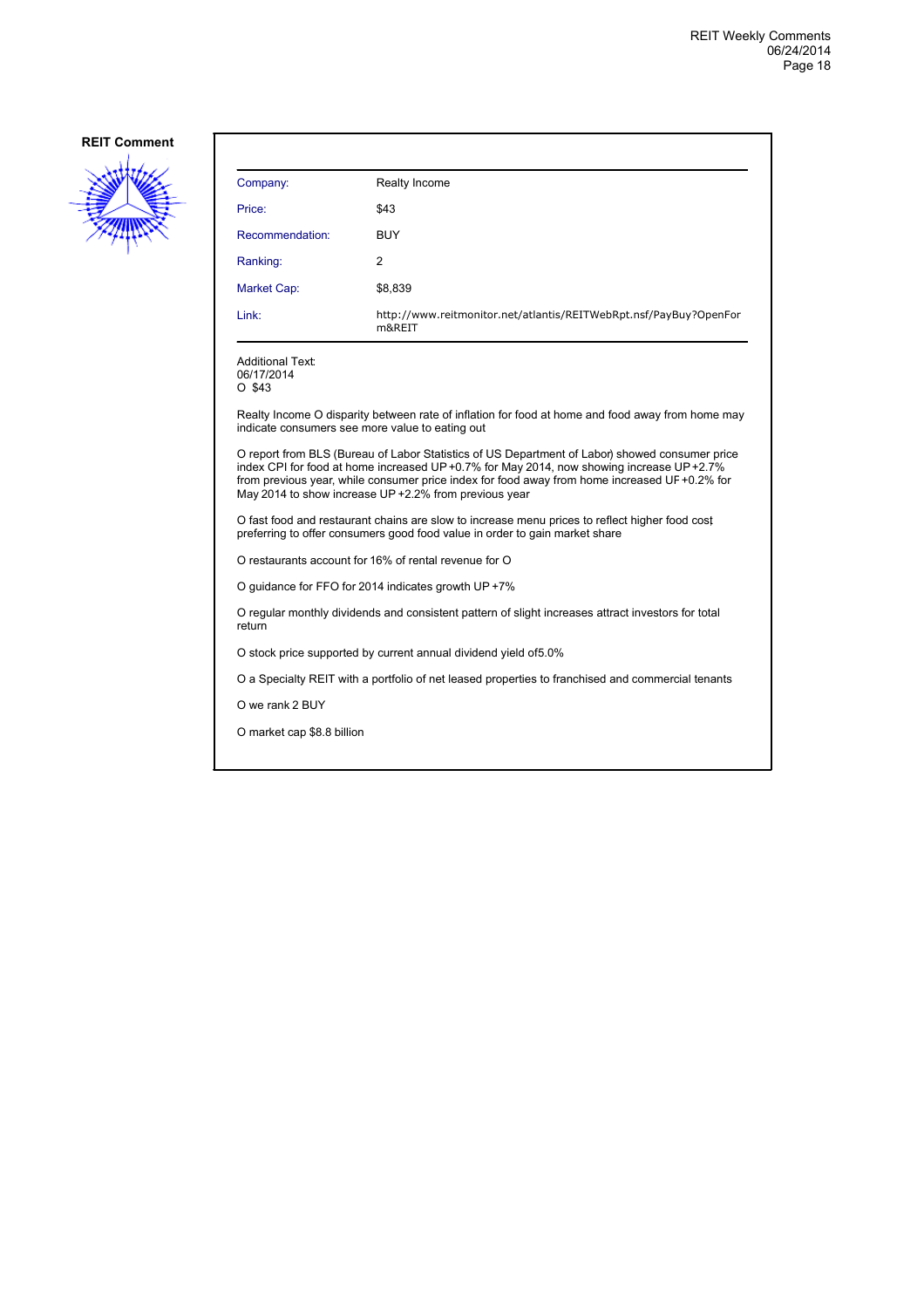

| Company:                                                 | Ventas                                                                                                                                                                                                                                                                                                  |  |
|----------------------------------------------------------|---------------------------------------------------------------------------------------------------------------------------------------------------------------------------------------------------------------------------------------------------------------------------------------------------------|--|
| Price:                                                   | \$63                                                                                                                                                                                                                                                                                                    |  |
| Recommendation:                                          | <b>BUY</b>                                                                                                                                                                                                                                                                                              |  |
| Ranking:                                                 | 2                                                                                                                                                                                                                                                                                                       |  |
| Market Cap:                                              | \$18,728                                                                                                                                                                                                                                                                                                |  |
| Link:                                                    | http://www.reitmonitor.net/atlantis/REITWebRpt.nsf/PayBuy?OpenFor<br>m&REIT                                                                                                                                                                                                                             |  |
| <b>Additional Text:</b><br>06/17/2014<br><b>VTR \$63</b> |                                                                                                                                                                                                                                                                                                         |  |
|                                                          | Ventas VTR expects Affordable Care Act to drive health care service companies to divest assets,<br>providing new growth opportunities for Health Care REITs                                                                                                                                             |  |
|                                                          | VTR mandated expansion of population with health care insurance will increase patient volume<br>requiring more employment and investment in systems                                                                                                                                                     |  |
|                                                          | VTR management comments at NAREIT investor forum noted that acute care hospital chains may<br>seek to divest legacy assets through sale-leaseback transactions with Health Care REITs, in order to<br>preserve capital for needed capital spending on medical equipment and patient information systems |  |
|                                                          | VTR acute care hospitals already seeing some increase in Medicaid admissions, while more private<br>care admissions expected before the end of 2014                                                                                                                                                     |  |
|                                                          | VTR medical office buildings now viewed as an "investable asset class" by private equity firms, with<br>increasing interest in transactions for high quality medical office properties                                                                                                                  |  |
|                                                          | VTR projects long term NOI growth UP +4%-+6% for senior housing assets, due to increasing<br>demand from aging population in US and Canada                                                                                                                                                              |  |
| <b>LTACs or other asset classes</b>                      | VTR management expects no major reimbursement adjustments impacting health care tenants ir                                                                                                                                                                                                              |  |
|                                                          | VTR pending \$3.8 billion acquisitions of 2 diverse portfolios of health care assets to add \$225-\$230<br>million to NOI and \$0.10 per share to FFO for VTR                                                                                                                                           |  |
|                                                          | VTR guidance for FFO for 2014 indicates growth UP +6%                                                                                                                                                                                                                                                   |  |
|                                                          | VTR provides current annual dividend yield of 4.6%                                                                                                                                                                                                                                                      |  |
|                                                          | VTR a Health Care REIT with a diverse portfolio of health care properties                                                                                                                                                                                                                               |  |
| VTR we rank 2 BUY                                        |                                                                                                                                                                                                                                                                                                         |  |
| VTR market cap \$18.7 billion                            |                                                                                                                                                                                                                                                                                                         |  |
| VTR an S&P 500 Index REIT                                |                                                                                                                                                                                                                                                                                                         |  |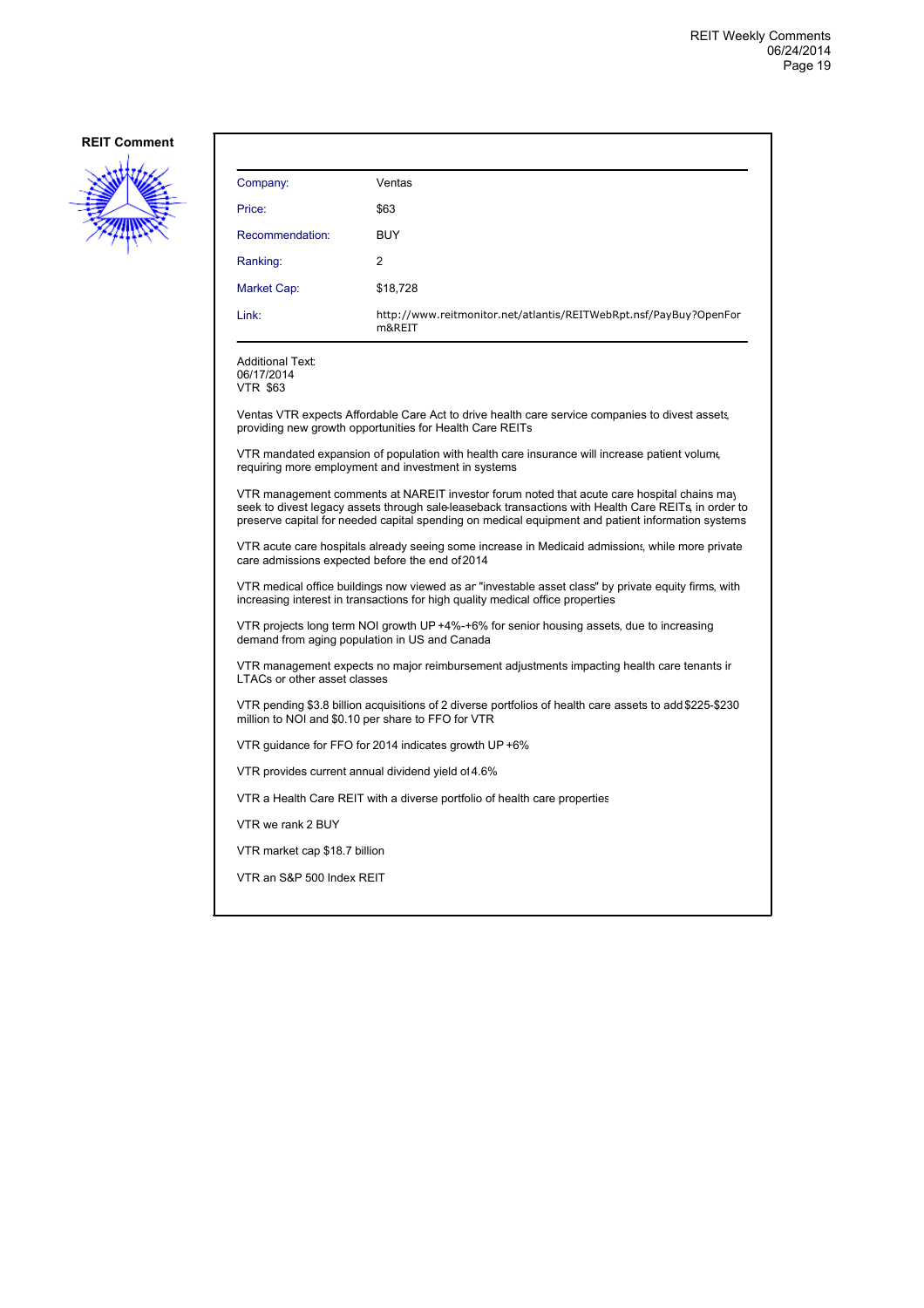

| Company:                                                                                                                                                 | Select Income REIT                                                                                                                                                                                                                                                                                                             |  |
|----------------------------------------------------------------------------------------------------------------------------------------------------------|--------------------------------------------------------------------------------------------------------------------------------------------------------------------------------------------------------------------------------------------------------------------------------------------------------------------------------|--|
| Price:                                                                                                                                                   | \$29                                                                                                                                                                                                                                                                                                                           |  |
| Recommendation:                                                                                                                                          | <b>HOLD</b>                                                                                                                                                                                                                                                                                                                    |  |
| Ranking:                                                                                                                                                 | 3                                                                                                                                                                                                                                                                                                                              |  |
| Market Cap:                                                                                                                                              | \$1,419                                                                                                                                                                                                                                                                                                                        |  |
| Link:                                                                                                                                                    | http://www.reitmonitor.net/atlantis/REITWebRpt.nsf/PayBuy?OpenFor<br>m&REIT                                                                                                                                                                                                                                                    |  |
| <b>Additional Text:</b><br>06/17/2014<br>SIR \$29                                                                                                        |                                                                                                                                                                                                                                                                                                                                |  |
| capacity shortage                                                                                                                                        | Select Income REIT SIR concentration of assets in Honolulu HI enables rental rate increases due to                                                                                                                                                                                                                             |  |
| lease turnover during 2014                                                                                                                               | SIR management comments at NAREIT investor forum noted rents on HI leases UP+25%-+50% on                                                                                                                                                                                                                                       |  |
|                                                                                                                                                          | SIR management unwilling to expand HI portfolio via acquisition due to current compressed cap<br>rates, so incremental acquisitions to be focused in continental US markets                                                                                                                                                    |  |
| SIR May 2014 equity offering raised \$290 million, supplemented by unused line of credit to enable<br>up to \$690 million acquisitions in continental US |                                                                                                                                                                                                                                                                                                                                |  |
|                                                                                                                                                          | SIR potential conflict of interest with Sam Zell of Equity Group International new CEO of CWH, may<br>arise over SIR leases at certain industrial properties in HI                                                                                                                                                             |  |
|                                                                                                                                                          | SIR faces shareholder contention over recent management actions arising from proxy battle at CWH                                                                                                                                                                                                                               |  |
| method of accounting by CWH                                                                                                                              | SIR CommonWealth REIT CWH holdings of remaining 44% stake in SIR now reported under equity                                                                                                                                                                                                                                     |  |
|                                                                                                                                                          | SIR decision over further divestiture of CWH holdings of SIR or potential tender for SIR may result<br>from CWH restructuring, to be determined by new CWH management and board of Trustees                                                                                                                                    |  |
|                                                                                                                                                          | SIR continues under external management by RMR(Reit Management & Research LLC), a privately<br>held real estate management company that also manages CommonWealth REIT CWH<br>Government Properties Income Trust GOV, Hospitality Properties Trust HPT, TravelCenters of<br>America TA and Senior Housing Properties Trust SNH |  |
| SIR provides current annual dividend yield to 6.7%                                                                                                       |                                                                                                                                                                                                                                                                                                                                |  |
|                                                                                                                                                          | SIR an Industrial REIT with a portfolio concentrated in commercial properties in HI                                                                                                                                                                                                                                            |  |
| SIR we rank 3 HOLD                                                                                                                                       |                                                                                                                                                                                                                                                                                                                                |  |
| SIR market cap \$1.4 billion                                                                                                                             |                                                                                                                                                                                                                                                                                                                                |  |
|                                                                                                                                                          |                                                                                                                                                                                                                                                                                                                                |  |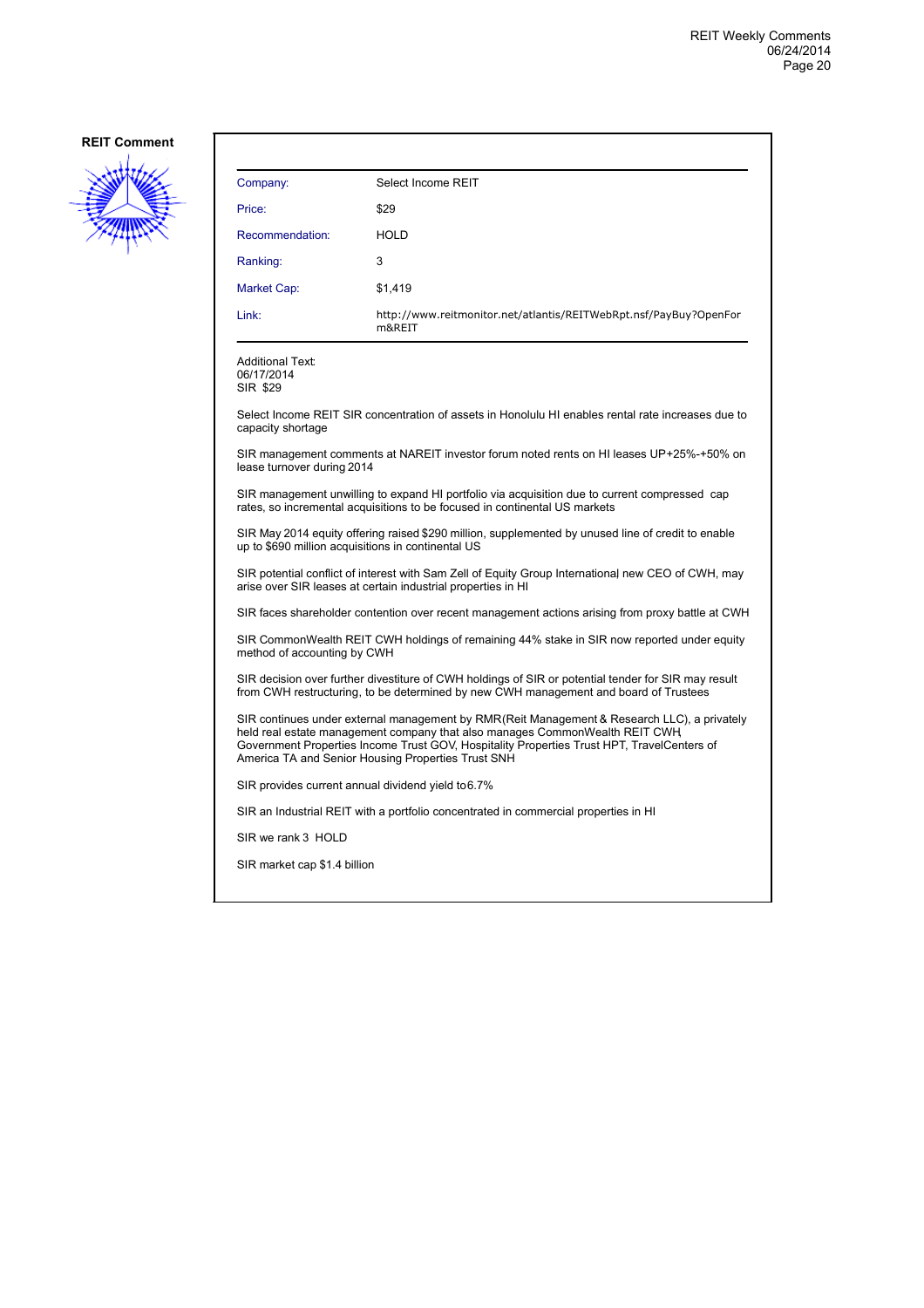

| Company:                                                                     | <b>American Tower</b>                                                                                                                                                                                                                                                                                                                                                        |
|------------------------------------------------------------------------------|------------------------------------------------------------------------------------------------------------------------------------------------------------------------------------------------------------------------------------------------------------------------------------------------------------------------------------------------------------------------------|
|                                                                              |                                                                                                                                                                                                                                                                                                                                                                              |
| Price:                                                                       | \$88                                                                                                                                                                                                                                                                                                                                                                         |
| Recommendation:                                                              | <b>BUY</b>                                                                                                                                                                                                                                                                                                                                                                   |
| Ranking:                                                                     | 2                                                                                                                                                                                                                                                                                                                                                                            |
| Market Cap:                                                                  | \$35,050                                                                                                                                                                                                                                                                                                                                                                     |
| Link:                                                                        | http://www.reitmonitor.net/atlantis/REITWebRpt.nsf/PayBuy?OpenFor<br>m&RFIT                                                                                                                                                                                                                                                                                                  |
| <b>Additional Text:</b><br>06/17/2014<br>AMT \$88                            |                                                                                                                                                                                                                                                                                                                                                                              |
| investment to expand data services                                           | American Tower AMT commitment to long term growth driven by rent escalators and wireless carrier                                                                                                                                                                                                                                                                             |
| to double FFO from 2012 to 2017                                              | AMT management comments at NAREIT investor conference reaffirmed management commitment                                                                                                                                                                                                                                                                                       |
| carrier equipment                                                            | AMT powerful cash flow driven by 95%-97% recurring revenue from existing leases, with 3.5%<br>annual rent escalators, supplemented by new rents UP+2.0%-+3.0% from tenant investment in                                                                                                                                                                                      |
|                                                                              | AMT acquisitions drive incremental growth, particularly for international markets                                                                                                                                                                                                                                                                                            |
|                                                                              | AMT network expansion still driving rapid growth in less developed international markets including<br>Mexico, Brazil, South Africa and India, where large international wireless carriers (including America<br>Movil in Mexico, MTN Group in Africa, Vodafone in India, and Telefonica in Latin America) have<br>exceptional recurring cash flow due to subscriber revenues |
|                                                                              | AMT although US tower structure is mature, AMT expects wireless carrier outsourcing to make<br>incremental tower acquisitions available in US                                                                                                                                                                                                                                |
| wireless towers US market share                                              | AMT discussed new Verizon investment in XLTE as providing potential incremental rents for AMT<br>nodes serving AWS spectrum, where AMT US market share exceeds Crown Castle CC, unlike                                                                                                                                                                                       |
| without degradation of digital video                                         | AMT goal of Verizon XLTE is to broadcast events for wireless customers in dense urban areas                                                                                                                                                                                                                                                                                  |
|                                                                              | AMT key tenants include AT&T (representing 20% of total rents), Sprint 15%, Verizon 11%, T-Mobile<br>10%, other domestic carriers 10% and international 34%                                                                                                                                                                                                                  |
| AMT latest guidance for FFO for 2014 indicates growth UP +20%                |                                                                                                                                                                                                                                                                                                                                                                              |
| AMT increased dividend by 6%, bringing current annual dividend yield to 1.5% |                                                                                                                                                                                                                                                                                                                                                                              |
|                                                                              | AMT a Specialty REIT with a portfolio of wireless and broadcast communications real estate with<br>towers in US, Europe, South America, Africa and India                                                                                                                                                                                                                     |
| AMT we rank 2 BUY                                                            |                                                                                                                                                                                                                                                                                                                                                                              |
|                                                                              |                                                                                                                                                                                                                                                                                                                                                                              |
| AMT market cap \$35.1 billion                                                |                                                                                                                                                                                                                                                                                                                                                                              |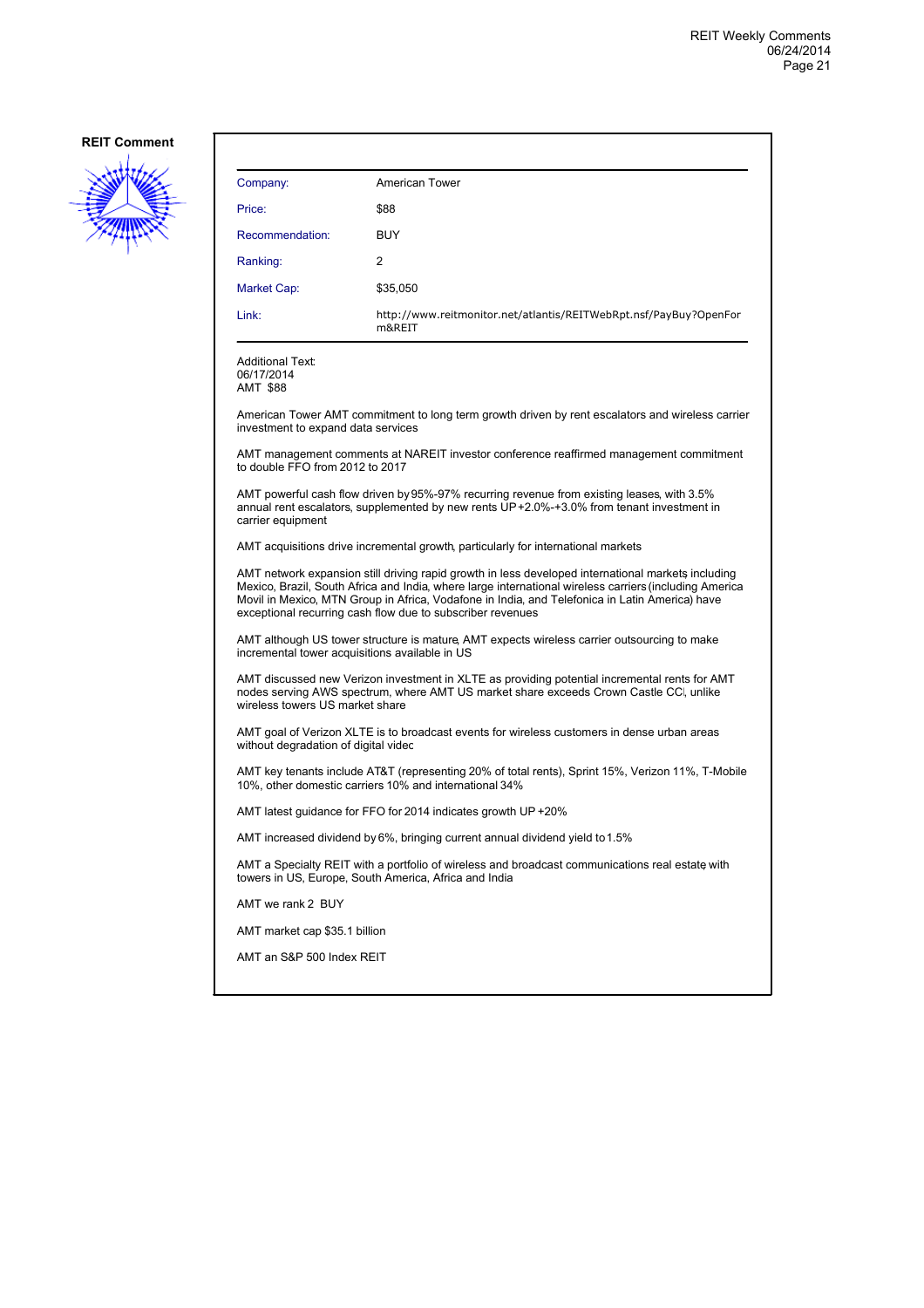

| Company:                                                                                                                                                                                                            | New Residential Investment Corp                                             |  |
|---------------------------------------------------------------------------------------------------------------------------------------------------------------------------------------------------------------------|-----------------------------------------------------------------------------|--|
| Price:                                                                                                                                                                                                              | \$6                                                                         |  |
| Recommendation:                                                                                                                                                                                                     | <b>BUY</b>                                                                  |  |
| Ranking:                                                                                                                                                                                                            | 2                                                                           |  |
| Market Cap:                                                                                                                                                                                                         | \$1,663                                                                     |  |
| Link:                                                                                                                                                                                                               | http://www.reitmonitor.net/atlantis/REITWebRpt.nsf/PayBuy?OpenFor<br>m&REIT |  |
| <b>Additional Text:</b><br>06/17/2014<br>NRZ \$6                                                                                                                                                                    |                                                                             |  |
| New Residential Investment Corp NRZ announced special dividend of \$0.075 per share to be paid in<br><b>July 2014</b>                                                                                               |                                                                             |  |
| NRZ including regular quarterly dividend of \$0.175 per share, NRZ shareholders to receive total of<br>\$0.25 per share for 2Q 2014                                                                                 |                                                                             |  |
| NRZ also paid special dividend of \$0.075 per share in January 2014                                                                                                                                                 |                                                                             |  |
| NRZ since spin-off from Newcastle Investment NCT, total dividend distributions for NRZ now \$0.92<br>per share, representing 13.3% total yield for trailing 12 months on original cost basis of \$6.89 per<br>share |                                                                             |  |
| NRZ providing current annual dividend yield of 10.9% on regular quarterly distribution                                                                                                                              |                                                                             |  |
| NRZ a Financial Mortgage REIT                                                                                                                                                                                       |                                                                             |  |
| NRZ we rank 2 BUY                                                                                                                                                                                                   |                                                                             |  |
| NRZ market cap \$1.7 billion                                                                                                                                                                                        |                                                                             |  |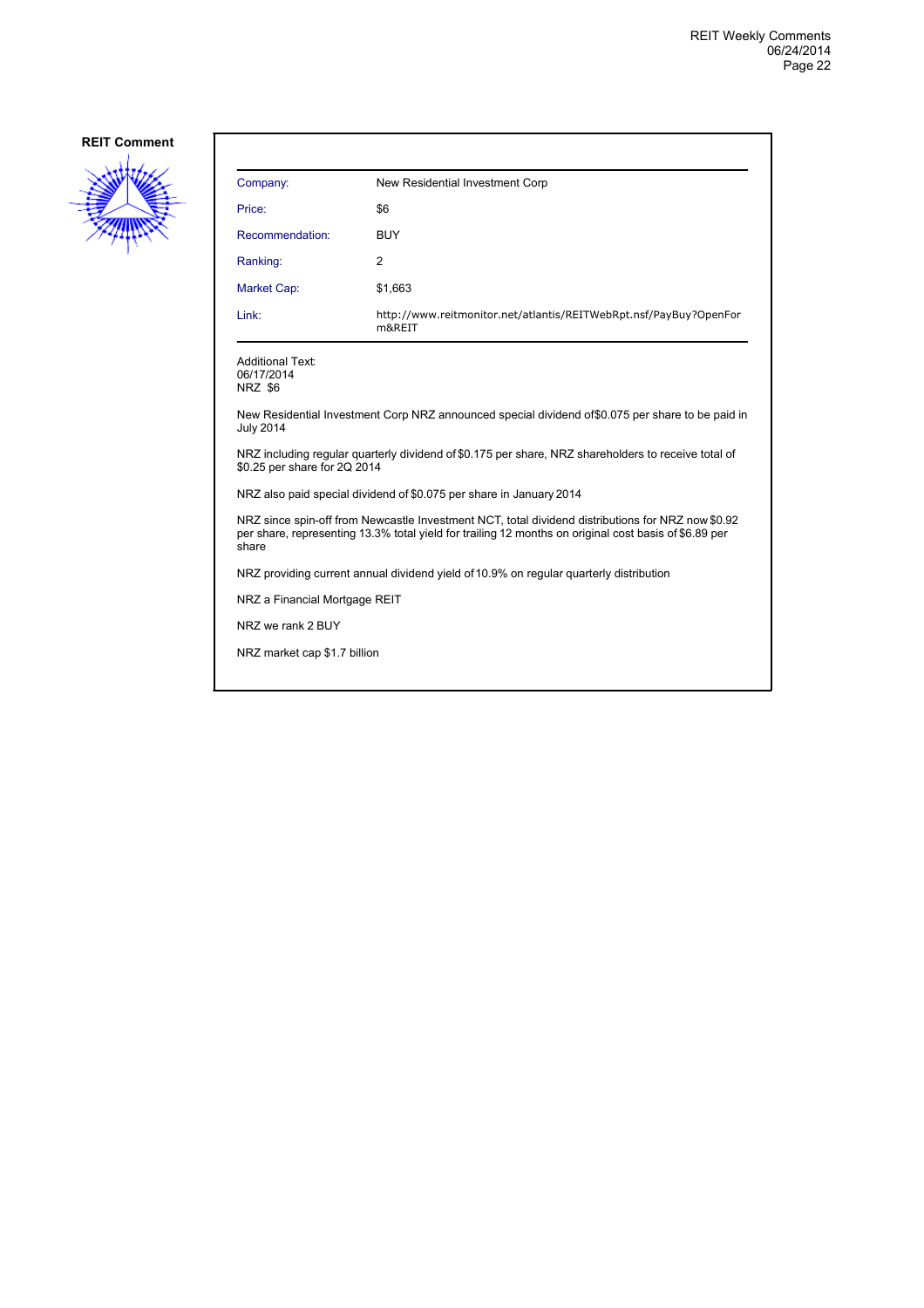

| Company:                                                                                                                             | <b>HCP</b>                                                                                     |  |
|--------------------------------------------------------------------------------------------------------------------------------------|------------------------------------------------------------------------------------------------|--|
| Price:                                                                                                                               | \$40                                                                                           |  |
| Recommendation:                                                                                                                      | <b>BUY</b>                                                                                     |  |
| Ranking:                                                                                                                             | 1                                                                                              |  |
| Market Cap:                                                                                                                          | \$18,713                                                                                       |  |
| Link:                                                                                                                                | http://www.reitmonitor.net/atlantis/REITWebRpt.nsf/PayBuy?OpenFor<br>m&REIT                    |  |
| Additional Text:<br>06/17/2014<br><b>HCP \$40</b>                                                                                    |                                                                                                |  |
|                                                                                                                                      | HCP Inc HCP traded DOWN (\$0.66) per share to close DOWN (2%) day                              |  |
| +14% for 2014<br>HCP stock traded DOWN (20%) during 2013                                                                             | HCP stock traded UP +11% year to date for 2014 underperforming Health Care REITs, trading UP   |  |
| than some others among Health Care REITs                                                                                             | HCP management comments at NAREIT conference noted approach to acquisitions more cautious      |  |
| HCP investors still concerned over change in management focus with departure of former CEO<br>James Flaherty from board of directors |                                                                                                |  |
|                                                                                                                                      | HCP guidance for FFO for 2014 indicates a FLAT year                                            |  |
|                                                                                                                                      | HCP recently increased quarterly dividend by4%, bringing current annual dividend yield to 5.4% |  |
|                                                                                                                                      | HCP a Health Care REIT with a diverse portfolio of health care and life science properties     |  |
| HCP we rank 1 BUY                                                                                                                    |                                                                                                |  |
|                                                                                                                                      | HCP market cap \$18.7 billion                                                                  |  |
| HCP an S&P 500 Index REIT                                                                                                            |                                                                                                |  |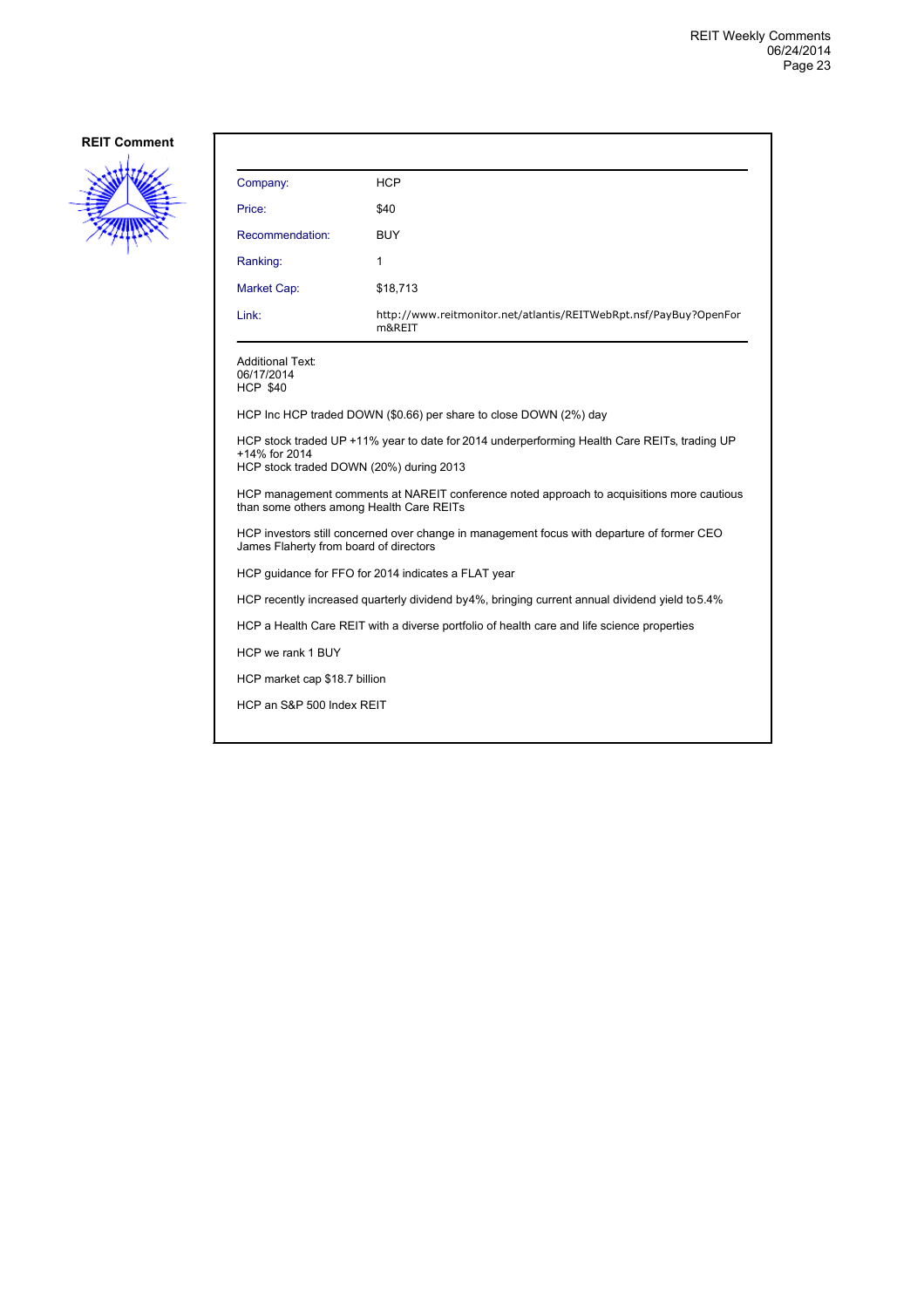

| Company:                                                                                                                                                                                                     | <b>CYS Investments</b>                                                      |  |
|--------------------------------------------------------------------------------------------------------------------------------------------------------------------------------------------------------------|-----------------------------------------------------------------------------|--|
| Price:                                                                                                                                                                                                       | \$9                                                                         |  |
| Recommendation:                                                                                                                                                                                              | <b>BUY</b>                                                                  |  |
| Ranking:                                                                                                                                                                                                     | 1                                                                           |  |
| Market Cap:                                                                                                                                                                                                  | \$1,468                                                                     |  |
| Link:                                                                                                                                                                                                        | http://www.reitmonitor.net/atlantis/REITWebRpt.nsf/PayBuy?OpenFor<br>m&REIT |  |
| <b>Additional Text:</b><br>06/17/2014<br>CYS \$9                                                                                                                                                             |                                                                             |  |
|                                                                                                                                                                                                              | CYS Investments CYS traded DOWN (\$0.13) per share to close DOWN (1%) day   |  |
| CYS stock traded UP +23% year to date for 2014, outperforming Financial Mortgage REITs, trading<br>UP +15% for 2014<br>CYS stock traded DOWN (37%) during 2013                                               |                                                                             |  |
| CYS status quo for Fannie Mae FNMA and Freddie Mac FMCC now appears likely to continue<br>through 2016 elections, with significant opposition to proposed reform                                             |                                                                             |  |
| CYS stock now trading at discount of (6%) to current book value of \$9.68 per share as of 1Q 2014                                                                                                            |                                                                             |  |
| CYS reduced portfolio size by (\$2.1) billion during 1Q 2014 to lower risk, while adding \$1.5 billion<br>investment in US Treasury bonds, now representing 12% of total \$11.8 billion investment portfolio |                                                                             |  |
| CYS stock price supported by current annual dividend yield of 14.1%, at the high end of the range for<br><b>Financial Mortgage REITs</b>                                                                     |                                                                             |  |
| CYS a Financial Mortgage REIT with a portfolio of agency guaranteed Residential MBS                                                                                                                          |                                                                             |  |
| CYS we rank 1 BUY                                                                                                                                                                                            |                                                                             |  |
| CYS market cap \$1.5 billion                                                                                                                                                                                 |                                                                             |  |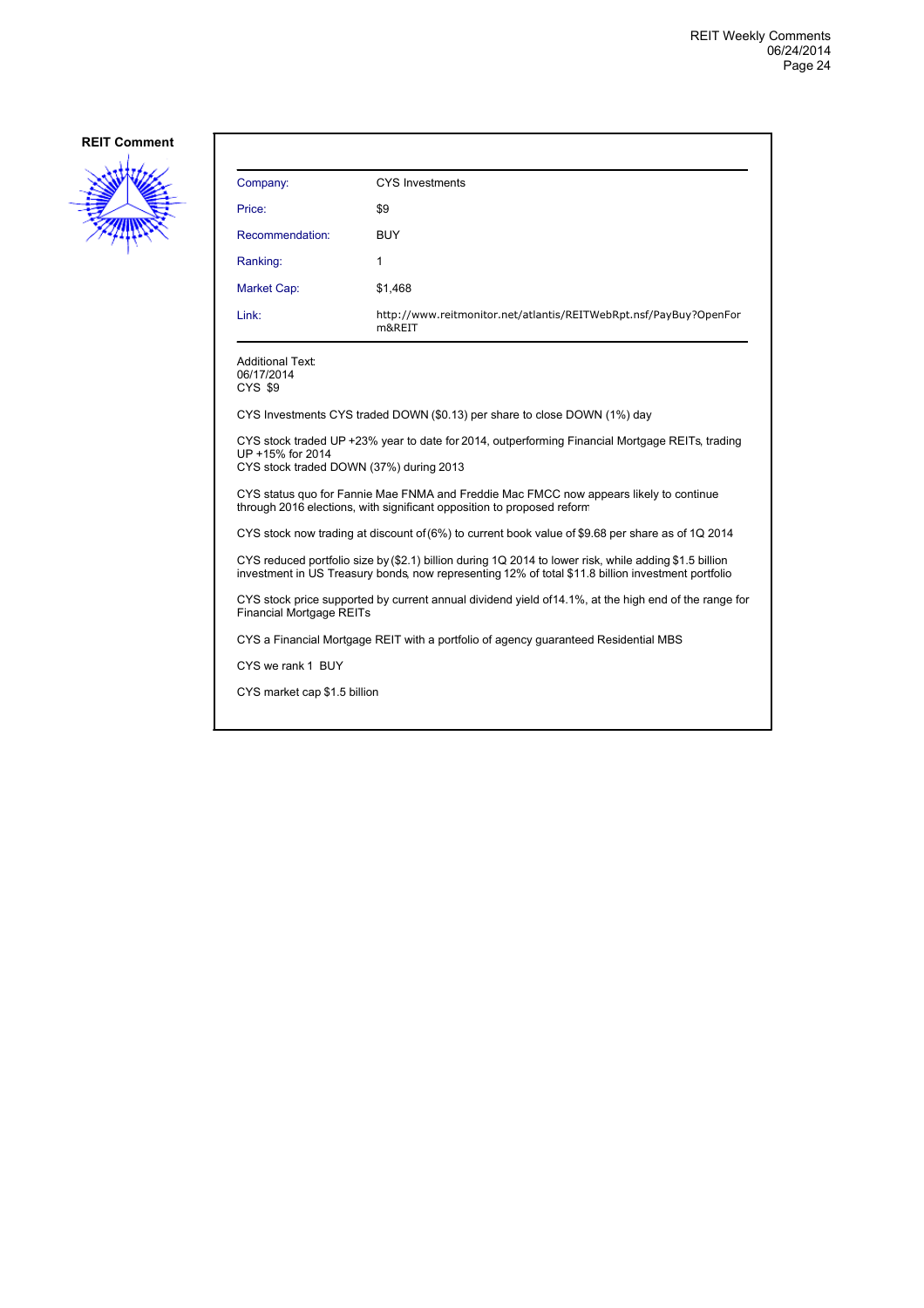

| Company:                                                                                                                                         | LaSalle Hotel Properties                                                    |  |
|--------------------------------------------------------------------------------------------------------------------------------------------------|-----------------------------------------------------------------------------|--|
| Price:                                                                                                                                           | \$35                                                                        |  |
| Recommendation:                                                                                                                                  | <b>HOLD</b>                                                                 |  |
| Ranking:                                                                                                                                         | 3                                                                           |  |
| Market Cap:                                                                                                                                      | \$3,537                                                                     |  |
| Link:                                                                                                                                            | http://www.reitmonitor.net/atlantis/REITWebRpt.nsf/PayBuy?OpenFor<br>m&REIT |  |
| <b>Additional Text:</b><br>06/17/2014<br>LHO \$35                                                                                                |                                                                             |  |
| LaSalle Hotel Properties LHO traded UP \$0.66 per share to close UP +2% day                                                                      |                                                                             |  |
| LHO stock traded UP +12% year to date for 2014, underperforming Hotel REITs, trading UP +15%<br>for 2014<br>LHO stock traded UP +22% during 2013 |                                                                             |  |
| LHO Hotel REITs face potential underperformance as a result of sudden spike in oil prices despite<br>positive operating trends                   |                                                                             |  |
| LHO travel related stocks normally trade inversely to oil and gasoline prices                                                                    |                                                                             |  |
| LHO guidance for FFO for 2014 indicates growth UP +4%                                                                                            |                                                                             |  |
| LHO recently increased dividend by 34%, bringing new yield to 4.3%, at the upper end of the range<br>for Hotel REITs                             |                                                                             |  |
| LHO a Hotel REIT                                                                                                                                 |                                                                             |  |
| LHO we rank 3 HOLD                                                                                                                               |                                                                             |  |
| LHO market cap \$3.5 billion                                                                                                                     |                                                                             |  |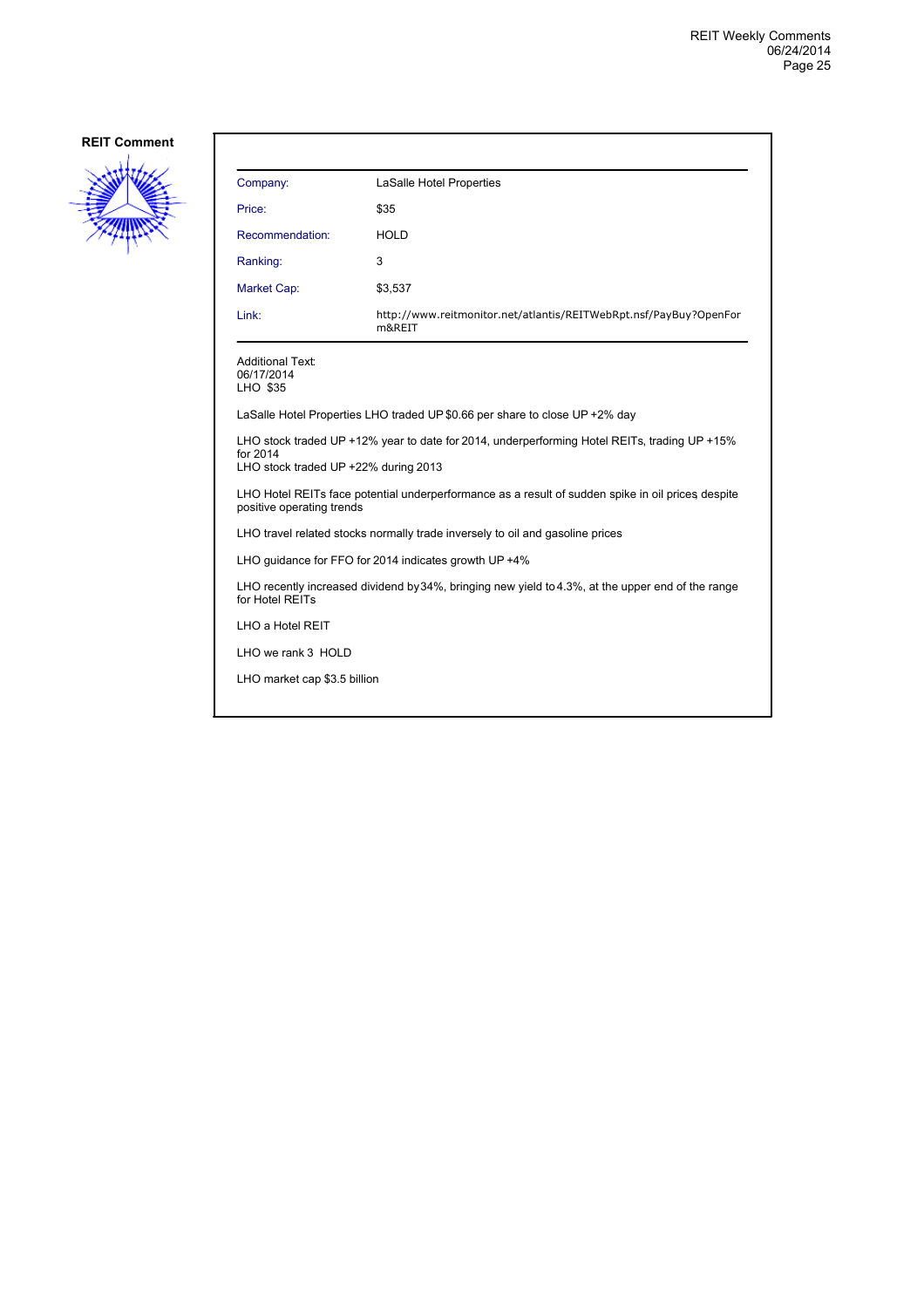

| Company:                                                                                                                                                                                          | Sunstone Hotel Investors                                                    |  |  |
|---------------------------------------------------------------------------------------------------------------------------------------------------------------------------------------------------|-----------------------------------------------------------------------------|--|--|
| Price:                                                                                                                                                                                            | \$15                                                                        |  |  |
| Recommendation:                                                                                                                                                                                   | <b>BUY</b>                                                                  |  |  |
| Ranking:                                                                                                                                                                                          | 2                                                                           |  |  |
| Market Cap:                                                                                                                                                                                       | \$2,581                                                                     |  |  |
| Link:                                                                                                                                                                                             | http://www.reitmonitor.net/atlantis/REITWebRpt.nsf/PayBuy?OpenFor<br>m&REIT |  |  |
| <b>Additional Text:</b><br>06/17/2014<br><b>SHO \$15</b>                                                                                                                                          |                                                                             |  |  |
|                                                                                                                                                                                                   | Sunstone Hotel Investors SHO traded UP \$0.21 per share to close UP +1% day |  |  |
| SHO stock traded UP +10% year to date for 2014, underperforming Hotel REITs, trading UP +15%<br>for 2014<br>SHO stock traded UP +25% during 2013                                                  |                                                                             |  |  |
| SHO short term spike in oil prices may soon be corrected ending negative influence on stock prices<br>of Hotel REITs                                                                              |                                                                             |  |  |
| SHO recent management comments noted group trends improving with total group bookings<br>indicating revenues UP +6.5% for 2014                                                                    |                                                                             |  |  |
|                                                                                                                                                                                                   | SHO guidance for FFO for 2014 indicates growth UP +25%                      |  |  |
| SHO as previously disclosed, SHO expects to increase dividend during 2014, for total distribution of<br>\$0.50-\$0.60 per share, UP +150%-+300% from current annual rate of only \$0.20 per share |                                                                             |  |  |
| SHO considering payment of increased dividend in combination of cash and stock                                                                                                                    |                                                                             |  |  |
| SHO current annual dividend yield 1.4%                                                                                                                                                            |                                                                             |  |  |
| SHO a Hotel REIT                                                                                                                                                                                  |                                                                             |  |  |

SHO rank 2 BUY

SHO market cap \$2.6 billion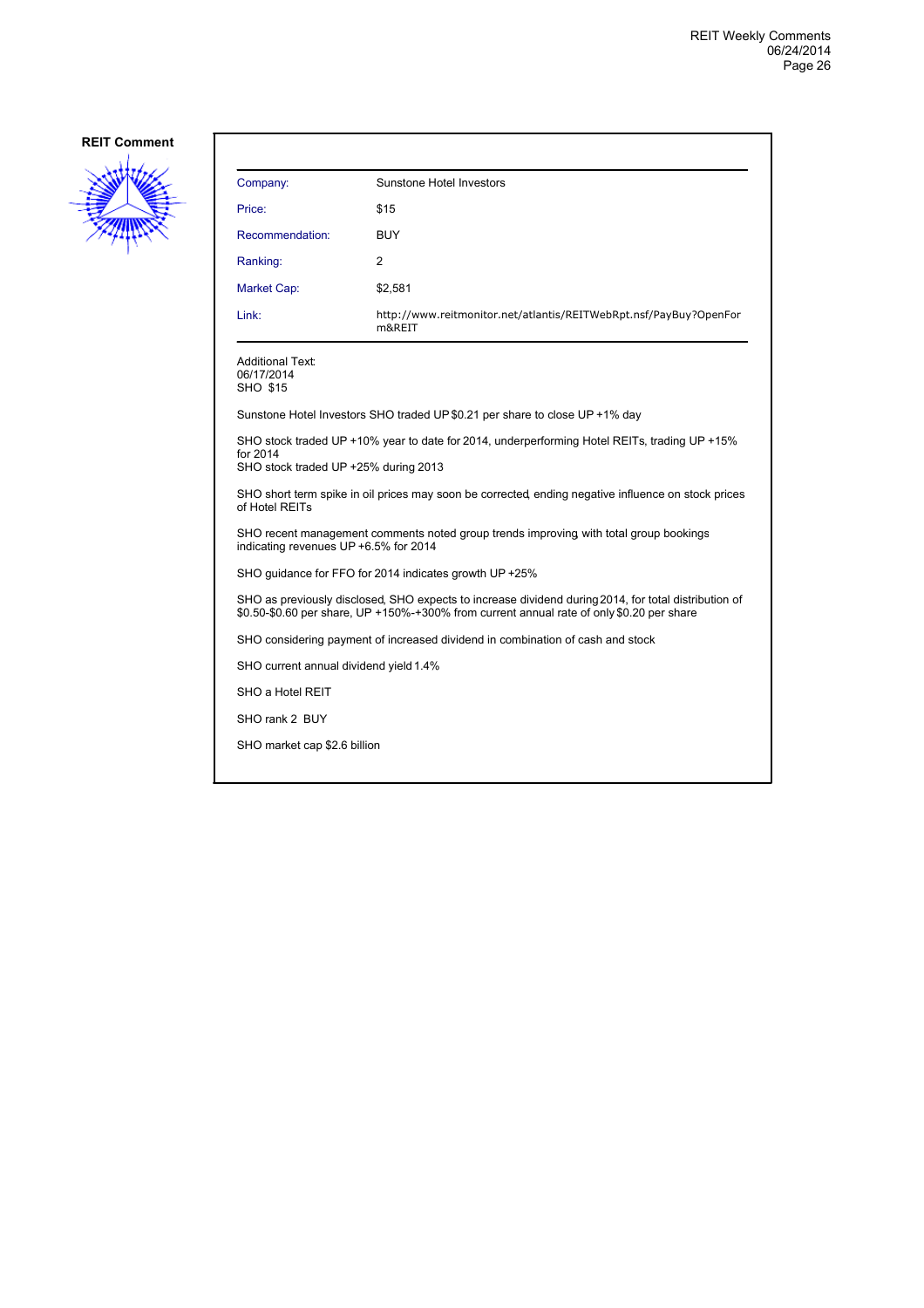

| Company:                                                                                                                                                                                          | <b>AvalonBay Communities</b>                                                                                                                                |  |
|---------------------------------------------------------------------------------------------------------------------------------------------------------------------------------------------------|-------------------------------------------------------------------------------------------------------------------------------------------------------------|--|
| Price:                                                                                                                                                                                            | \$140                                                                                                                                                       |  |
| Recommendation:                                                                                                                                                                                   | <b>BUY</b>                                                                                                                                                  |  |
| Ranking:                                                                                                                                                                                          | 2                                                                                                                                                           |  |
| Market Cap:                                                                                                                                                                                       | \$18,178                                                                                                                                                    |  |
| Link:                                                                                                                                                                                             | http://www.reitmonitor.net/atlantis/REITWebRpt.nsf/PayBuy?OpenFor<br>m&REIT                                                                                 |  |
| <b>Additional Text:</b><br>06/18/2014<br>AVB \$140                                                                                                                                                |                                                                                                                                                             |  |
| 2013 acquisition of Archstone portfolio                                                                                                                                                           | AvalonBay Communities AVB faster portfolio expansion expected for 2014 and 2015 as a result of                                                              |  |
|                                                                                                                                                                                                   | AVB management comments at NAREIT conference noted that exceptional long term track record of<br>growth to be exceeded by expected growth for 2014 and 2015 |  |
| +5.5% annually                                                                                                                                                                                    | AVB stock delivered more than 14% total return on average for last 15 years, with dividends UP                                                              |  |
| urban markets                                                                                                                                                                                     | AVB tight occupancy and rental growth of more than4% supported by job growth UP+1.5% for AVB                                                                |  |
| AVB portfolio concentrated in east coast from Boston to DC and on west coast from Seattle to San<br>Diego                                                                                         |                                                                                                                                                             |  |
| AVB total apartment construction pipeline (now \$3.0 billion under construction) expected to increase<br>portfolio capacity UP +1.0% for 2014, UP +1.6% for 2015, and less than UP +1.0% for 2016 |                                                                                                                                                             |  |
| be delivered from 2017-2020                                                                                                                                                                       | AVB "shadow pipeline" of additional AVB properties in early stage development now\$3.5 billion, to                                                          |  |
|                                                                                                                                                                                                   | AVB guidance for FFO for 2014 indicates growth UP +11%                                                                                                      |  |
|                                                                                                                                                                                                   | AVB provides current annual dividend yield of 3.3%                                                                                                          |  |
| coast locations                                                                                                                                                                                   | AVB a Residential REIT with a portfolio of upscale apartment communities in east coast and west                                                             |  |
| AVB we rank 2 BUY                                                                                                                                                                                 |                                                                                                                                                             |  |
|                                                                                                                                                                                                   | AVB market cap \$18.2 billion                                                                                                                               |  |
| AVB an S&P 500 Index REIT                                                                                                                                                                         |                                                                                                                                                             |  |
|                                                                                                                                                                                                   |                                                                                                                                                             |  |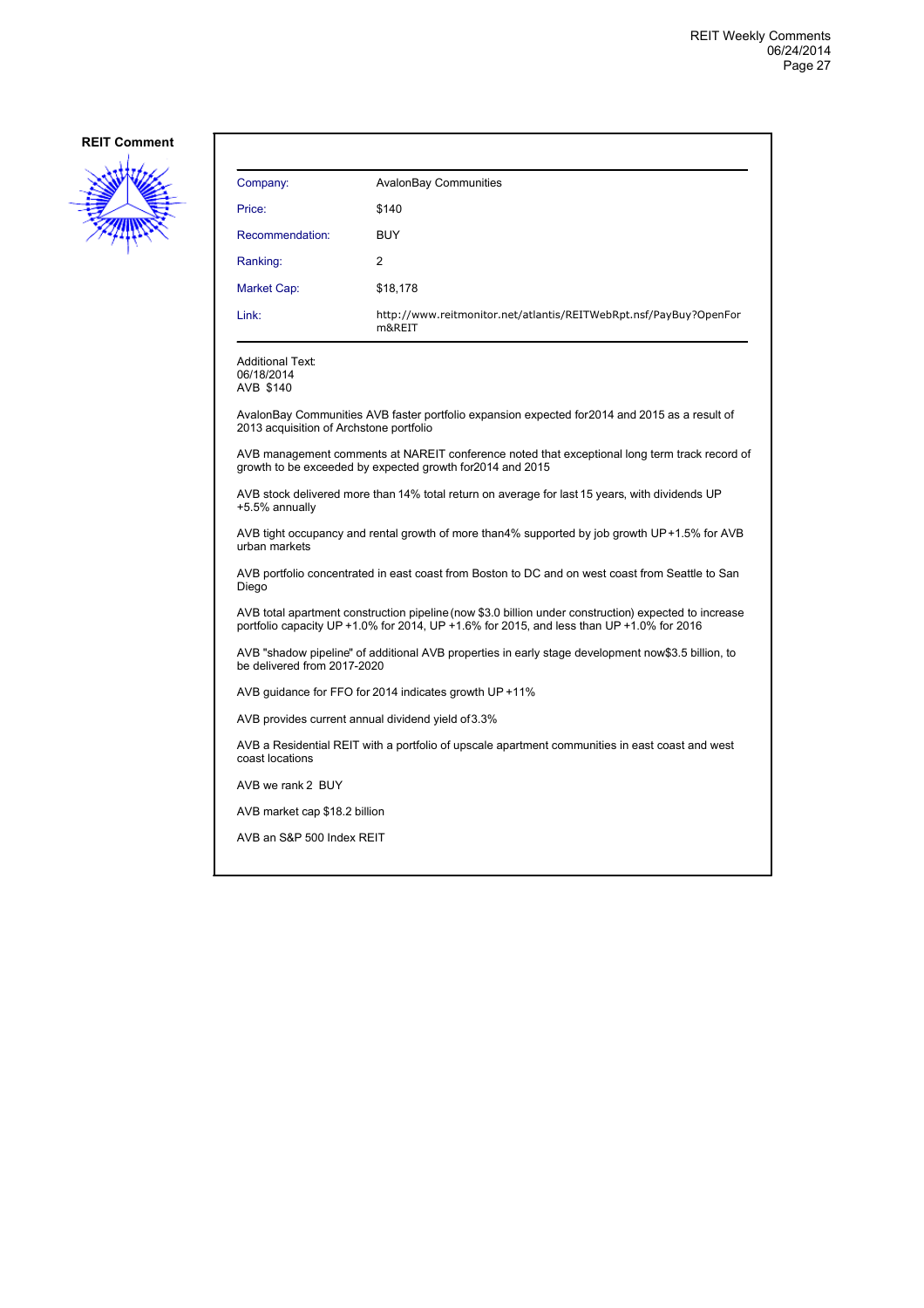

| Company:                                                                                                                                                                                                                                  | <b>Public Storage</b>                                                                                                                                               |  |  |
|-------------------------------------------------------------------------------------------------------------------------------------------------------------------------------------------------------------------------------------------|---------------------------------------------------------------------------------------------------------------------------------------------------------------------|--|--|
| Price:                                                                                                                                                                                                                                    | \$170                                                                                                                                                               |  |  |
| Recommendation:                                                                                                                                                                                                                           | <b>BUY</b>                                                                                                                                                          |  |  |
| Ranking:                                                                                                                                                                                                                                  | 2                                                                                                                                                                   |  |  |
| Market Cap:                                                                                                                                                                                                                               | \$29,338                                                                                                                                                            |  |  |
| Link:                                                                                                                                                                                                                                     | http://www.reitmonitor.net/atlantis/REITWebRpt.nsf/PayBuy?OpenFor<br>m&REIT                                                                                         |  |  |
| <b>Additional Text:</b><br>06/18/2014<br><b>PSA \$170</b>                                                                                                                                                                                 |                                                                                                                                                                     |  |  |
|                                                                                                                                                                                                                                           | Public Storage PSA stability of cash flow supports consistent growth                                                                                                |  |  |
| expansion                                                                                                                                                                                                                                 | PSA management comments at NAREIT conference noted focus on new development for portfolio                                                                           |  |  |
| PSA operates the largest self-storage properties, making few acquisition opportunities relevant for<br>PSA portfolio                                                                                                                      |                                                                                                                                                                     |  |  |
|                                                                                                                                                                                                                                           | PSA targeting \$300-\$400 million new developments annually, for as many as 40 projects, each of<br>\$6-\$8 million, projecting 7.5% stabilized yield after 3 years |  |  |
| PSA some large properties in urban areas achieve much quicker leaseup, with example of Gerard<br>Ave property in Bronx, NY (a converted 12 story industrial building) with 4,000 units, already 73%<br>occupied after less than 12 months |                                                                                                                                                                     |  |  |
| PSA although average length of stay is 38 months, 40% of customers leave within 4 months                                                                                                                                                  |                                                                                                                                                                     |  |  |
| PSA rents UP +4.2% for 1Q 2014, with occupancy of 93.2%, UP +1.0% from previous year                                                                                                                                                      |                                                                                                                                                                     |  |  |
|                                                                                                                                                                                                                                           | PSA funding property developments from \$250 million annual retained cash flow                                                                                      |  |  |
|                                                                                                                                                                                                                                           | PSA still prefers to concentrate equity offerings in preferred stock                                                                                                |  |  |
|                                                                                                                                                                                                                                           | PSA no guidance provided for FFO for 2014                                                                                                                           |  |  |
| PSA provides current dividend yield of 3.3% on common shares                                                                                                                                                                              |                                                                                                                                                                     |  |  |
| PSA a Specialty REIT with a portfolio of self-storage facilities in US and Europe                                                                                                                                                         |                                                                                                                                                                     |  |  |
| PSA we rank 3 HOLD                                                                                                                                                                                                                        |                                                                                                                                                                     |  |  |
|                                                                                                                                                                                                                                           | PSA market cap \$29.3 billion                                                                                                                                       |  |  |
| PSA an S&P 500 Index REIT                                                                                                                                                                                                                 |                                                                                                                                                                     |  |  |
|                                                                                                                                                                                                                                           |                                                                                                                                                                     |  |  |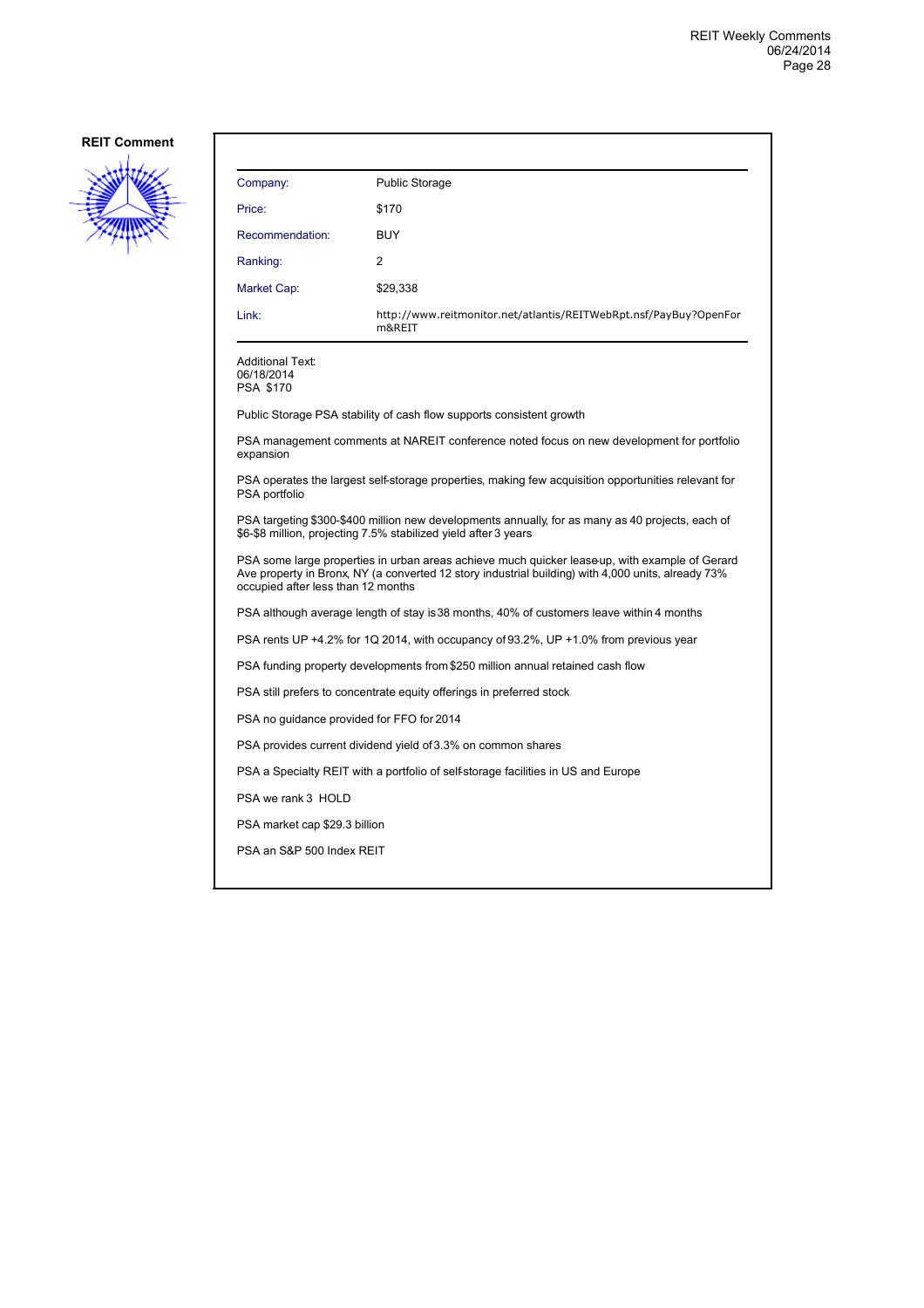

| Company:                                                                                                                                                                                         | Extra Space Storage                                                                                                                                                              |  |
|--------------------------------------------------------------------------------------------------------------------------------------------------------------------------------------------------|----------------------------------------------------------------------------------------------------------------------------------------------------------------------------------|--|
| Price:                                                                                                                                                                                           | \$53                                                                                                                                                                             |  |
| Recommendation:                                                                                                                                                                                  | <b>BUY</b>                                                                                                                                                                       |  |
| Ranking:                                                                                                                                                                                         | 2                                                                                                                                                                                |  |
| Market Cap:                                                                                                                                                                                      | \$6,057                                                                                                                                                                          |  |
| Link:                                                                                                                                                                                            | http://www.reitmonitor.net/atlantis/REITWebRpt.nsf/PayBuy?OpenFor<br>m&REIT                                                                                                      |  |
| <b>Additional Text:</b><br>06/18/2014<br><b>EXR \$53</b>                                                                                                                                         |                                                                                                                                                                                  |  |
|                                                                                                                                                                                                  | Extra Space Storage EXR exceptional performance and FFO growth by SelfStorage REITs a result<br>of demand growth and market response to Internet marketing                       |  |
|                                                                                                                                                                                                  | EXR management comments at NAREIT investor forum noted lack of new supply enables<br>occupancy gains, with rental rate increases supported by industry leader Public Storage PS/ |  |
| EXR FFO growth has exceeded UP+10% every quarter since 4Q 2010                                                                                                                                   |                                                                                                                                                                                  |  |
| EXR completed more than \$2 billion acquisitions from 2011 to 2014                                                                                                                               |                                                                                                                                                                                  |  |
| EXR expects to acquire less than 90 properties during 2014, indicating \$1.0 billion potential 2014<br>acquisitions, starting with 1Q 2014 acquisitions totaling \$304 million for 26 properties |                                                                                                                                                                                  |  |
| EXR power of Internet marketing visible in drawing a greater share of customers from more than 10<br>miles away from self-storage facilities                                                     |                                                                                                                                                                                  |  |
| EXR challenge to fill 40,000 vacancies per month of 600,000 total portfolio units can only be<br>addressed with successful Internet advertising and promotions                                   |                                                                                                                                                                                  |  |
| EXR Internet inquiries bring almost 100% customers new to EXR, with 52% of new customers as<br>first time renters of self-storage space                                                          |                                                                                                                                                                                  |  |
| EXR spending \$1 million per month on search advertising with Google, supported by live chat and<br>toll free response centers for reservations                                                  |                                                                                                                                                                                  |  |
| EXR now seeing more than 50% of Internet inquiries from mobile Internet devices, requiring new<br>systems to tailor call center response to mobile device used                                   |                                                                                                                                                                                  |  |
| EXR increased guidance for FFO for 2014 to indicate growth UP +19%                                                                                                                               |                                                                                                                                                                                  |  |
| EXR providing annual yield of 3.6%                                                                                                                                                               |                                                                                                                                                                                  |  |
|                                                                                                                                                                                                  | EXR a Specialty REIT with a portfolio of self-storage properties concentrated in east coast states                                                                               |  |
| EXR we rank 2 BUY                                                                                                                                                                                |                                                                                                                                                                                  |  |
| EXR market cap \$6.1 billion                                                                                                                                                                     |                                                                                                                                                                                  |  |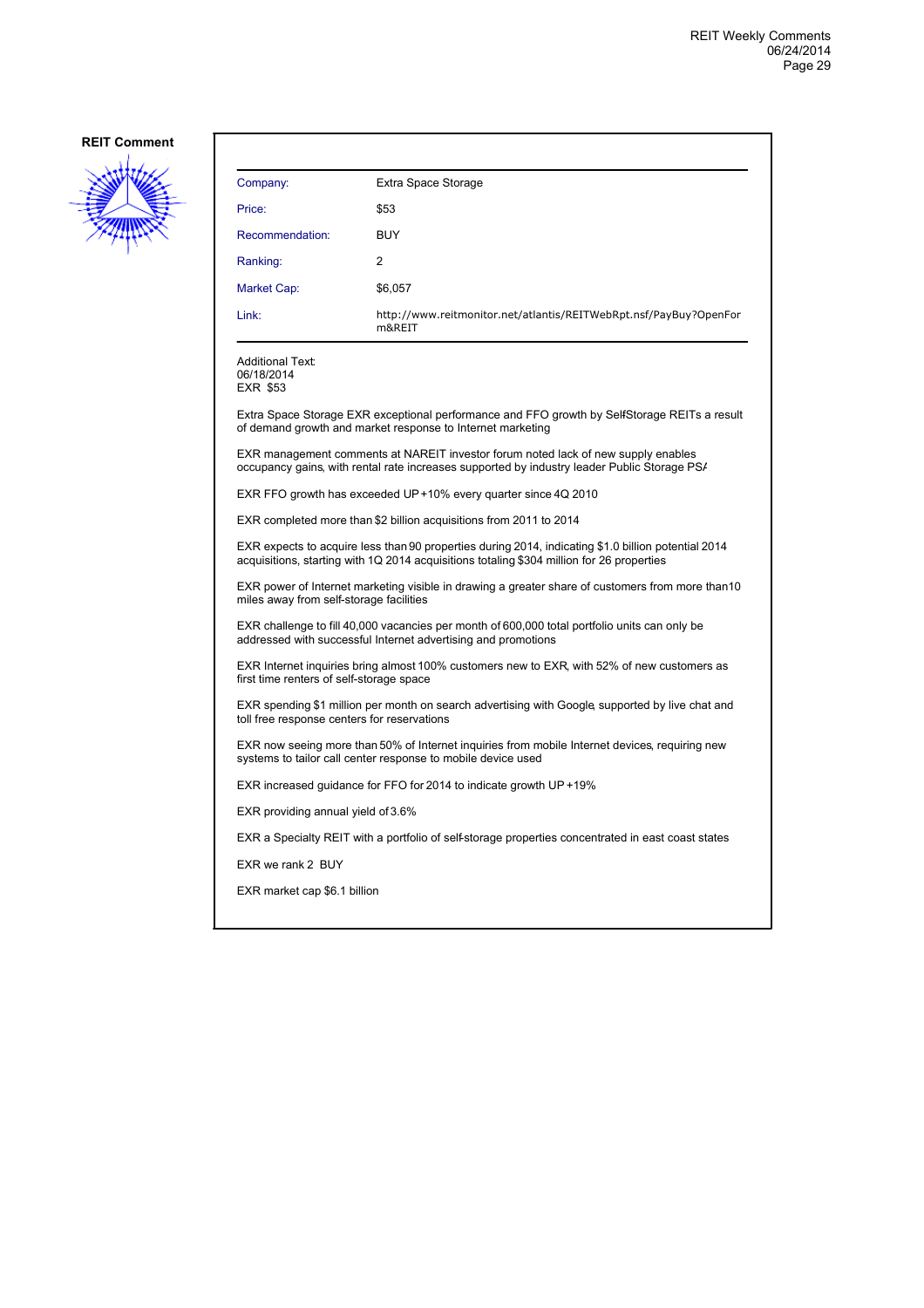

| Company:                                                                                                                                                                                                                  | <b>Highwoods Properties</b>                                                                         |  |
|---------------------------------------------------------------------------------------------------------------------------------------------------------------------------------------------------------------------------|-----------------------------------------------------------------------------------------------------|--|
| Price:                                                                                                                                                                                                                    | \$41                                                                                                |  |
| Recommendation:                                                                                                                                                                                                           | <b>HOLD</b>                                                                                         |  |
| Ranking:                                                                                                                                                                                                                  | 3                                                                                                   |  |
| Market Cap:                                                                                                                                                                                                               | \$3,853                                                                                             |  |
| Link:                                                                                                                                                                                                                     | http://www.reitmonitor.net/atlantis/REITWebRpt.nsf/PayBuy?OpenFor<br>m&REIT                         |  |
| <b>Additional Text:</b><br>06/18/2014<br><b>HIW \$41</b>                                                                                                                                                                  |                                                                                                     |  |
| space in southern growth markets                                                                                                                                                                                          | Highwoods Properties HIW sees positive outlook for rental rates with tight supply of Class A office |  |
| HIW management comments at NAREIT investor forum highlighted potential for stronger FFO<br>growth for 2015, due to new developments and recent acquisitions                                                               |                                                                                                     |  |
| HIW rents on lease turnover for rest of 2014 should begin to show mark-to-market increase<br>(compared to negative comparison for 1Q 2014), while 2015 may see rents UP +2%-+5% on cash<br>basis                          |                                                                                                     |  |
| HIW new developments include \$110 million build-to-suit for Metlife in Raleigh NC, \$56 million<br>build-to-suit for IP headquarters expansion in Memphis TN and new \$36 million multi-tenant<br>property in Raleigh NC |                                                                                                     |  |
| HIW recent acquisitions in Buckhead district of Atlanta GA showing strong leaseup, while property<br>in Tampa FL now only 52% leased                                                                                      |                                                                                                     |  |
| HIW divested 90% of Winston Salem portfolio, while still adding to medical office and industrial<br>properties in Greensboro NC                                                                                           |                                                                                                     |  |
| HIW government agencies now represent 7.7% of HIW rents, UP +28% form previous year                                                                                                                                       |                                                                                                     |  |
| HIW quidance for FFO for 2014 indicates growth UP +4%, following FFO decline for 1Q 2014                                                                                                                                  |                                                                                                     |  |
| HIW stock price supported by current annual dividend yield of 4.1%                                                                                                                                                        |                                                                                                     |  |
| HIW an Office REIT with a diverse portfolio of office, industrial and retail properties concentrated in<br>southeastern states                                                                                            |                                                                                                     |  |
| HIW we rank 3 HOLD                                                                                                                                                                                                        |                                                                                                     |  |
| HIW market cap \$3.9 billion                                                                                                                                                                                              |                                                                                                     |  |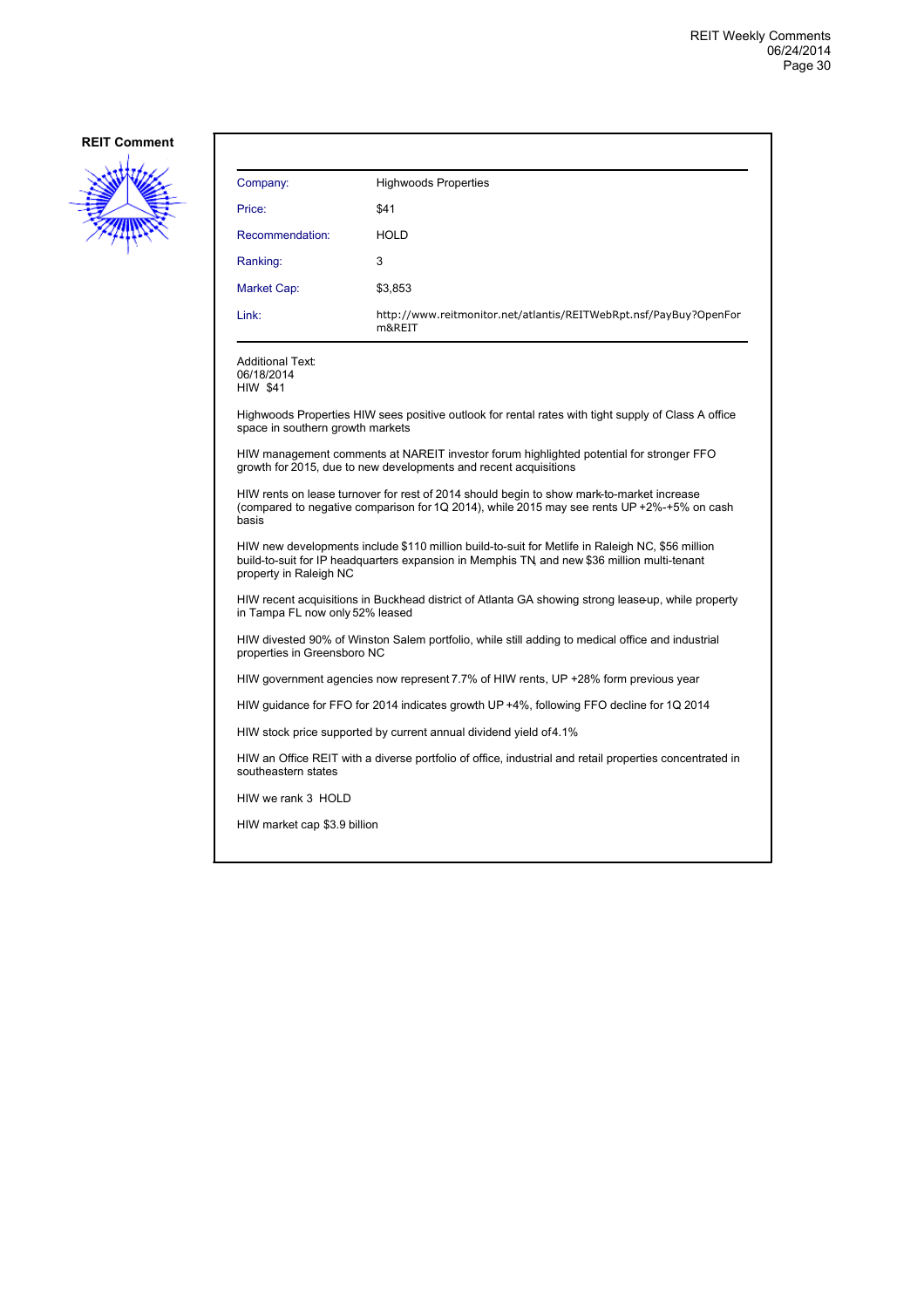

| Company:        | Annaly Capital Management                                                   |
|-----------------|-----------------------------------------------------------------------------|
| Price:          | \$11                                                                        |
| Recommendation: | <b>BUY</b>                                                                  |
| Ranking:        | 1                                                                           |
| Market Cap:     | \$11,430                                                                    |
| Link:           | http://www.reitmonitor.net/atlantis/REITWebRpt.nsf/PayBuy?OpenFor<br>m&REIT |

Additional Text: 06/18/2014 NLY \$11

Annaly Capital Management NLY lower mortgage application volume a disappointing signal for home sales

NLY report from MBA (Mortgage Bankers Association) found mortgage applications decreased DOWN (9.2%) for week ended June 13, 2014 from previous week

NLY mortgage applications for refinance decreased DOWN (13%), while mortgage applications for home purchase decreased DOWN (5%)

NLY mortgage applications for home purchase now DOWN (15%) from previous year

NLY mortgage refinance applications 52% of total mortgage application volume last week

NLY report from MBA (Mortgage Bankers Association) found average interest rate on 30 year fixed rate conforming mortgage UP +0.02% to 4.36%

NLY Financial Mortgage REITs benefit from higher mortgage volume, providing opportunities for portfolio repositioning

NLY stock price supported by current annual dividend yield of 10.5%, near the midpoint of the range for Financial Mortgage REITs

NLY a Financial Mortgage REIT with a portfolio of agency guaranteed Residential MBS

NLY we rank 1 BUY

NLY market cap \$11.4 billion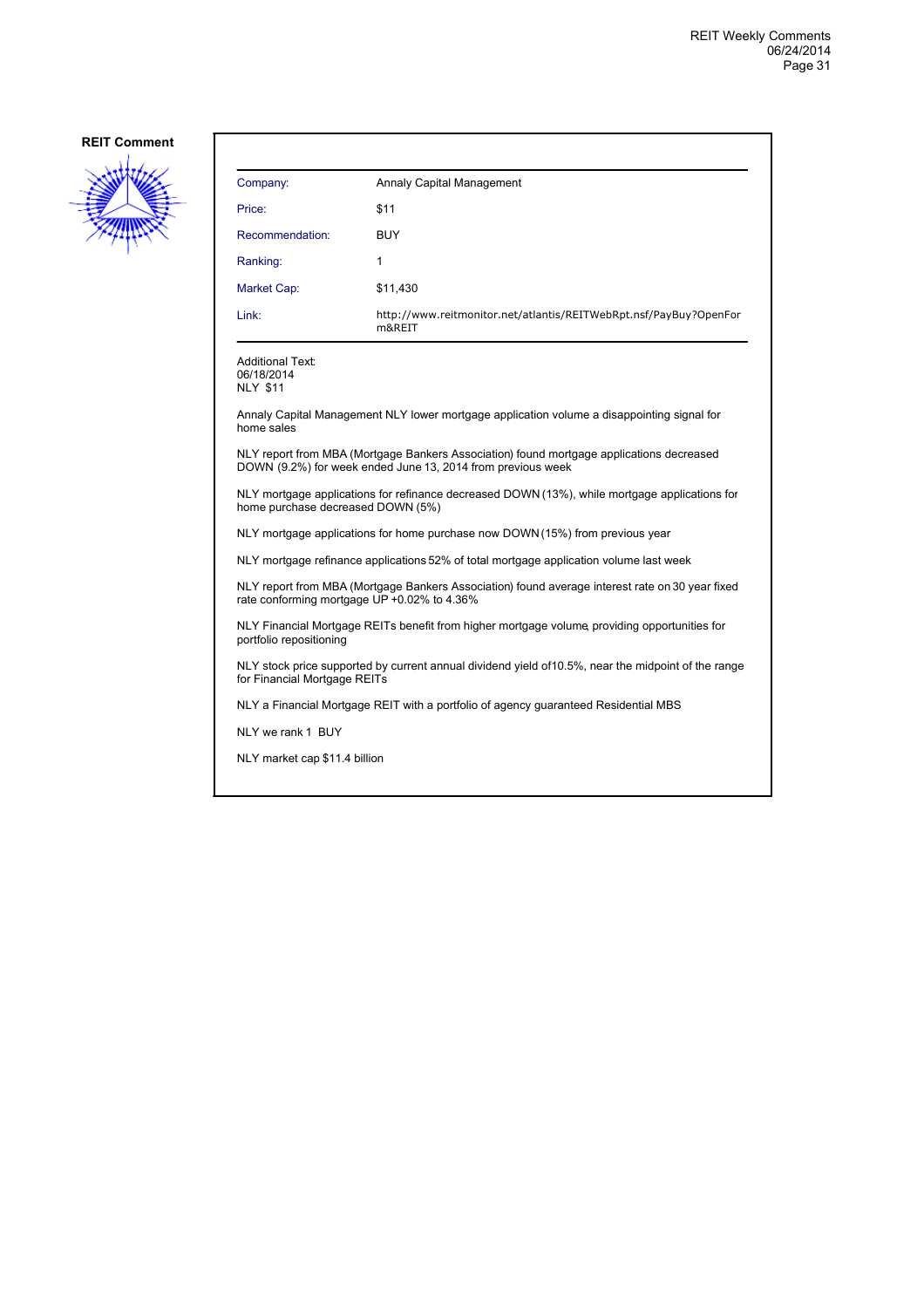

| Company:                                                                                                                                                                                               | <b>Hatteras Financial</b>                                                                                                                                                                                                                                   |  |
|--------------------------------------------------------------------------------------------------------------------------------------------------------------------------------------------------------|-------------------------------------------------------------------------------------------------------------------------------------------------------------------------------------------------------------------------------------------------------------|--|
| Price:                                                                                                                                                                                                 | \$20                                                                                                                                                                                                                                                        |  |
| Recommendation:                                                                                                                                                                                        | <b>BUY</b>                                                                                                                                                                                                                                                  |  |
| Ranking:                                                                                                                                                                                               | 1                                                                                                                                                                                                                                                           |  |
| Market Cap:                                                                                                                                                                                            | \$1,973                                                                                                                                                                                                                                                     |  |
| Link:                                                                                                                                                                                                  | http://www.reitmonitor.net/atlantis/REITWebRpt.nsf/PayBuy?OpenFor<br>m&REIT                                                                                                                                                                                 |  |
| Additional Text:<br>06/18/2014<br><b>HTS \$20</b>                                                                                                                                                      |                                                                                                                                                                                                                                                             |  |
|                                                                                                                                                                                                        | Hatteras Financial HTS Federal Reserve policy meeting to conclude today may cause flurry of<br>activity in trading of Financial Mortgage REIT stocks                                                                                                        |  |
| market purchases by (\$10) billion per month                                                                                                                                                           | HTS Federal Reserve expected to announce no change to discount rate while reducing bond                                                                                                                                                                     |  |
|                                                                                                                                                                                                        | HTS Federal Reserve prediction of US GDP growth at 3.0% for 2014 now appears optimistic,<br>compared to World Bank projection of UP +2.1% growth and IMF forecast of UP +2.0% growth                                                                        |  |
| HTS more important than GDP growth or bond repurchases will be Federal Reserve decision on<br>disposition of Treasury bonds and agency RMBS already purchased now assumed to be held until<br>maturity |                                                                                                                                                                                                                                                             |  |
|                                                                                                                                                                                                        | HTS portfolios of agency RMBS held by Financial Mortgage REITs may see near term gains or<br>losses determined by actions of Federal Reserve, while Federal Reserve "signals" likely to have<br>greatest impact on stock prices of Financial Mortgage REITs |  |
| 2014                                                                                                                                                                                                   | HTS stock now trading at discount of (7%) to current book value of \$21.81 per share as of March                                                                                                                                                            |  |
|                                                                                                                                                                                                        | HTS stock price supported by current annual dividend yield of 9.9%, below the midpoint of the range<br>for Financial Mortgage REITs                                                                                                                         |  |
|                                                                                                                                                                                                        | HTS a Financial Mortgage REIT with a portfolio of agency guaranteed Residential MBS                                                                                                                                                                         |  |
| HTS we rank 1 BUY                                                                                                                                                                                      |                                                                                                                                                                                                                                                             |  |
| HTS market cap \$2.0 billion                                                                                                                                                                           |                                                                                                                                                                                                                                                             |  |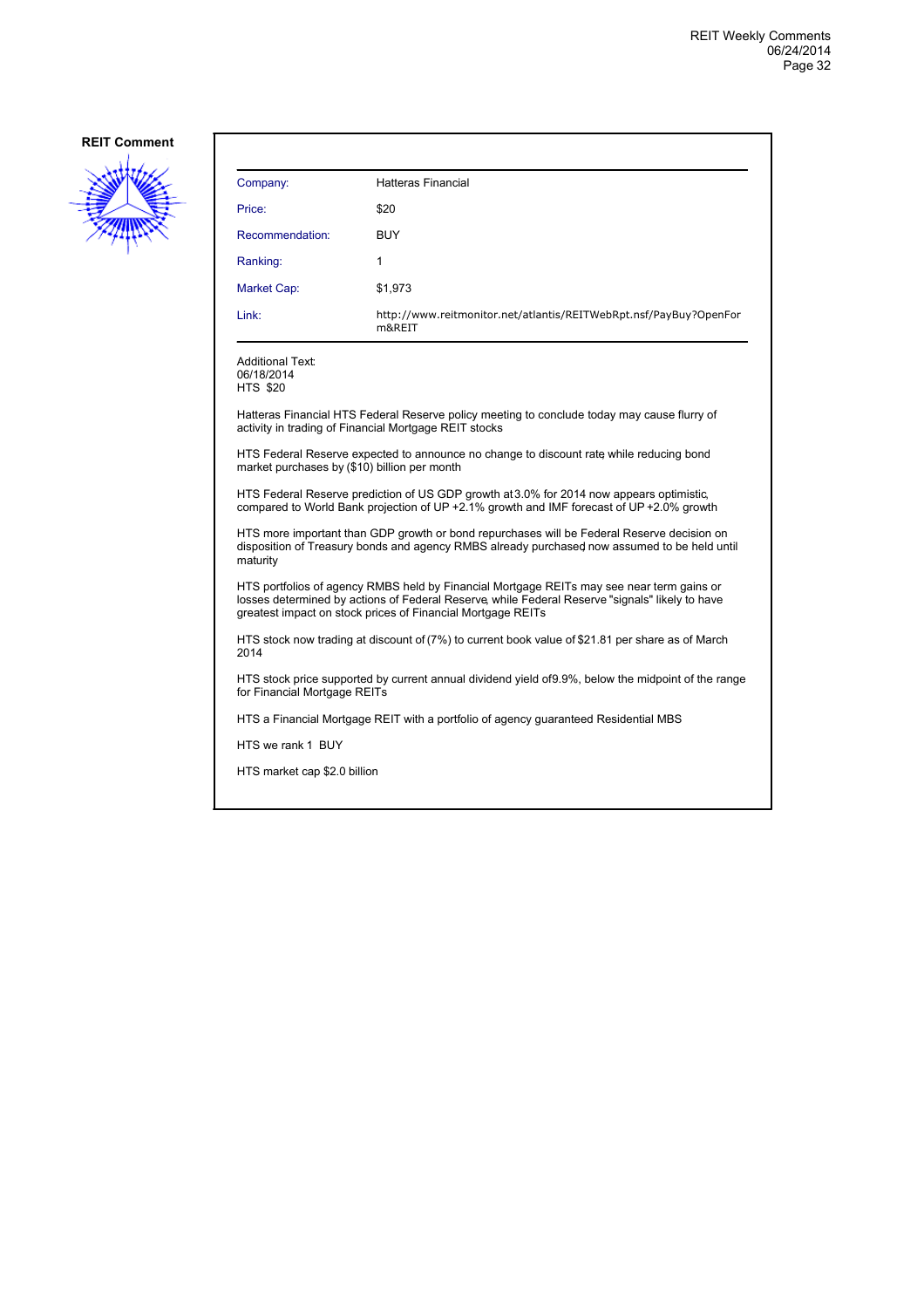

| Company:                                                 | DuPont Fabros Technology                                                                                                                                                                                                                       |
|----------------------------------------------------------|------------------------------------------------------------------------------------------------------------------------------------------------------------------------------------------------------------------------------------------------|
| Price:                                                   | \$26                                                                                                                                                                                                                                           |
| Recommendation:                                          | <b>BUY</b>                                                                                                                                                                                                                                     |
| Ranking:                                                 | $\overline{2}$                                                                                                                                                                                                                                 |
| Market Cap:                                              | \$2,150                                                                                                                                                                                                                                        |
| Link:                                                    | http://www.reitmonitor.net/atlantis/REITWebRpt.nsf/PayBuy?OpenFor<br>m&REIT                                                                                                                                                                    |
| <b>Additional Text:</b><br>06/18/2014<br><b>DFT \$26</b> |                                                                                                                                                                                                                                                |
|                                                          | DuPont Fabros Technology DFT traded DOWN (\$0.30) per share to close DOWN (1%) day                                                                                                                                                             |
| for 2014<br>DFT stock traded UP +2% for 2013             | DFT stock traded UP +7% year to date for 2014, outperforming Specialty REITs, trading UP +11%                                                                                                                                                  |
|                                                          | DFT rally for technology stocks restores interest in Data Center REITs                                                                                                                                                                         |
|                                                          | DFT like other Data Center REITs seeing strong investor interest in rapid growth potential for mobile<br>Internet connectivity, cloud services and big data applications                                                                       |
|                                                          | DFT tenants include the largest Internet websites and online service providers including Facebook,<br>Google, Microsoft and Yahoo!, as well as managed hosting services such as Rackspace and<br>AboveNet (providing Amazon cloud web service) |
|                                                          | DFT quidance for FFO for 2014 to indicate growth UP +28%                                                                                                                                                                                       |
|                                                          | DFT now providing current annual dividend yield of 5.3%                                                                                                                                                                                        |

DFT a Data Center REIT with a portfolio of wholesale data centers leased to key Internet portals and service providers

DFT we rank 2 BUY

DFT market cap \$2.2 billion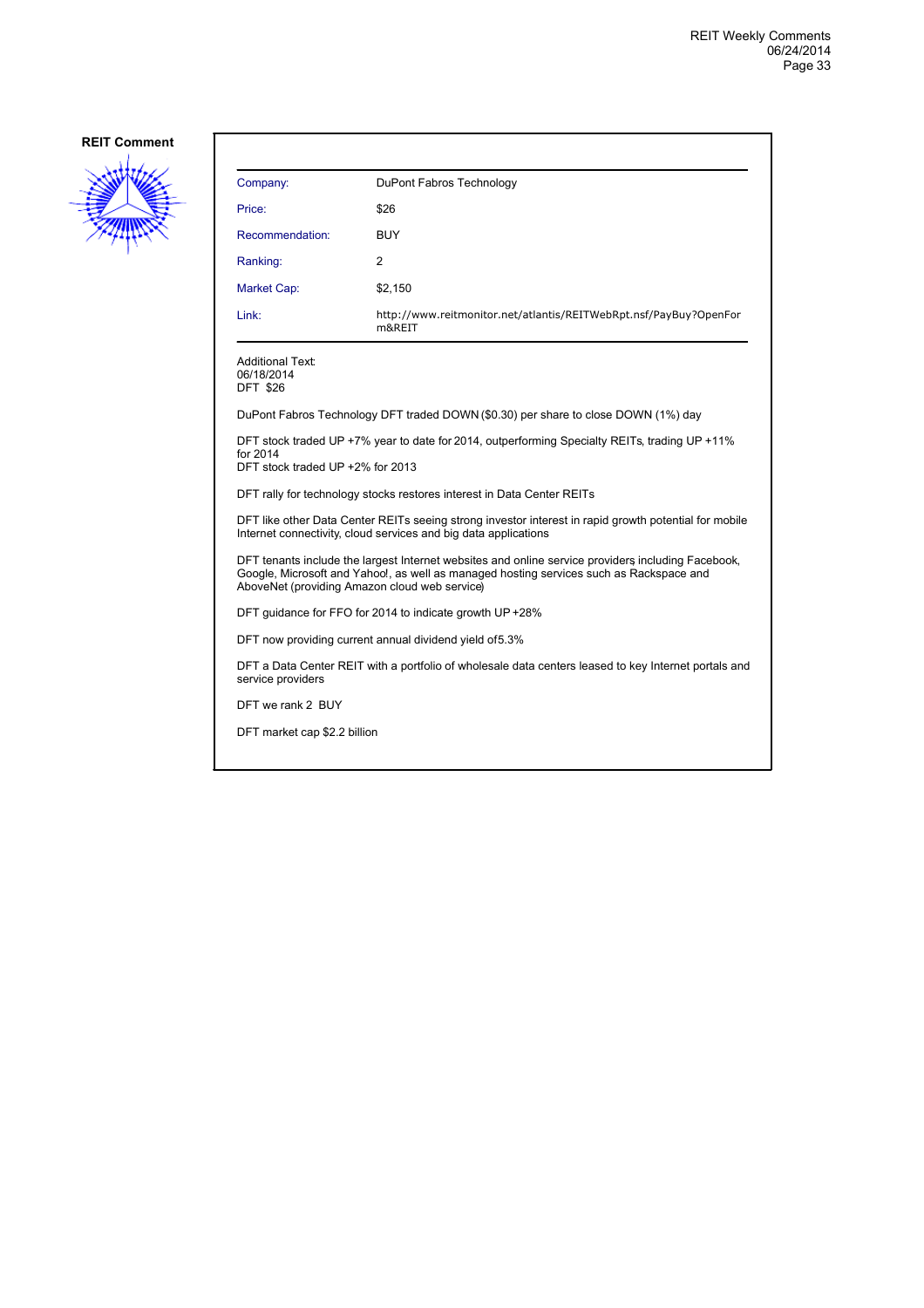

| Company:                                                                                                                                          | <b>PREIT</b>                                                                |  |
|---------------------------------------------------------------------------------------------------------------------------------------------------|-----------------------------------------------------------------------------|--|
| Price:                                                                                                                                            | \$18                                                                        |  |
| Recommendation:                                                                                                                                   | <b>BUY</b>                                                                  |  |
| Ranking:                                                                                                                                          | 2                                                                           |  |
| Market Cap:                                                                                                                                       | \$1,253                                                                     |  |
| Link:                                                                                                                                             | http://www.reitmonitor.net/atlantis/REITWebRpt.nsf/PayBuy?OpenFor<br>m&REIT |  |
| <b>Additional Text:</b><br>06/18/2014<br><b>PEI \$18</b>                                                                                          |                                                                             |  |
|                                                                                                                                                   | PREIT PEI traded UP +\$0.56 per share to close UP +3% day                   |  |
| PEI stock traded DOWN (6%) year to date for 2014, underperforming Retail REITs, trading UP +8%<br>for 2014<br>PEI stock traded UP +8% during 2013 |                                                                             |  |
| PEI lower investor expectations for retail sales growth impacts trading in Retail REITs                                                           |                                                                             |  |
| PEI management expects FFO growth from pending acquisition of mall in VA as well as<br>development of The Gallery in downtown Philadelphia        |                                                                             |  |
| PEI provides current annual dividend yield of 4.5%                                                                                                |                                                                             |  |
| PEI a Retail REIT with a portfolio of regional malls in mid-Atlantic states                                                                       |                                                                             |  |
| PEI we rank 2 BUY                                                                                                                                 |                                                                             |  |
| PEI market cap \$1.3 billion                                                                                                                      |                                                                             |  |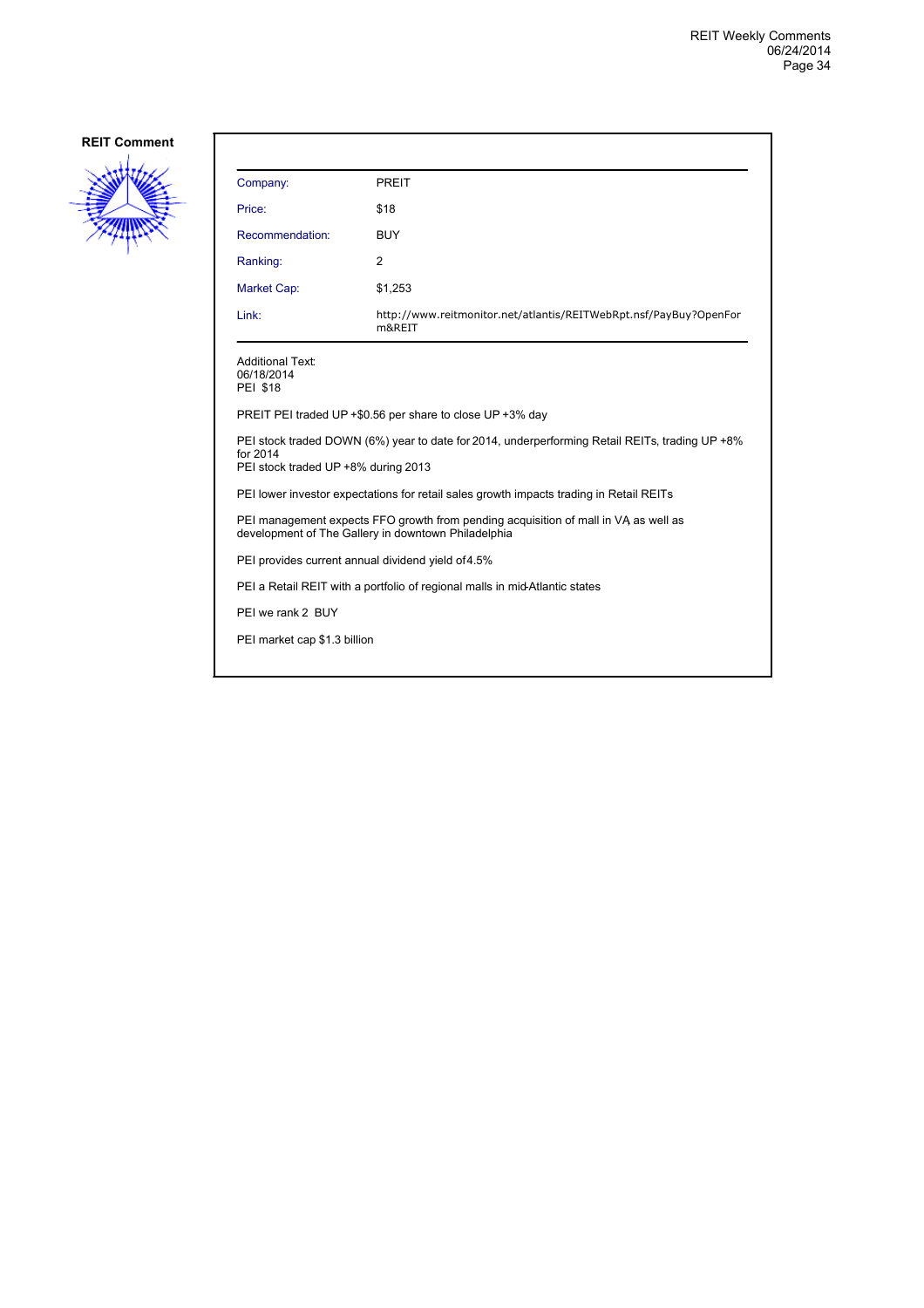

| Company:                                                                                                                                                                                                                                                                                                                                   | <b>Taubman Centers</b>                                                                        |  |
|--------------------------------------------------------------------------------------------------------------------------------------------------------------------------------------------------------------------------------------------------------------------------------------------------------------------------------------------|-----------------------------------------------------------------------------------------------|--|
| Price:                                                                                                                                                                                                                                                                                                                                     | \$76                                                                                          |  |
| Recommendation:                                                                                                                                                                                                                                                                                                                            | <b>BUY</b>                                                                                    |  |
| Ranking:                                                                                                                                                                                                                                                                                                                                   | 2                                                                                             |  |
| Market Cap:                                                                                                                                                                                                                                                                                                                                | \$11,570                                                                                      |  |
| Link:                                                                                                                                                                                                                                                                                                                                      | http://www.reitmonitor.net/atlantis/REITWebRpt.nsf/PayBuy?OpenFor<br>m&REIT                   |  |
| <b>Additional Text:</b><br>06/18/2014<br><b>TCO \$76</b>                                                                                                                                                                                                                                                                                   |                                                                                               |  |
|                                                                                                                                                                                                                                                                                                                                            | Taubman Centers TCO traded UP \$1.83 per share to close UP +2% day                            |  |
| TCO stock traded UP +18% year to date for 2014, outperforming Retail REITs, trading UP +8% for<br>2014<br>TCO stock traded DOWN (19%) during 2013                                                                                                                                                                                          |                                                                                               |  |
|                                                                                                                                                                                                                                                                                                                                            | TCO announced pending \$1.4 billion divestiture of 7 regional malls to Starwood Capital Group |  |
| TCO transaction expected to close during 4Q 2014                                                                                                                                                                                                                                                                                           |                                                                                               |  |
| TCO regional malls to be divested include MacArthur Center in Norfolk VA Stony Point Fashion<br>Park in Richmond VA, Northlake Mall in Charlotte NC, The Mall at Wellington Green in Wellington<br>FL, The Shops at Willow Bend in Plano TX, The Mall at Partridge Creek in Clinton Township MI and<br>Fairlane Town Center in Dearborn MI |                                                                                               |  |
| TCO expects to apply net cash proceeds of \$785 million to pay down debt                                                                                                                                                                                                                                                                   |                                                                                               |  |
| TCO expects divestiture to increase annualized tenant sales reported by remaining portfolio malls by<br>more than \$100 from last year's level of \$721 per square foot, as well as increase rate of growth in<br>net operating income                                                                                                     |                                                                                               |  |
| TCO prioritizing investment in new malls with greatest potential for sales growth                                                                                                                                                                                                                                                          |                                                                                               |  |
| TCO investing \$3.0 billion in development pipeline to develop 6 properties in US, Puerto Rico and<br>Asia, to add 5.6 million square feet of retail space, representing 16% portfolio capacity increment                                                                                                                                  |                                                                                               |  |
| TCO guidance for FFO for 2014 indicates growth UP +2%-+5%, impacted by (\$0.12) per share from<br>divestitures of Arizona Mills in Tampa FL and International Plaza in Tempe AZ                                                                                                                                                            |                                                                                               |  |
|                                                                                                                                                                                                                                                                                                                                            | TCO provides current annual dividend yield of 2.9%                                            |  |
|                                                                                                                                                                                                                                                                                                                                            | TCO a Retail REIT with a portfolio of upscale regional malls                                  |  |
| TCO we rank 2 BUY                                                                                                                                                                                                                                                                                                                          |                                                                                               |  |
| TCO market cap \$11.6 billion                                                                                                                                                                                                                                                                                                              |                                                                                               |  |
|                                                                                                                                                                                                                                                                                                                                            |                                                                                               |  |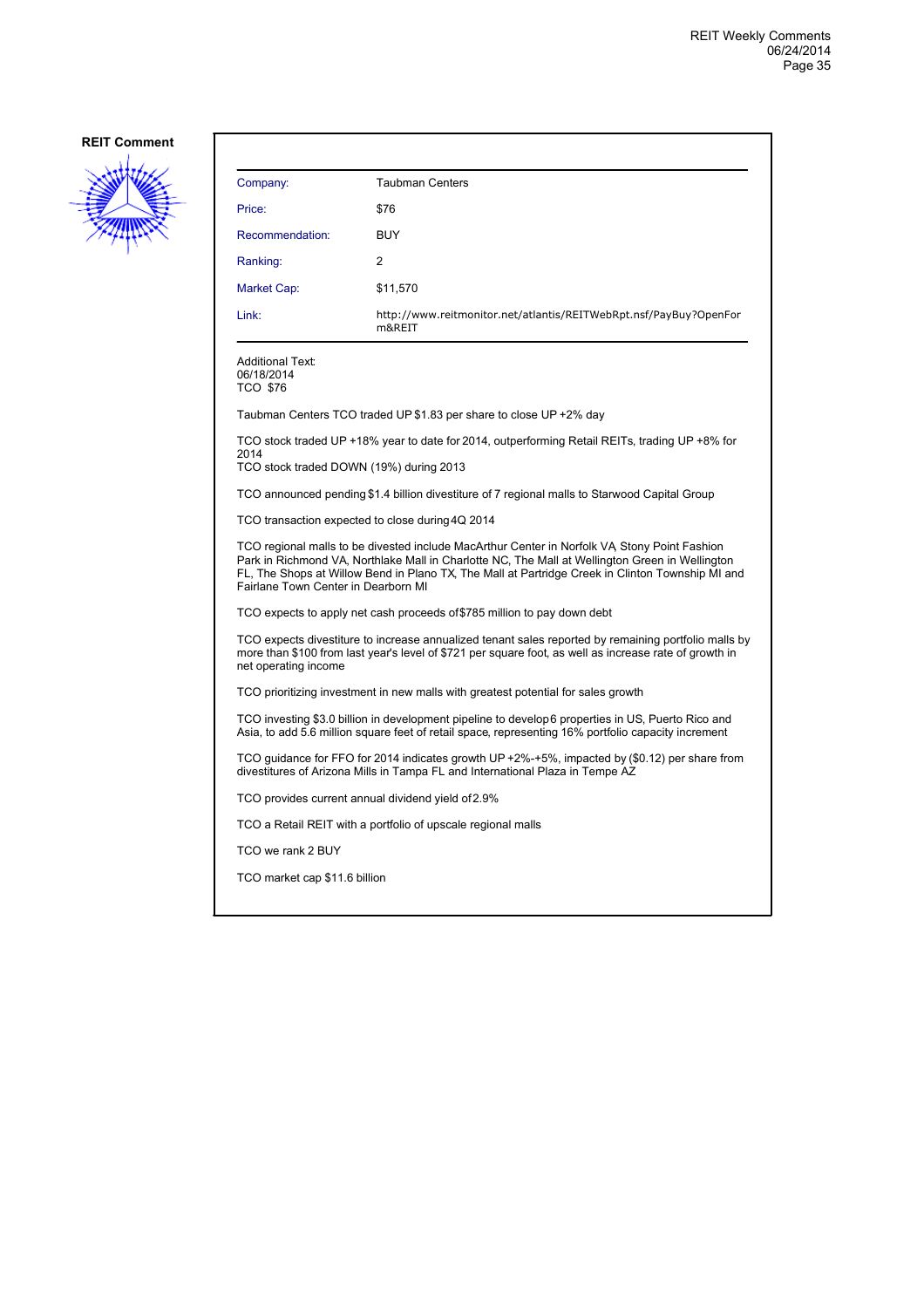

| Company:                                                                                                | <b>Boston Properties</b>                                                                                                                                         |  |
|---------------------------------------------------------------------------------------------------------|------------------------------------------------------------------------------------------------------------------------------------------------------------------|--|
| Price:                                                                                                  | \$117                                                                                                                                                            |  |
| Recommendation:                                                                                         | <b>SELL</b>                                                                                                                                                      |  |
| Ranking:                                                                                                | 4                                                                                                                                                                |  |
| Market Cap:                                                                                             | \$17,897                                                                                                                                                         |  |
| Link:                                                                                                   | http://www.reitmonitor.net/atlantis/REITWebRpt.nsf/PayBuy?OpenFor<br>m&REIT                                                                                      |  |
| Additional Text:<br>06/18/2014<br><b>BXP \$117</b>                                                      |                                                                                                                                                                  |  |
|                                                                                                         | Boston Properties BXP traded UP \$1.96 per share to close UP +2% day                                                                                             |  |
| 2014<br>BXP stock traded DOWN (5%) during 2013                                                          | BXP stock traded UP +17% year to date for 2014, outperforming Office REITs, trading UP +15% for                                                                  |  |
|                                                                                                         | BXP embattled Office REITs face investor questions over layoffs among financial industry tenants<br>as well as long term trend to use of less space per employee |  |
| BXP emphasizing new development investing \$3.2 in development pipeline for 7 projects                  |                                                                                                                                                                  |  |
|                                                                                                         | BXP guidance range for FFO for 2014 indicates growth UP +7%-+9%                                                                                                  |  |
| BXP provides current annual dividend yield of 2.2%                                                      |                                                                                                                                                                  |  |
| BXP an Office REIT with a portfolio of upscale office properties in NY, Boston, DC and San<br>Francisco |                                                                                                                                                                  |  |
| BXP we rank 4 SELL                                                                                      |                                                                                                                                                                  |  |
| BXP market cap \$17.9 billion                                                                           |                                                                                                                                                                  |  |
| BXP an S&P 500 Index REIT                                                                               |                                                                                                                                                                  |  |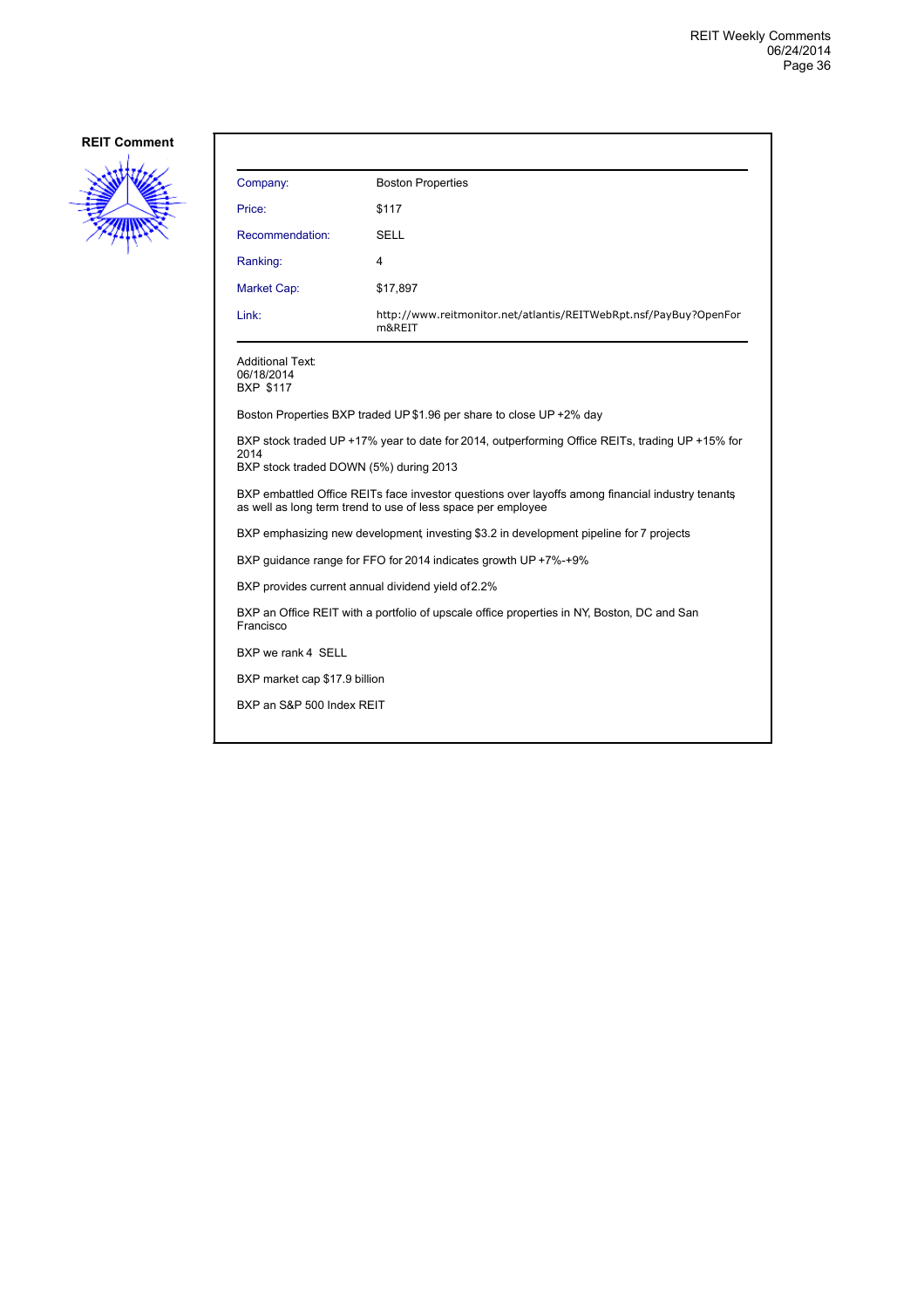

| Company:                                                 | <b>Equity Residential</b>                                                                                                                                        |
|----------------------------------------------------------|------------------------------------------------------------------------------------------------------------------------------------------------------------------|
| Price:                                                   | \$62                                                                                                                                                             |
| Recommendation:                                          | BUY                                                                                                                                                              |
| Ranking:                                                 | 2                                                                                                                                                                |
| Market Cap:                                              | \$23,264                                                                                                                                                         |
| Link:                                                    | http://www.reitmonitor.net/atlantis/REITWebRpt.nsf/PayBuy?OpenFor<br>m&REIT                                                                                      |
| <b>Additional Text:</b><br>06/19/2014<br><b>EQR \$62</b> |                                                                                                                                                                  |
| supporting Residential REITs                             | Equity Residential EQR decline for new unemployment claims signals positive employment trends                                                                    |
|                                                          | EQR Labor Department reported new claims for unemployment decreased DOWN(6,000) to<br>312,000 for week ended June 14, 2014 from revised number for previous week |
|                                                          | EQR more stable 4 week moving average of new unemployment claims also decreased DOWN<br>(3,750) to 311,750 from revised number for previous week                 |
| November 3, 2007                                         | EQR Labor Department report indicates total insured unemployment rate at lowest level since                                                                      |
|                                                          | EQR Residential REITs benefit from positive employment trends, as most new jobs are taken by<br>25-34 year old age group, target market for apartment dwellers   |
|                                                          | EQR quidance for FFO for 2014 indicates growth UP +6%-+10% for 2014                                                                                              |
|                                                          | EQR provides current annual dividend yield of 3.2%                                                                                                               |
|                                                          | EQR the largest publicly traded Residential REIT with a diverse portfolio of apartment communities                                                               |
| EQR we rank 2 BUY                                        |                                                                                                                                                                  |
| EQR market cap \$23.3 billion                            |                                                                                                                                                                  |
| EQR an S&P 500 Index REIT                                |                                                                                                                                                                  |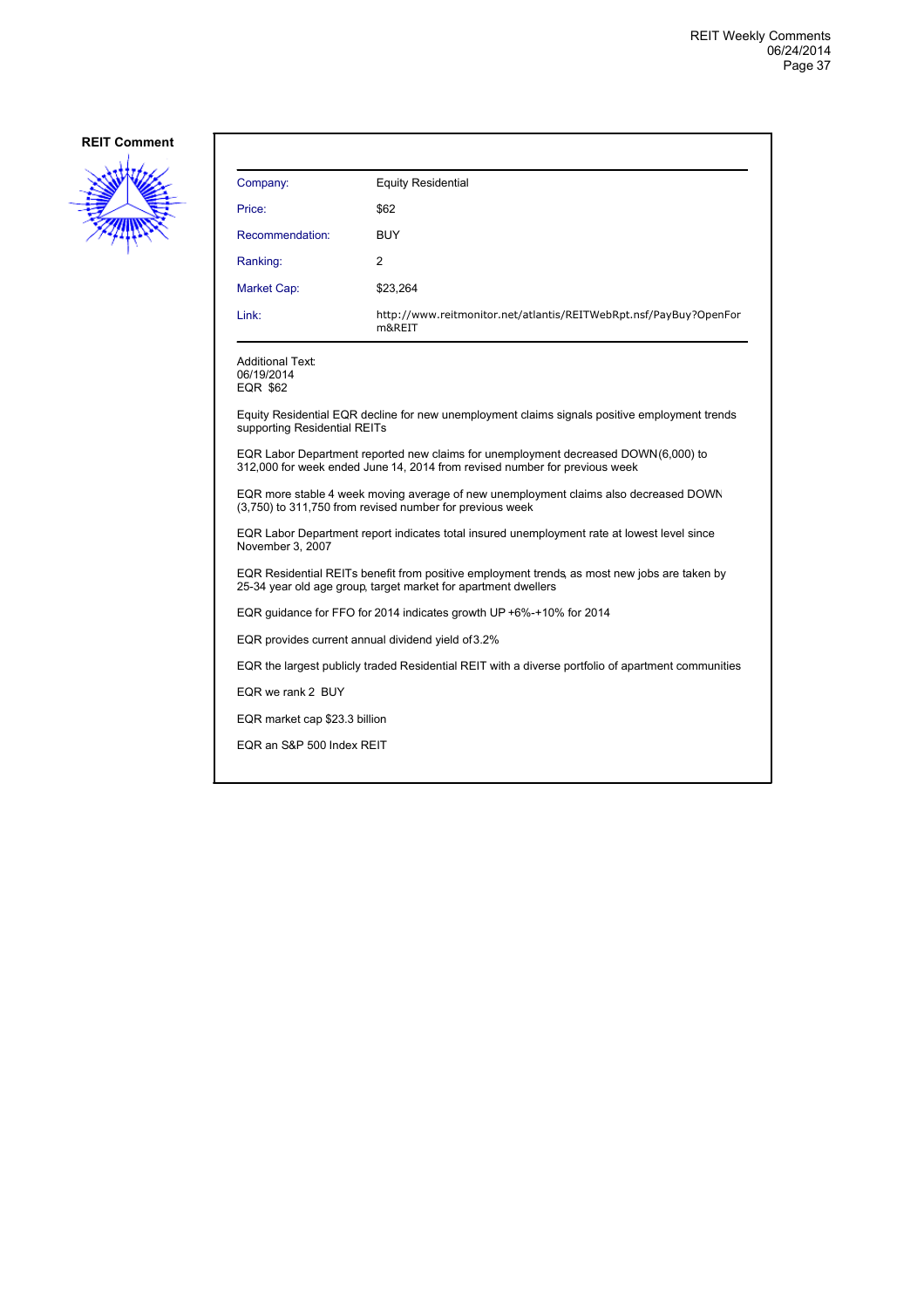

| Company:                                                                                                                                                                   | EdR                                                                         |  |
|----------------------------------------------------------------------------------------------------------------------------------------------------------------------------|-----------------------------------------------------------------------------|--|
| Price:                                                                                                                                                                     | \$10                                                                        |  |
| Recommendation:                                                                                                                                                            | <b>HOLD</b>                                                                 |  |
| Ranking:                                                                                                                                                                   | 3                                                                           |  |
| Market Cap:                                                                                                                                                                | \$1,208                                                                     |  |
| Link:                                                                                                                                                                      | http://www.reitmonitor.net/atlantis/REITWebRpt.nsf/PayBuy?OpenFor<br>m&REIT |  |
| <b>Additional Text:</b><br>06/19/2014<br><b>EDR \$10</b>                                                                                                                   |                                                                             |  |
|                                                                                                                                                                            | EdR EDR priced offering of 21.3 million shares at \$10.20 per share         |  |
| EDR offering priced at discount of (2%) to last night's closing price                                                                                                      |                                                                             |  |
| EDR offering size increased from previous 19.8 million shares                                                                                                              |                                                                             |  |
| EDR expected net proceeds of \$208 million to be applied to fund acquisitions and to repay debt                                                                            |                                                                             |  |
| EDR joint bookrunning managers BofA Merrill Lynch, KeyBanc and RBC<br>EDR senior co-managers Baird, JP Morgan and PNC<br>EDR co-managers Sandler O'Neill and Piper Jaffray |                                                                             |  |
|                                                                                                                                                                            | EDR June 2014 offering to increase total shares outstanding by 18%          |  |
| EPR stock price supported by current annual dividend yield of 4.2%                                                                                                         |                                                                             |  |
| EDR a Specialty REIT with a portfolio of educational housing communities                                                                                                   |                                                                             |  |
| EDR we rank 3 HOLD                                                                                                                                                         |                                                                             |  |
| EDR market cap \$1.2 billion                                                                                                                                               |                                                                             |  |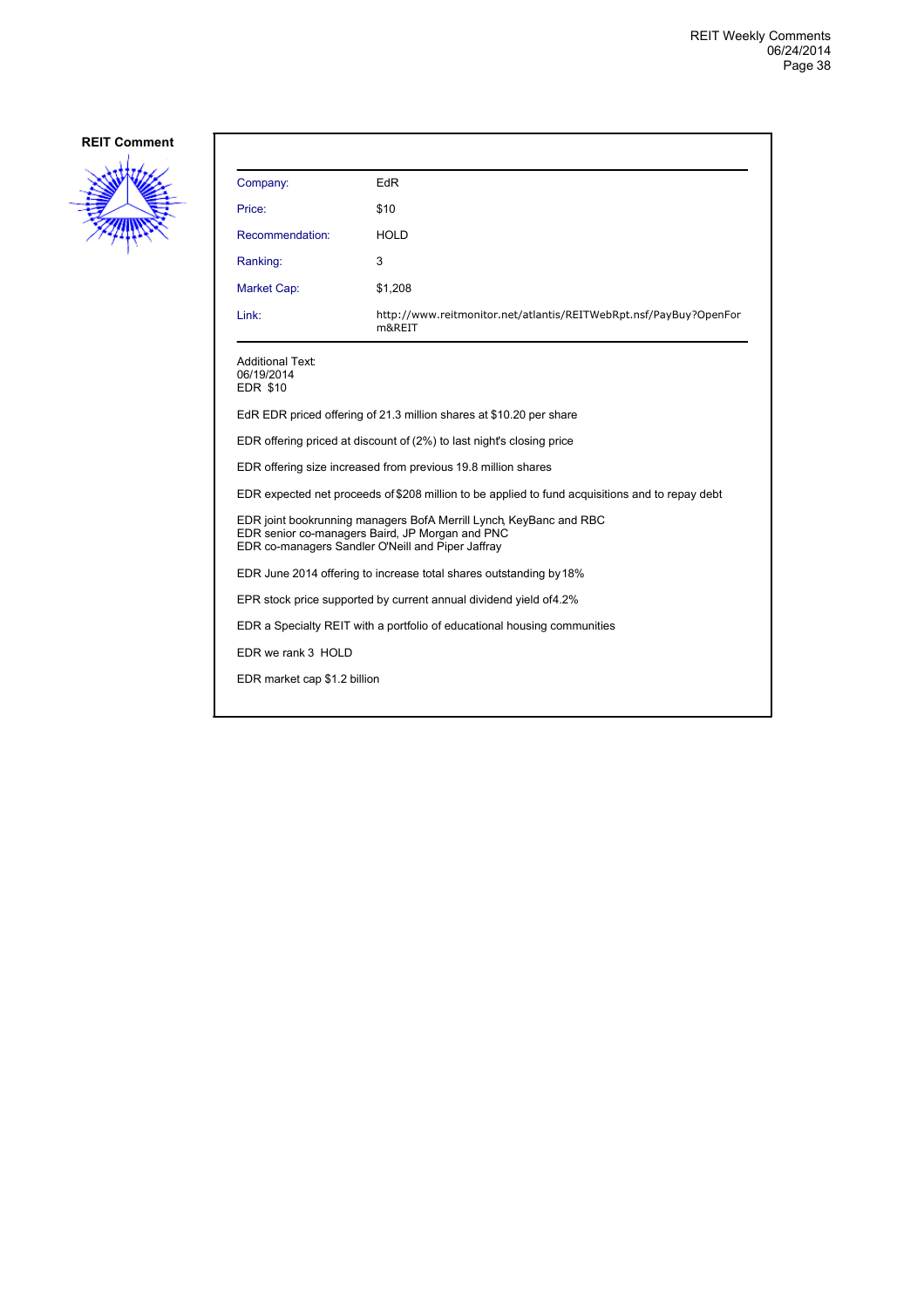

| Company:        | Simon Property Group                                                        |
|-----------------|-----------------------------------------------------------------------------|
| Price:          | \$167                                                                       |
| Recommendation: | <b>BUY</b>                                                                  |
| Ranking:        | $\overline{2}$                                                              |
| Market Cap:     | \$60,349                                                                    |
| Link:           | http://www.reitmonitor.net/atlantis/REITWebRpt.nsf/PayBuy?OpenFor<br>m&REIT |
|                 |                                                                             |

#### Additional Text: 06/19/2014 SPG \$167

Simon Property Group SPG management transition continues with appointment of new CFO

SPG current CFO Stephen E Sterrett to retire in early 2015, to be replaced by Andrew Juster, 62, currently Treasurer of SPG

SPG separation of Washington Prime Group WPG in May 2014 spin-off brought additional responsibilities for Richard S Sokolov, serving as Chairman of the Board of Washington Prime Group WPG, as well as Chief Operating Officer of SPG

SPG current CEO David Simon also serves on the board of Washington Prime Group WPG

SPG recent spin-off of Washington Prime Group WPG will reveal both higher tenant sales and improved sales trends for remaining regional malls in SPG portfolio

SPG expects to maintain dividend at current rate following recent spin-off of Washington Prime Group WPG

SPG recent 4% quarterly dividend increase brings current annual dividend yield to 3.1%

SPG a Retail REIT with a portfolio of regional malls and brand name outlet centers in US, Europe and Asia

SPG we rank 2 BUY

SPG market cap \$60.3 billion

SPG an S&P 500 Index REIT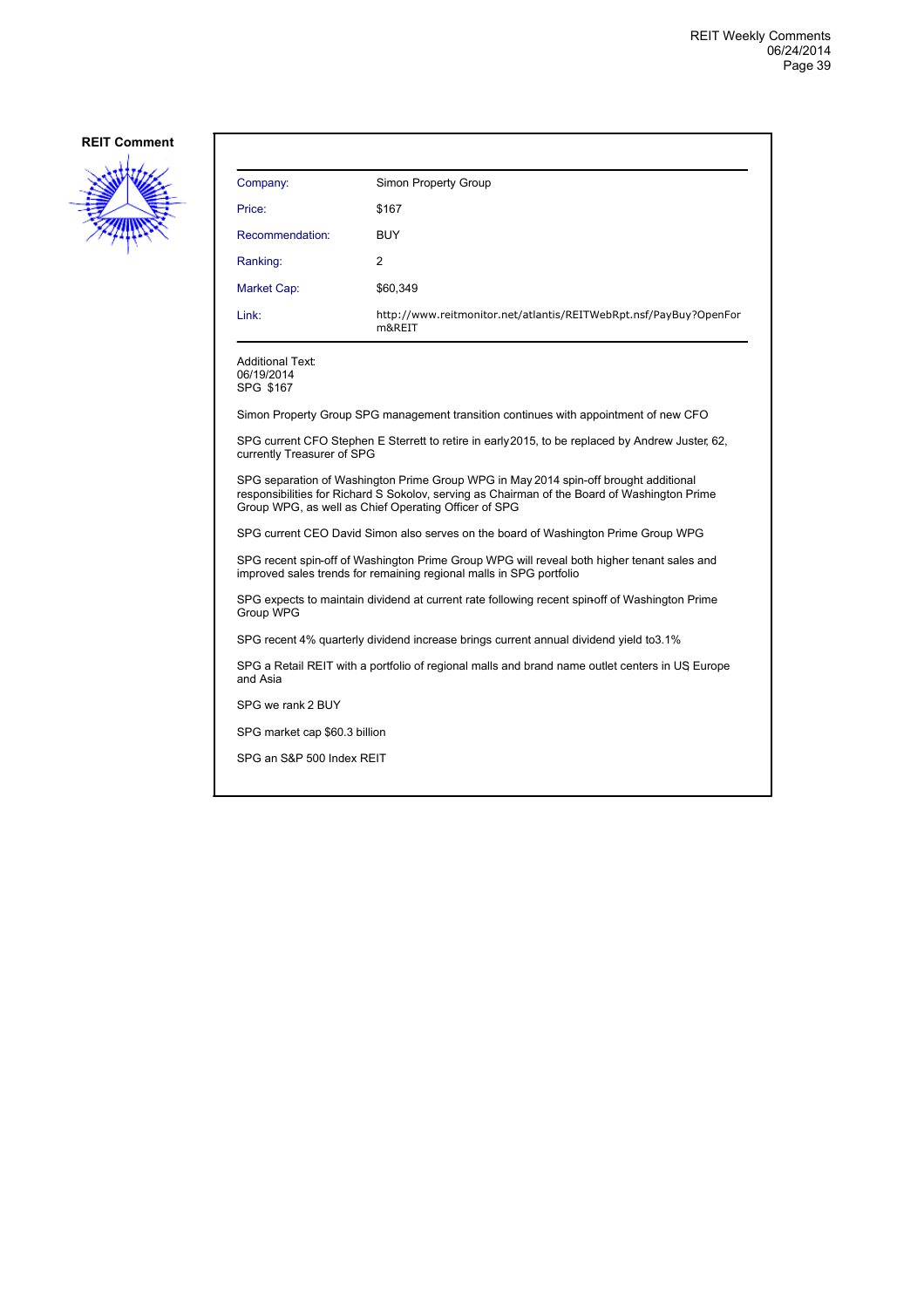

| Company:                                                                                                                                                                                | Washington Prime Group                                                                                                                                                            |  |
|-----------------------------------------------------------------------------------------------------------------------------------------------------------------------------------------|-----------------------------------------------------------------------------------------------------------------------------------------------------------------------------------|--|
| Price:                                                                                                                                                                                  | \$20                                                                                                                                                                              |  |
| Recommendation:                                                                                                                                                                         | <b>HOLD</b>                                                                                                                                                                       |  |
| Ranking:                                                                                                                                                                                | 3                                                                                                                                                                                 |  |
| <b>Market Cap:</b>                                                                                                                                                                      | \$3,574                                                                                                                                                                           |  |
| Link:                                                                                                                                                                                   | http://www.reitmonitor.net/atlantis/REITWebRpt.nsf/PayBuy?OpenFor<br>m&REIT                                                                                                       |  |
| Additional Text:<br>06/19/2014<br>WPG \$20                                                                                                                                              |                                                                                                                                                                                   |  |
|                                                                                                                                                                                         | Washington Prime Group WPG announced \$246 million acquisition of joint venture interests, with<br>closings expected to be completed during 2Q 2014, immediately accelerating FFO |  |
| WPG to increase ownership of 7 properties from 42% to 100% of 4 shopping centers and 88.3% of<br>remaining shopping centers                                                             |                                                                                                                                                                                   |  |
| WPG also announced acquisition of 50% interest in Clay Terrace in Carmel IN for \$80 million,<br>including debt                                                                         |                                                                                                                                                                                   |  |
| WPG transactions for joint venture interests to be immediately accretive to FFO                                                                                                         |                                                                                                                                                                                   |  |
| WPG initial guidance for FFO for 2014 indicates current annual FFO rate of \$1.08 per share                                                                                             |                                                                                                                                                                                   |  |
| WPG status as separate publicly traded Retail REIT enables WPG to find new sources of capital<br>and address portfolio expansion through developments renovations and acquisitions      |                                                                                                                                                                                   |  |
| WPG portfolio of strip shopping centers and smaller regional malls to benefit from higher investment<br>than under previous management at SPG                                           |                                                                                                                                                                                   |  |
| WPG dividend policy has not yet been confirmed by board of directors although expectation of initial<br>\$0.50 per share annual dividend indicates current annual dividend vield of2.5% |                                                                                                                                                                                   |  |
| WPG a Retail REIT with a portfolio of strip shopping centers and smaller regional malls                                                                                                 |                                                                                                                                                                                   |  |
| WPG we rank 3 HOLD                                                                                                                                                                      |                                                                                                                                                                                   |  |
| WPG market cap \$3.6 billion                                                                                                                                                            |                                                                                                                                                                                   |  |
|                                                                                                                                                                                         |                                                                                                                                                                                   |  |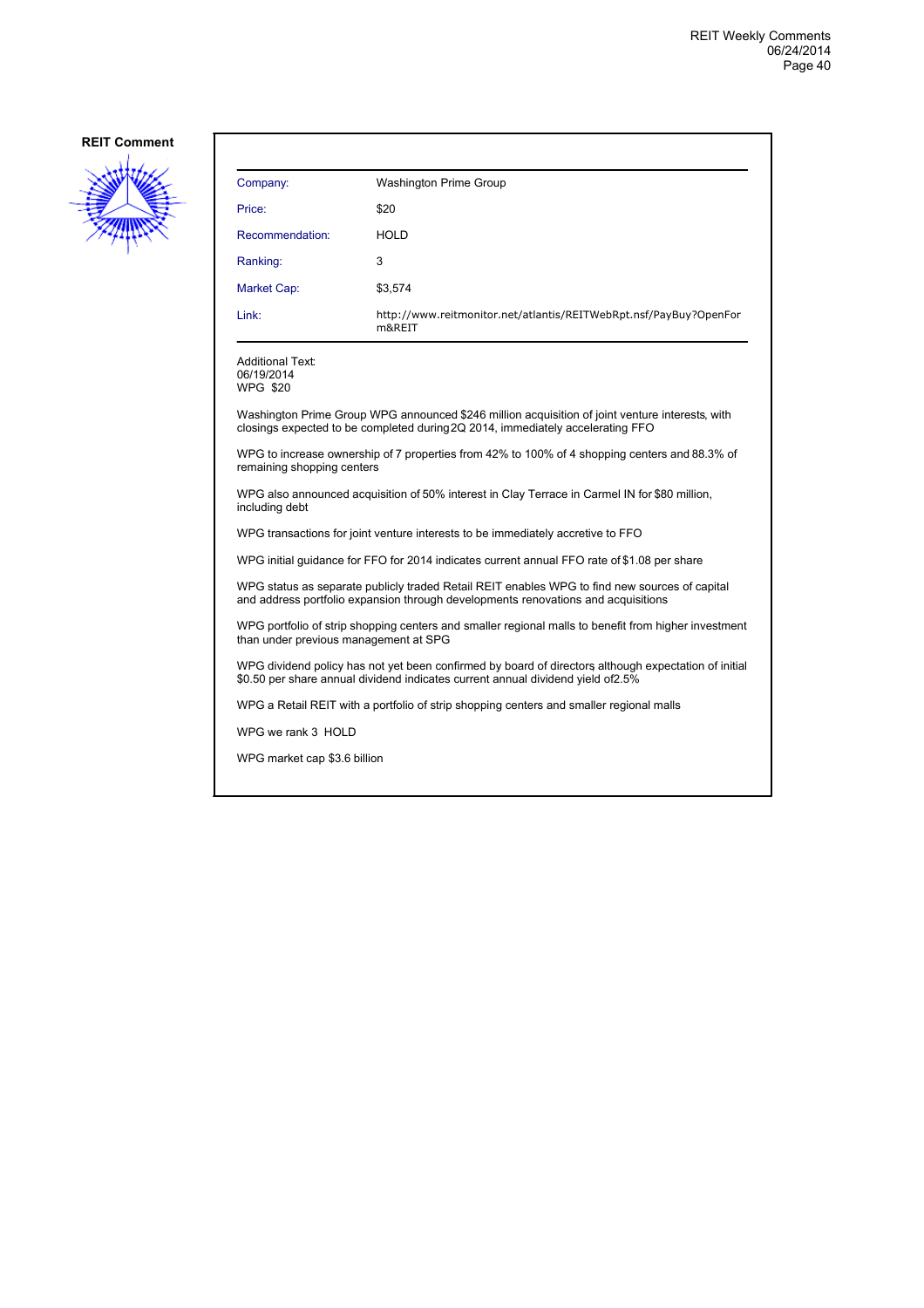

| Company:                                                                                                                                                                                                                                                                                                                                                                   | DuPont Fabros Technology                                                                                                                                                                                      |  |
|----------------------------------------------------------------------------------------------------------------------------------------------------------------------------------------------------------------------------------------------------------------------------------------------------------------------------------------------------------------------------|---------------------------------------------------------------------------------------------------------------------------------------------------------------------------------------------------------------|--|
| Price:                                                                                                                                                                                                                                                                                                                                                                     | \$26                                                                                                                                                                                                          |  |
| Recommendation:                                                                                                                                                                                                                                                                                                                                                            | <b>BUY</b>                                                                                                                                                                                                    |  |
| Ranking:                                                                                                                                                                                                                                                                                                                                                                   | 2                                                                                                                                                                                                             |  |
| Market Cap:                                                                                                                                                                                                                                                                                                                                                                | \$2,150                                                                                                                                                                                                       |  |
| Link:                                                                                                                                                                                                                                                                                                                                                                      | http://www.reitmonitor.net/atlantis/REITWebRpt.nsf/PayBuy?OpenFor<br>m&REIT                                                                                                                                   |  |
| <b>Additional Text:</b><br>06/19/2014<br><b>DFT \$26</b>                                                                                                                                                                                                                                                                                                                   |                                                                                                                                                                                                               |  |
|                                                                                                                                                                                                                                                                                                                                                                            | DuPont Fabros Technology DFT new Fire Phone smartphone introduced by Amazoncom AMZN<br>heats up competition for consumer attention for mobile Internet devices                                                |  |
| view the Fire Phone video demo with this link                                                                                                                                                                                                                                                                                                                              | http://www.amazon.com/dp/product/B00EOE0WKQ/ref=km_al528zFARjipy8BylKWckQ==?tag=goog<br>hydr-20&kw=%2Bamazon%20%2Bfire%20%2Bphone                                                                             |  |
|                                                                                                                                                                                                                                                                                                                                                                            | visit the Jeff Bezos presentation of Fire Phone with this link<br>(best section on Firefly app starts at minute 26 of 51 minute video)<br>http://www.endgadget.com/2014.06/18/amazon-fire-phone-reveal-video/ |  |
| DFT Amazon.com AMZN seeking to lock in relationships with Amazon Prime customers (frequent<br>shoppers who pay a flat annual fee of \$99 for 2 day shipping) and dedicated users of Amazon Kindle<br>e-readers                                                                                                                                                             |                                                                                                                                                                                                               |  |
| DFT new Fire Phone smartphone offers easy browsing and unique features including dynamic<br>perspective with holographic 3-D views similar to video game consoles, free unlimited photo storage<br>on Amazon cloud, video streaming and innovative Firefly app to match user's photos and recordings<br>of desired products with comparable product offerings on Amazoncom |                                                                                                                                                                                                               |  |
| DFT choice of AT&T as exclusive vendor of Fire Phone continues exclusive wireless carrier status<br>for Amazon Kindle e-readers and Fire tablets                                                                                                                                                                                                                           |                                                                                                                                                                                                               |  |
|                                                                                                                                                                                                                                                                                                                                                                            | DFT pricing of Amazon Fire Phone is comparable to Apple iPhone also offered by AT&T                                                                                                                           |  |
| DFT Amazon.com AMZN already important to DFT as a vendor of cloud services through wholesale<br>data center tenant AboveNet                                                                                                                                                                                                                                                |                                                                                                                                                                                                               |  |
| DFT increased guidance for FFO for 2014 indicates growth UP +28%                                                                                                                                                                                                                                                                                                           |                                                                                                                                                                                                               |  |
|                                                                                                                                                                                                                                                                                                                                                                            | DFT now providing current annual dividend yield of 5.3%                                                                                                                                                       |  |
| service providers                                                                                                                                                                                                                                                                                                                                                          | DFT a Data Center REIT with a portfolio of wholesale data centers leased to key Internet portals and                                                                                                          |  |
| DFT we rank 2 BUY                                                                                                                                                                                                                                                                                                                                                          |                                                                                                                                                                                                               |  |
| DFT market cap \$2.2 billion                                                                                                                                                                                                                                                                                                                                               |                                                                                                                                                                                                               |  |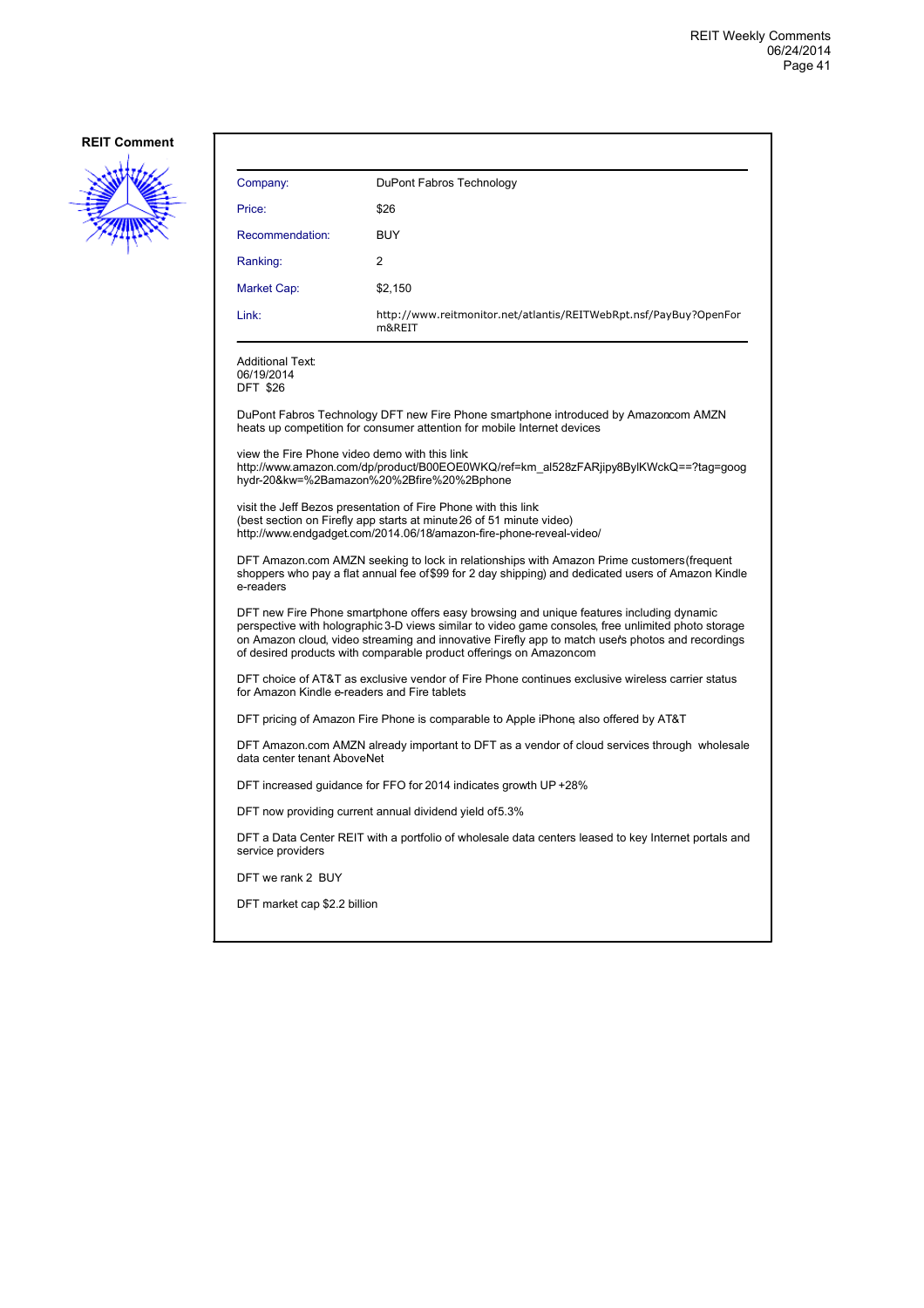

| Company:                                                                                                                                                                  | <b>Health Care REIT</b>                                                     |  |
|---------------------------------------------------------------------------------------------------------------------------------------------------------------------------|-----------------------------------------------------------------------------|--|
| Price:                                                                                                                                                                    | \$62                                                                        |  |
| Recommendation:                                                                                                                                                           | <b>BUY</b>                                                                  |  |
| Ranking:                                                                                                                                                                  | 2                                                                           |  |
| Market Cap:                                                                                                                                                               | \$18,063                                                                    |  |
| Link:                                                                                                                                                                     | http://www.reitmonitor.net/atlantis/REITWebRpt.nsf/PayBuy?OpenFor<br>m&REIT |  |
| Additional Text:<br>06/19/2014<br><b>HCN \$63</b>                                                                                                                         |                                                                             |  |
|                                                                                                                                                                           | Health Care REIT HCN traded UP \$0.94 per share to close UP +2% day         |  |
| HCN stock traded UP +16% year to date for 2014, outperforming Health Care REITs, trading UP<br>+14% for 2014<br>HCN stock traded DOWN (13%) during 2013                   |                                                                             |  |
| HCN importance of international focus increased by appointment of John Goodey as SVP-<br>International, to be based in London office, seeking new UK acquisitions for HCN |                                                                             |  |
| HCN portfolio now includes international exposure with US representing 88% of portfolio, UK 7%<br>and Canada 5%                                                           |                                                                             |  |
| HCN recently increased guidance for FFO for 2014 to indicate growth UP +8%                                                                                                |                                                                             |  |
|                                                                                                                                                                           | HCN providing current annual dividend yield of 5.1%                         |  |
| HCN a Health Care REIT with a diverse portfolio of health care and life science properties                                                                                |                                                                             |  |
| HCN we rank 2 BUY                                                                                                                                                         |                                                                             |  |
|                                                                                                                                                                           | HCN market cap \$18.1 billion                                               |  |
| HCN an S&P 500 Index REIT                                                                                                                                                 |                                                                             |  |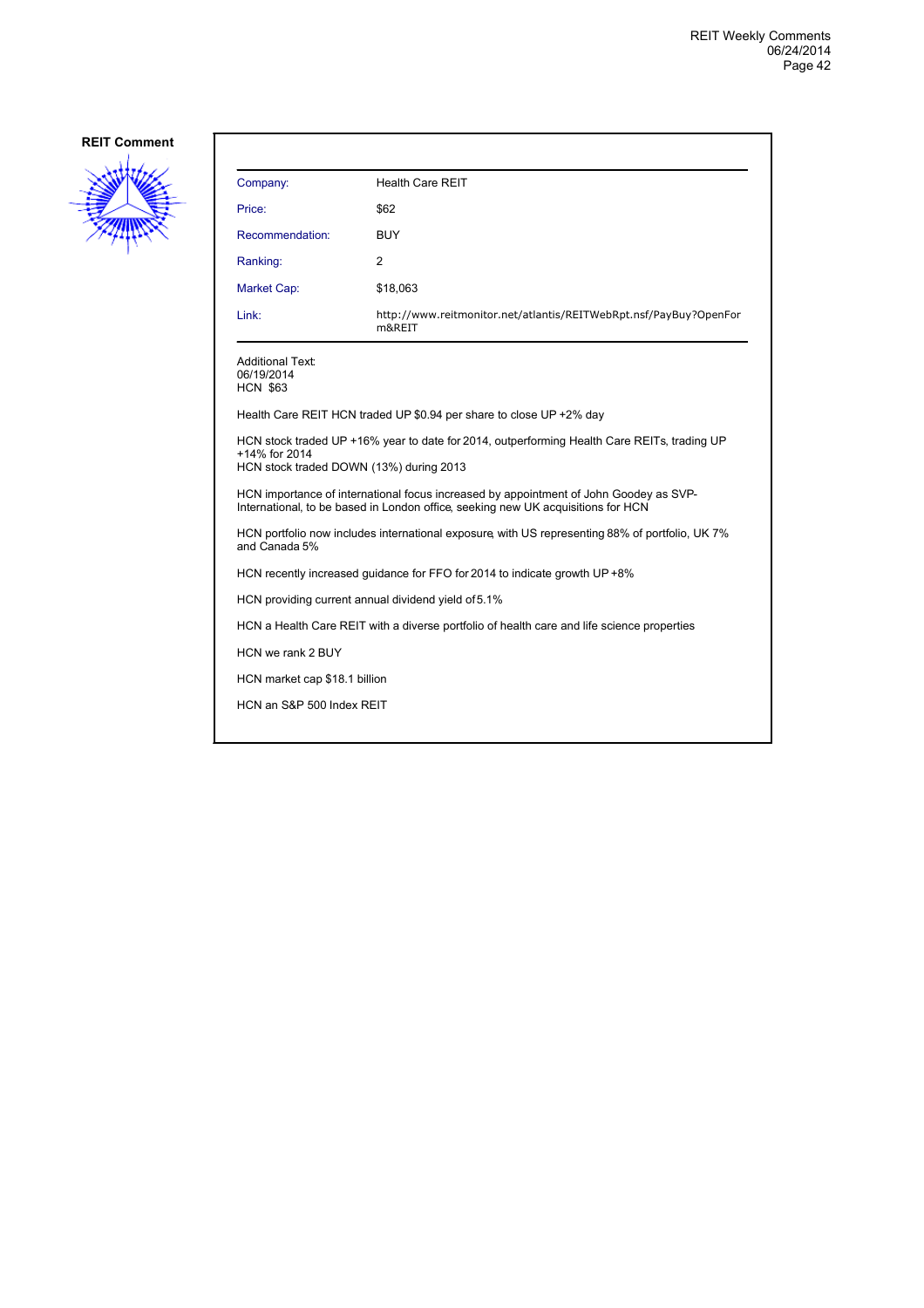

| Company:                                                                                                                                                                                       | Ventas                                                                      |  |
|------------------------------------------------------------------------------------------------------------------------------------------------------------------------------------------------|-----------------------------------------------------------------------------|--|
| Price:                                                                                                                                                                                         | \$63                                                                        |  |
| Recommendation:                                                                                                                                                                                | <b>BUY</b>                                                                  |  |
| Ranking:                                                                                                                                                                                       | $\overline{2}$                                                              |  |
| Market Cap:                                                                                                                                                                                    | \$18,646                                                                    |  |
| Link:                                                                                                                                                                                          | http://www.reitmonitor.net/atlantis/REITWebRpt.nsf/PayBuy?OpenFor<br>m&REIT |  |
| Additional Text:<br>06/19/2014<br><b>VTR \$63</b>                                                                                                                                              |                                                                             |  |
|                                                                                                                                                                                                | Ventas VTR traded UP \$1.19 per share to close UP +2% day                   |  |
| VTR stock traded UP +10% year to date for 2014, underperforming Health Care REITs, trading UP<br>+14% for 2014<br>VTR stock traded DOWN (11%) during 2013                                      |                                                                             |  |
| VTR recent management comments highlight importance of Affordable Care Act driving health care<br>service companies to divest assets, providing new growth opportunities for Health Care REITs |                                                                             |  |
| VTR pending \$3.8 billion acquisitions of 2 diverse portfolios of health care assets to add \$225-\$230<br>million to NOI and \$0.10 per share to FFO for VTR                                  |                                                                             |  |
| VTR quidance for FFO for 2014 indicates growth UP +6%                                                                                                                                          |                                                                             |  |
|                                                                                                                                                                                                | VTR provides current annual dividend yield of 4.6%                          |  |
| VTR a Health Care REIT with a diverse portfolio of health care properties                                                                                                                      |                                                                             |  |
| VTR we rank 2 BUY                                                                                                                                                                              |                                                                             |  |
| VTR market cap \$18.6 billion                                                                                                                                                                  |                                                                             |  |
| VTR an S&P 500 Index REIT                                                                                                                                                                      |                                                                             |  |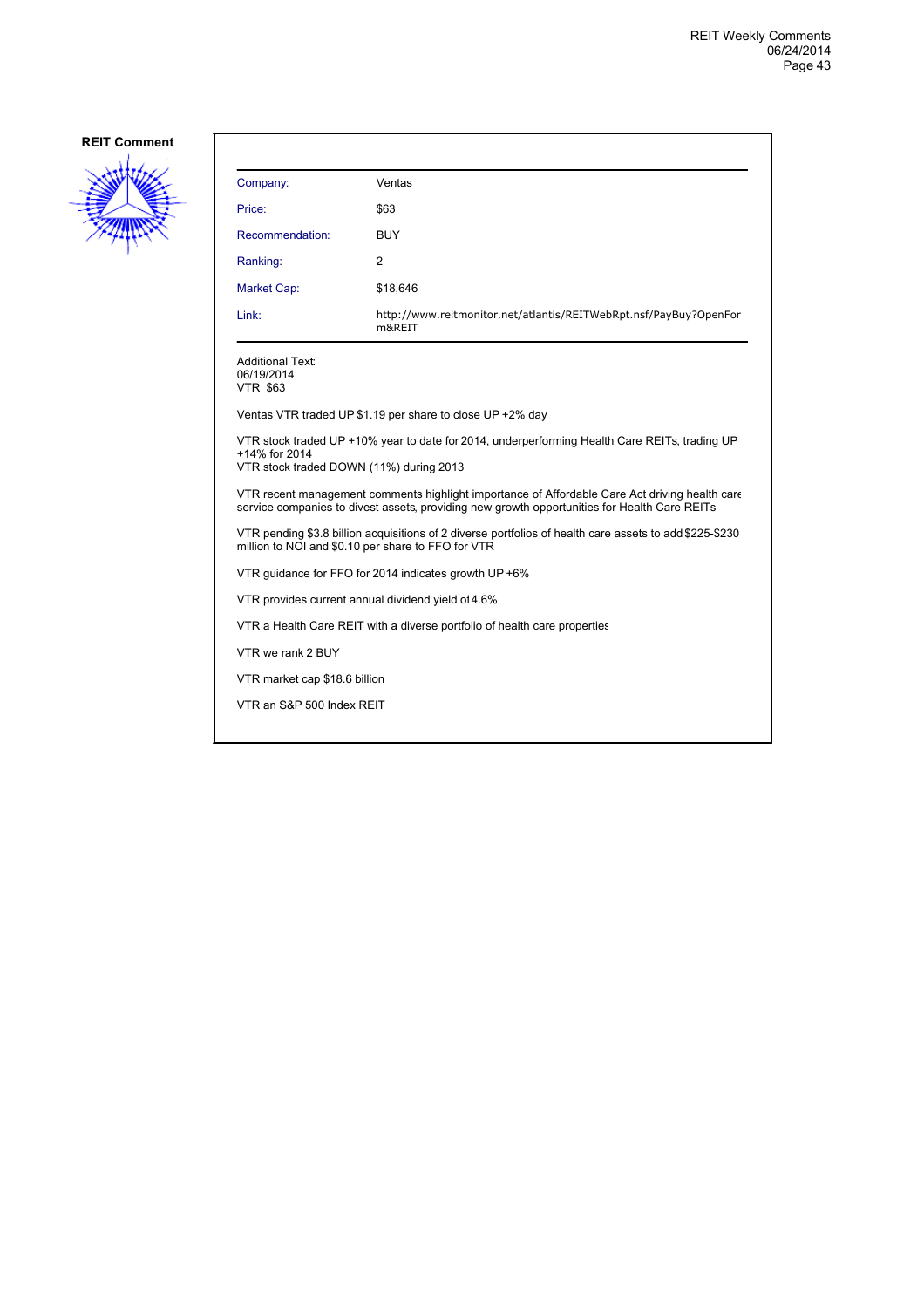

| Company:                                                                                                                                                                 | QTS Realty Trust                                                            |  |
|--------------------------------------------------------------------------------------------------------------------------------------------------------------------------|-----------------------------------------------------------------------------|--|
| Price:                                                                                                                                                                   | \$28                                                                        |  |
| Recommendation:                                                                                                                                                          | <b>BUY</b>                                                                  |  |
| Ranking:                                                                                                                                                                 | 2                                                                           |  |
| Market Cap:                                                                                                                                                              | \$1,044                                                                     |  |
| Link:                                                                                                                                                                    | http://www.reitmonitor.net/atlantis/REITWebRpt.nsf/PayBuy?OpenFor<br>m&REIT |  |
| Additional Text:<br>06/19/2014<br>QTS \$29                                                                                                                               |                                                                             |  |
| QTS Realty Trust QTS traded UP \$0.73 per share to close UP +3% day                                                                                                      |                                                                             |  |
| QTS stock traded UP +14% year to date for 2014, outperforming Specialty REITs, trading UP +11%<br>for 2014<br>QTS stock traded UP +8% for 2013                           |                                                                             |  |
| QTS like other Data Center REITs seeing strong investor interest in rapid growth potential for mobile<br>Internet connectivity, cloud services and big data applications |                                                                             |  |
| QTS opportunity to provide cloud services to federal agency tenants may provide significant long<br>term growth                                                          |                                                                             |  |
| QTS quidance for FFO for 2014 indicates growth UP +40%                                                                                                                   |                                                                             |  |
| QTS increased dividend distribution by 21%, now providing annual dividend yield of 4.1%                                                                                  |                                                                             |  |
| QTS a Specialty Data Center REIT with a portfolio of data centers leased to corporate telecom and<br>government tenants                                                  |                                                                             |  |
| QTS we rank 2 BUY                                                                                                                                                        |                                                                             |  |
| QTS market cap \$1.0 billion                                                                                                                                             |                                                                             |  |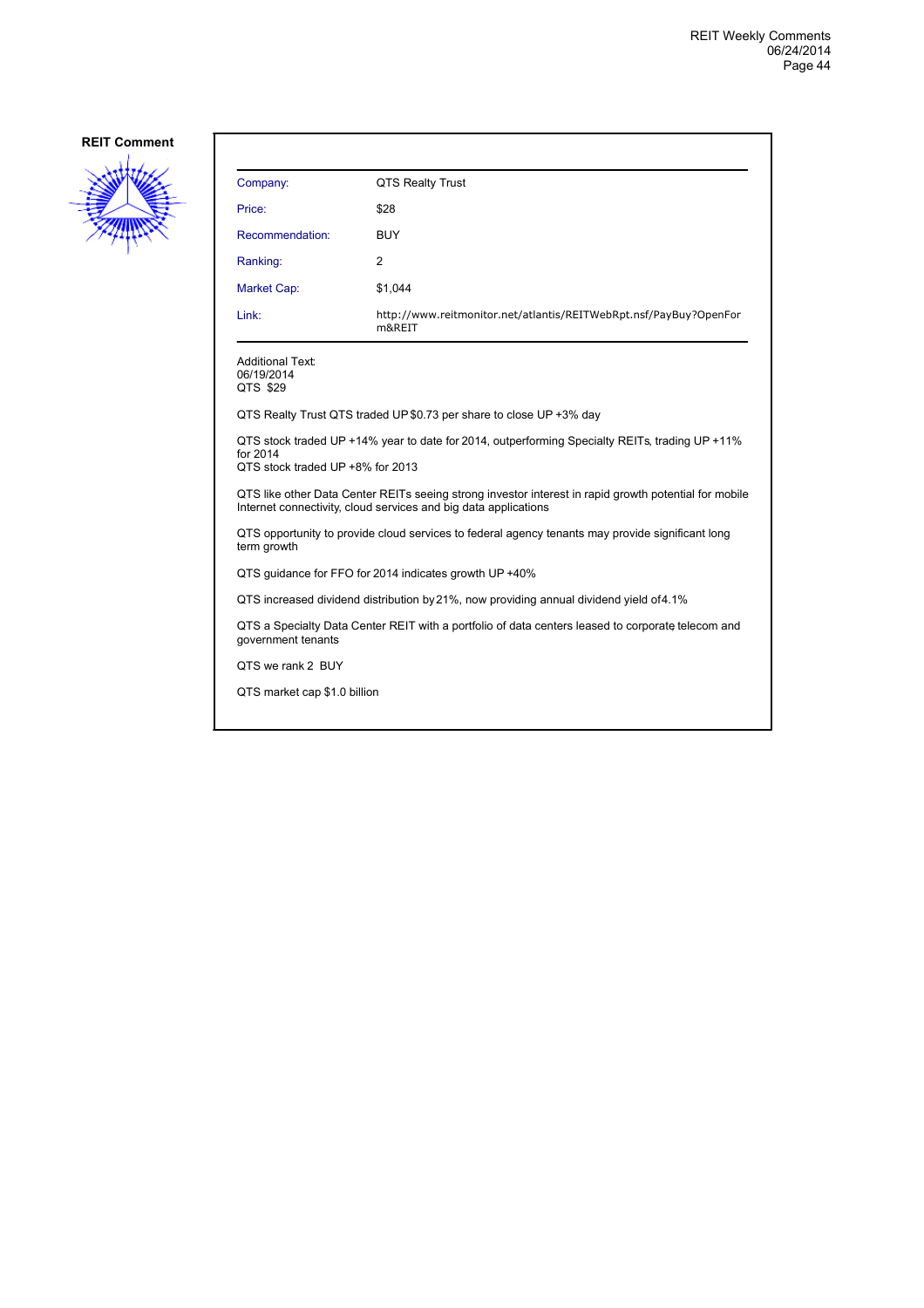

| Company:                                                                                                                                              | <b>EdR</b>                                                                           |  |
|-------------------------------------------------------------------------------------------------------------------------------------------------------|--------------------------------------------------------------------------------------|--|
| Price:                                                                                                                                                | \$10                                                                                 |  |
| Recommendation:                                                                                                                                       | <b>HOLD</b>                                                                          |  |
| Ranking:                                                                                                                                              | 3                                                                                    |  |
| Market Cap:                                                                                                                                           | \$1,208                                                                              |  |
| Link:                                                                                                                                                 | http://www.reitmonitor.net/atlantis/REITWebRpt.nsf/PayBuy?OpenFor<br>m&REIT          |  |
| Additional Text:<br>06/19/2014<br><b>EDR !11</b>                                                                                                      |                                                                                      |  |
| EdR EDR traded UP $$0.23$ per share to close UP +2% day                                                                                               |                                                                                      |  |
| EDR stock traded UP +18% year to date for 2014, outperforming Specialty REITs, trading UP +11%<br>for 2014<br>EDR stock traded DOWN (17%) during 2013 |                                                                                      |  |
| EDR pre-leasing for 2014/2015 academic year progressing, now at 80%                                                                                   |                                                                                      |  |
| EDR construction of new near campus student housing projects to add5% annually to portfolio<br>capacity                                               |                                                                                      |  |
| EDR management making bullish comments on potential for on-campus housing, not a traditional<br>market for Specialty Educational REITs                |                                                                                      |  |
| EDR guidance for FFO for 2014 indicates growth in broad range UP+13%-+24%                                                                             |                                                                                      |  |
| EDR stock price supported by current annual dividend yield of 4.2%                                                                                    |                                                                                      |  |
|                                                                                                                                                       | EDR a Specialty Educational REIT with a portfolio of educational housing communities |  |
| EDR we rank 3 HOLD                                                                                                                                    |                                                                                      |  |
| EDR market cap \$1.2 billion                                                                                                                          |                                                                                      |  |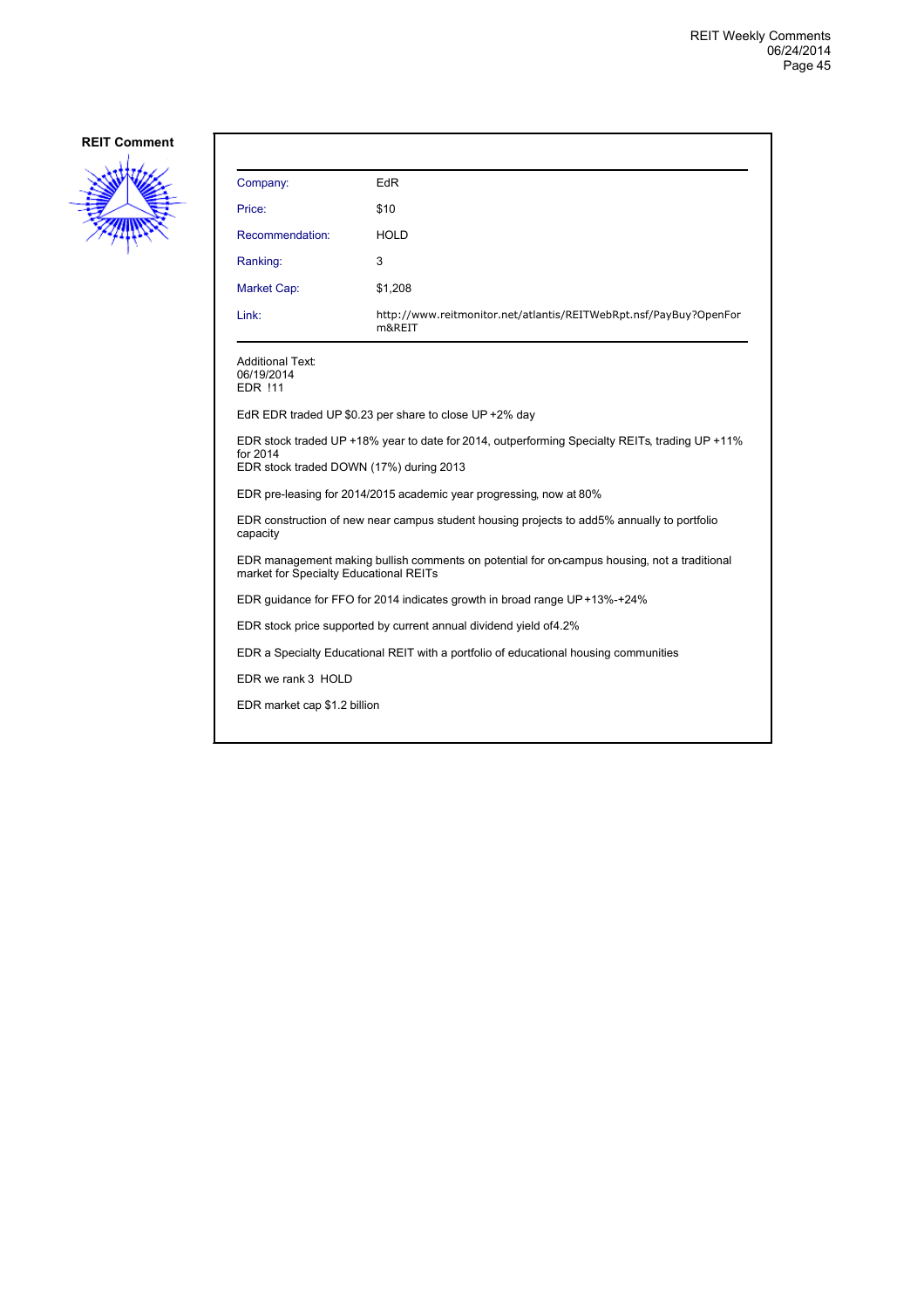

| Company:                                                                                                                                                                                                                                                                                                                                                                                                                        | <b>Digital Realty Trust</b>                                                                                                                                   |  |
|---------------------------------------------------------------------------------------------------------------------------------------------------------------------------------------------------------------------------------------------------------------------------------------------------------------------------------------------------------------------------------------------------------------------------------|---------------------------------------------------------------------------------------------------------------------------------------------------------------|--|
| Price:                                                                                                                                                                                                                                                                                                                                                                                                                          | \$58                                                                                                                                                          |  |
| Recommendation:                                                                                                                                                                                                                                                                                                                                                                                                                 | <b>BUY</b>                                                                                                                                                    |  |
| Ranking:                                                                                                                                                                                                                                                                                                                                                                                                                        | 1                                                                                                                                                             |  |
| Market Cap:                                                                                                                                                                                                                                                                                                                                                                                                                     | \$7,973                                                                                                                                                       |  |
| Link:                                                                                                                                                                                                                                                                                                                                                                                                                           | http://www.reitmonitor.net/atlantis/REITWebRpt.nsf/PayBuy?OpenFor<br>m&REIT                                                                                   |  |
| Additional Text:<br>06/20/2014<br><b>DLR \$58</b>                                                                                                                                                                                                                                                                                                                                                                               |                                                                                                                                                               |  |
|                                                                                                                                                                                                                                                                                                                                                                                                                                 | Digital Realty Trust DLR news of higher cloud software sales from Oracle ORCL highlights<br>increased corporate spending on cloud software and cloud services |  |
| DLR Oracle ORCL reported total cloud software and service sales now at annual rate of \$2.0 billion                                                                                                                                                                                                                                                                                                                             |                                                                                                                                                               |  |
| DLR growth in ClaaS (Cloud as a Service) and PaaS (Platform as a Service) UP +25% and ClaaS<br>(Cloud Infrastructure as a Service) UP 13% (compared to 0% growth for Oracle new software<br>licenses for 4Q FY 2014, ended May 2014) indicates shifting corporate preference to purchase cloud<br>services provided through data centers, instead of purchasing software license for in-house cloud<br>applications development |                                                                                                                                                               |  |
| DLR Data Center REITs compete with cloud software and service vendors including Oracle, IBM<br>and SAP, to deliver cloud applications through data centers to corporate and government customers                                                                                                                                                                                                                                |                                                                                                                                                               |  |
| DLR recent management comments noted now"sold out of inventory" in key markets including<br>northern VA, Phoenix and Silicon Valley CA, while international locations in Singapore and Honc<br>Kong will need new capacity soon                                                                                                                                                                                                 |                                                                                                                                                               |  |
|                                                                                                                                                                                                                                                                                                                                                                                                                                 | DLR guidance for FFO for 2014 indicates growth UP +3%                                                                                                         |  |
|                                                                                                                                                                                                                                                                                                                                                                                                                                 | DLR stock price supported by current annual dividend yield of 5.8%                                                                                            |  |
| DLR the largest publicly traded Data Center REIT with a portfolio of turnkey data centers and office<br>properties                                                                                                                                                                                                                                                                                                              |                                                                                                                                                               |  |
| DLR we rank 1 BUY                                                                                                                                                                                                                                                                                                                                                                                                               |                                                                                                                                                               |  |
| DLR market cap \$8.0 billion                                                                                                                                                                                                                                                                                                                                                                                                    |                                                                                                                                                               |  |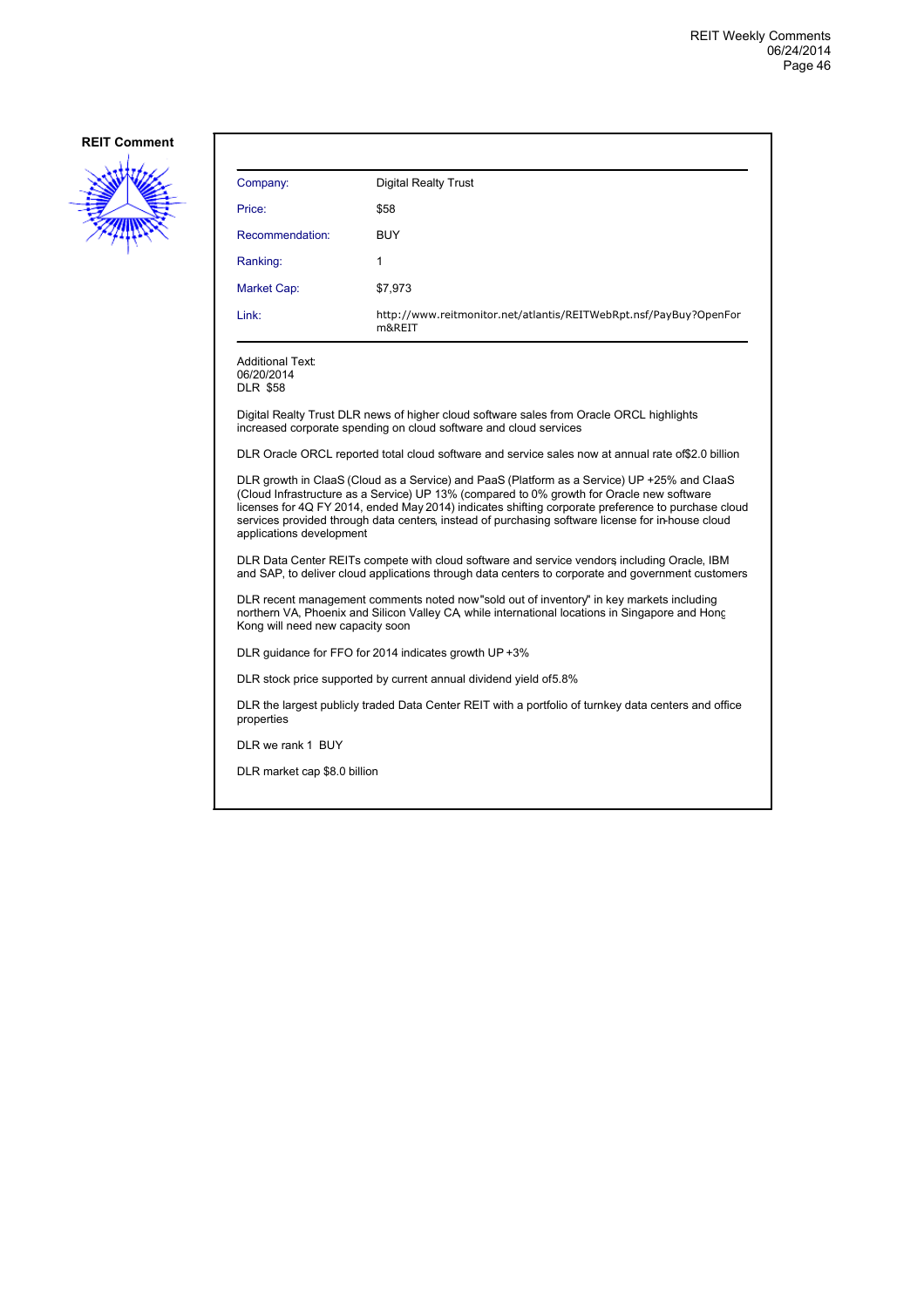

| Company:                                                                                                                                                                                                                                                     | Annaly Capital Management                                                              |  |
|--------------------------------------------------------------------------------------------------------------------------------------------------------------------------------------------------------------------------------------------------------------|----------------------------------------------------------------------------------------|--|
| Price:                                                                                                                                                                                                                                                       | \$12                                                                                   |  |
| Recommendation:                                                                                                                                                                                                                                              | <b>BUY</b>                                                                             |  |
| Ranking:                                                                                                                                                                                                                                                     | 1                                                                                      |  |
| Market Cap:                                                                                                                                                                                                                                                  | \$10,917                                                                               |  |
| Link:                                                                                                                                                                                                                                                        | http://www.reitmonitor.net/atlantis/REITWebRpt.nsf/PayBuy?OpenFor<br>m&REIT            |  |
| <b>Additional Text:</b><br>06/20/2014<br><b>NLY \$12</b>                                                                                                                                                                                                     |                                                                                        |  |
| confidence in housing sector                                                                                                                                                                                                                                 | Annaly Capital Management NLY reduction to forecasts for US home sales indicates lower |  |
| NLY forecast from MBA (Mortgage Bankers Association) for total new and existing home sales<br>reduced by (4.1%) to 5.38 million for 2014, indicating expectation for annual decline in total home<br>sales                                                   |                                                                                        |  |
| NLY similar forecast from Freddie Mac FRE this week indicated total US home sales expected to<br>decline by (1.8%) from previous year to 5.4 million homes for 2014                                                                                          |                                                                                        |  |
| NLY lower confidence in housing sector may result from higher home prices presenting affordability<br>challenge to home buyers, as well as slight increase in interest rates and higher inventory of homes<br>available for sale delaying purchase decisions |                                                                                        |  |
| NLY lower home sales already visible in lower mortgage application volume with mortgage<br>applications for home purchase now DOWN (15%) from previous year, according to MBA                                                                                |                                                                                        |  |
| NLY Financial Mortgage REITs benefit from higher mortgage volume, providing opportunities for<br>portfolio repositioning                                                                                                                                     |                                                                                        |  |
| NLY status quo for Fannie Mae and Freddie Mac now appears likely to continue beyond 2016<br>Presidential election                                                                                                                                            |                                                                                        |  |
| NLY continued quarterly dividend distribution at \$0.30 per share for 2Q 2014                                                                                                                                                                                |                                                                                        |  |
| NLY stock price supported by current annual dividend yield of 10.4%, slightly above the midpoint of<br>the range for Financial Mortgage REITs                                                                                                                |                                                                                        |  |
|                                                                                                                                                                                                                                                              | NLY a Financial Mortgage REIT with a portfolio of agency guaranteed Residential MBS    |  |
| NLY we rank 1 BUY                                                                                                                                                                                                                                            |                                                                                        |  |
| NLY market cap \$10.9 billion                                                                                                                                                                                                                                |                                                                                        |  |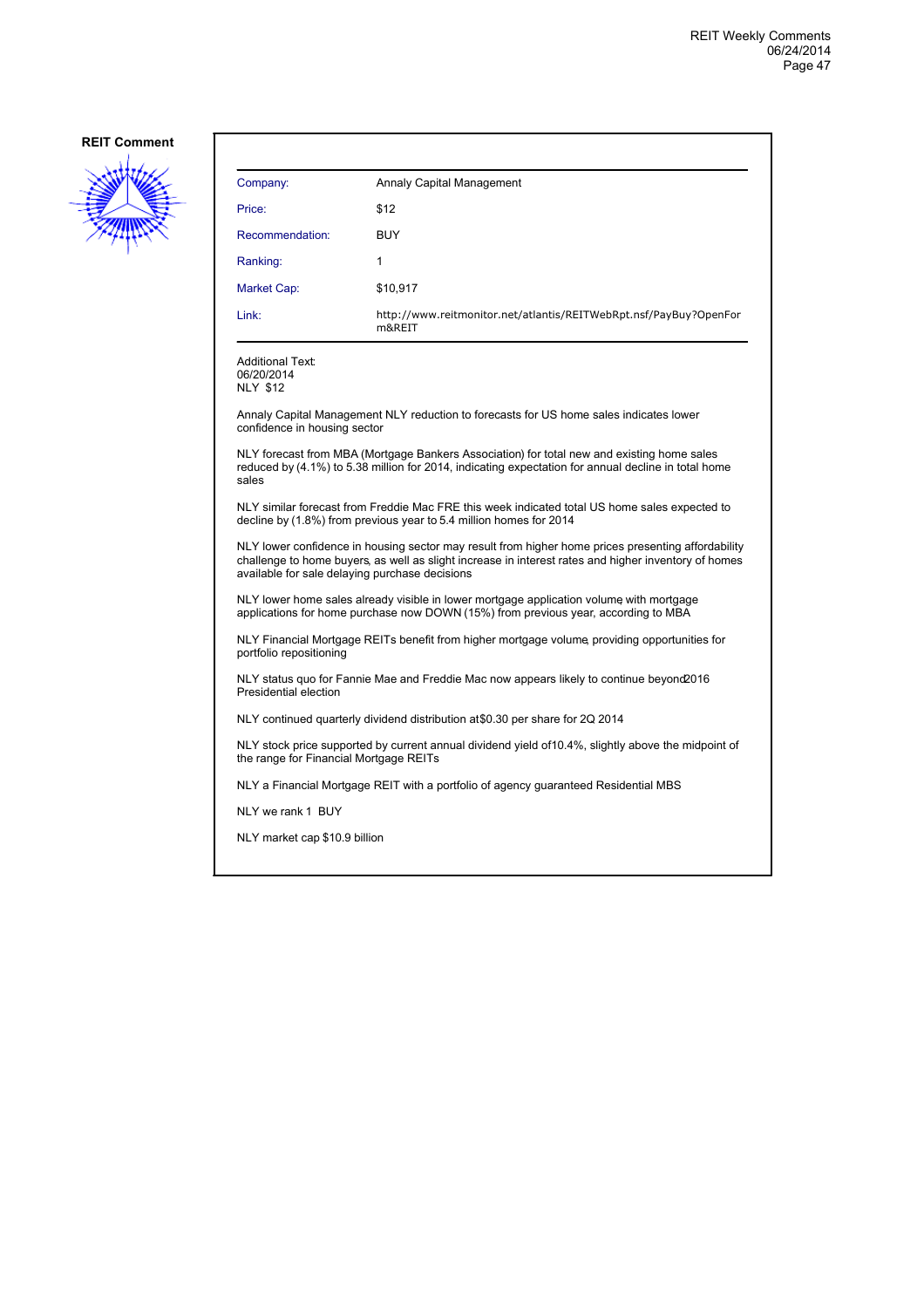

| Company:                                                                                                                                                                                                                                                                                                      | <b>Hospitality Properties Trust</b>                                                           |  |
|---------------------------------------------------------------------------------------------------------------------------------------------------------------------------------------------------------------------------------------------------------------------------------------------------------------|-----------------------------------------------------------------------------------------------|--|
| Price:                                                                                                                                                                                                                                                                                                        | \$30                                                                                          |  |
| Recommendation:                                                                                                                                                                                                                                                                                               | <b>BUY</b>                                                                                    |  |
| Ranking:                                                                                                                                                                                                                                                                                                      | $\overline{2}$                                                                                |  |
| <b>Market Cap:</b>                                                                                                                                                                                                                                                                                            | \$4.431                                                                                       |  |
| Link:                                                                                                                                                                                                                                                                                                         | http://www.reitmonitor.net/atlantis/REITWebRpt.nsf/PayBuy?OpenFor<br>m&REIT                   |  |
| <b>Additional Text:</b><br>06/20/2014<br><b>HPT \$30</b>                                                                                                                                                                                                                                                      |                                                                                               |  |
| improved profitability                                                                                                                                                                                                                                                                                        | Hospitality Properties Trust HPT nearing completion of renovation program expected to deliver |  |
| HPT portfolio of 292 hotels and 197 travel centers concentrated at higher end of highway hotel<br>segment                                                                                                                                                                                                     |                                                                                               |  |
| HPT portfolio hotel brands include Marriott International, InterContionental, Hyatt, Wyndham,<br>Carlson and Morgans hotels, while all travel centers operated by TravelCenters of America TA<br>(contributing 33% of total HPT rental revenue)                                                               |                                                                                               |  |
| HPT portfolio of highway hotels and travel centers normally sees higher occupancy and ancillary<br>sales during summer months due to motorist vacations                                                                                                                                                       |                                                                                               |  |
| HPT contracts with hotel brands require minimum rents and provide HPT with upside when<br>performance targets are reached                                                                                                                                                                                     |                                                                                               |  |
| HPT investment in hotel renovations to peak at \$130 million for 2014, with 30 hotels to complete<br>renovations during 3Q 2014, while only \$35 million renovations budgeted for 2015, when remaining<br>15 hotels to be completed                                                                           |                                                                                               |  |
| HPT expects significant improvement on renovation of Sonesta hotels with Sonesta Resort hotel at<br>Hilton Head Island showing good occupancy gain after completion of renovation                                                                                                                             |                                                                                               |  |
| HPT now seeing CMBS financing available for hotels at4.0%-4.25% interest with 75% LTV ratio                                                                                                                                                                                                                   |                                                                                               |  |
| HPT no guidance provided for normalized FFO for 2014                                                                                                                                                                                                                                                          |                                                                                               |  |
| HPT continues under external management by RMR(Reit Management & Research LLC), a real<br>estate management company that also manages CommonWealth REIT CWH, Government<br>Properties Income Trust GOV, Select Income REIT SIR, TravelCenters of America TA and Senior<br><b>Housing Properties Trust SNH</b> |                                                                                               |  |
|                                                                                                                                                                                                                                                                                                               | HPT stock price supported by current annual dividend yield of 6.6%                            |  |
|                                                                                                                                                                                                                                                                                                               | HPT a Hotel REIT with a portfolio concentrated in highway hotels and travel centers           |  |
| HPT we rank 2 BUY                                                                                                                                                                                                                                                                                             |                                                                                               |  |
| HPT market cap \$4.4 billion                                                                                                                                                                                                                                                                                  |                                                                                               |  |
|                                                                                                                                                                                                                                                                                                               |                                                                                               |  |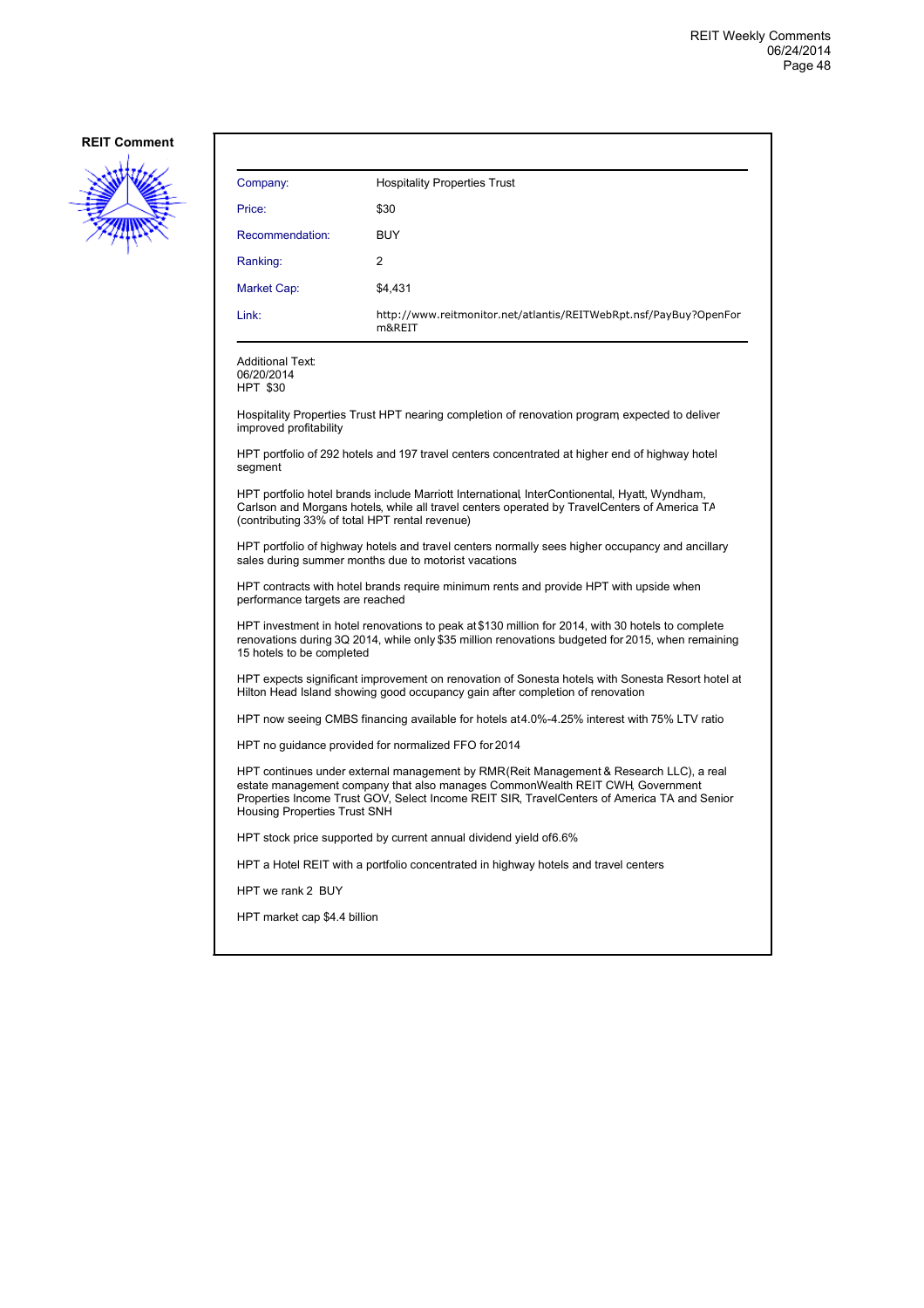

| Company:                                                                                                                                                                                             | EdR                                                                                          |  |
|------------------------------------------------------------------------------------------------------------------------------------------------------------------------------------------------------|----------------------------------------------------------------------------------------------|--|
| Price:                                                                                                                                                                                               | \$10                                                                                         |  |
| Recommendation:                                                                                                                                                                                      | <b>HOLD</b>                                                                                  |  |
| Ranking:                                                                                                                                                                                             | 3                                                                                            |  |
| Market Cap:                                                                                                                                                                                          | \$1,208                                                                                      |  |
| Link:                                                                                                                                                                                                | http://www.reitmonitor.net/atlantis/REITWebRpt.nsf/PayBuy?OpenFor<br>m&REIT                  |  |
| Additional Text:<br>06/20/2014<br><b>EDR \$10</b>                                                                                                                                                    |                                                                                              |  |
|                                                                                                                                                                                                      | Edr EDR long term demand for student housing supports growth for Specialty Educational REITs |  |
| EDR management comments at NAREIT investor conference highlighted balance of supply and<br>demand for student housing                                                                                |                                                                                              |  |
| EDR forecasts total student housing unit supply to increase UP+1.8% for 2014 and UP +1.4% for<br>2015, with total college and university enrollment projected to increase UF +1.4% for 2014 and 2015 |                                                                                              |  |
| EDR management projects same property revenues to increase UP+3%-+4% for academic year<br>2014-2015, compared to UP +5% for previous academic year                                                   |                                                                                              |  |
| EDR currently expects to deliver newly constructed student housing of \$300 million for 2014, \$120<br>million for 2015 and \$100 million for 2016                                                   |                                                                                              |  |
| EDR sees significant long term potential for on-campus housing, not a traditional market for<br>Specialty Educational REITs, as universities address need to update legacy on campus housing         |                                                                                              |  |
| EDR expects to own 8,000 on-campus beds by 2016, most at University of KY                                                                                                                            |                                                                                              |  |
|                                                                                                                                                                                                      | EDR guidance for FFO for 2014 indicates growth in broad range UP+13%-+24%                    |  |
| EDR stock price supported by current annual dividend yield of 4.2%                                                                                                                                   |                                                                                              |  |
|                                                                                                                                                                                                      | EDR a Specialty Educational REIT with a portfolio of educational housing communities         |  |
| EDR we rank 3 HOLD                                                                                                                                                                                   |                                                                                              |  |
| EDR market cap \$1.2 billion                                                                                                                                                                         |                                                                                              |  |
|                                                                                                                                                                                                      |                                                                                              |  |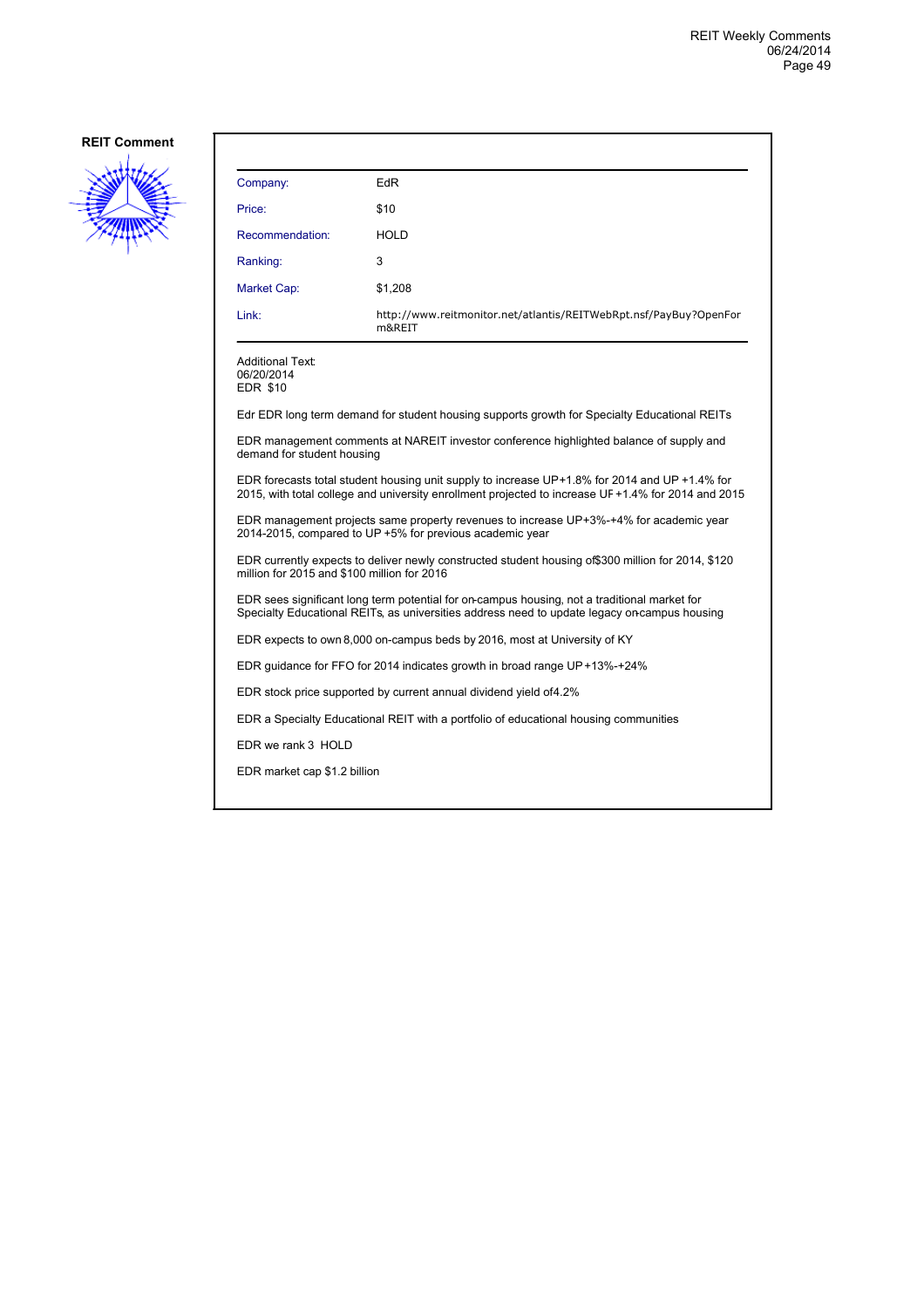

| Company:                                                                                                                                                                                                                                                                      | <b>PREIT</b>                                                                                                                                                         |  |
|-------------------------------------------------------------------------------------------------------------------------------------------------------------------------------------------------------------------------------------------------------------------------------|----------------------------------------------------------------------------------------------------------------------------------------------------------------------|--|
| Price:                                                                                                                                                                                                                                                                        | \$18                                                                                                                                                                 |  |
| Recommendation:                                                                                                                                                                                                                                                               | <b>BUY</b>                                                                                                                                                           |  |
| Ranking:                                                                                                                                                                                                                                                                      | 2                                                                                                                                                                    |  |
| Market Cap:                                                                                                                                                                                                                                                                   | \$1,253                                                                                                                                                              |  |
| Link:                                                                                                                                                                                                                                                                         | http://www.reitmonitor.net/atlantis/REITWebRpt.nsf/PayBuy?OpenFor<br>m&REIT                                                                                          |  |
| <b>Additional Text:</b><br>06/20/2014<br><b>PEI \$18</b>                                                                                                                                                                                                                      |                                                                                                                                                                      |  |
|                                                                                                                                                                                                                                                                               | PREIT PEI portfolio restructuring to drive FFO growth                                                                                                                |  |
|                                                                                                                                                                                                                                                                               | PEI management comments at recent NAREIT investor forum noted potential impact of new upscale<br>retail developments to improve profitability and rate of NOI growth |  |
| PEI seeking to maximize shareholder value by divesting renovating and remerchandising less<br>productive retail centers, while concentrating investment in regional malls offering highest potentia<br>for tenant sales                                                       |                                                                                                                                                                      |  |
| during June 2014                                                                                                                                                                                                                                                              | PEI expects to divest 3 malls during 2014, including South Mall in Allentown PA expected to close                                                                    |  |
| PEI pending \$465 million acquisition of Springfield Town Center in VA from Vornado Realty Trust<br>VNO adds a new upscale regional mall to PEI portfolic, expected to generate more than \$525 in<br>tenant sales per square foot in first year after September 2014 opening |                                                                                                                                                                      |  |
| PEI Vornado Realty Trust VNO to be paid additional consideration of50% of stabilized value over<br>purchase price after 3 years, using 5.5X cap rate                                                                                                                          |                                                                                                                                                                      |  |
| PEI Springfield Town Center now 75% leased, triggering timing of pending purchase                                                                                                                                                                                             |                                                                                                                                                                      |  |
| PEI management also excited about potential for The Gallery in downtown Philadelphia with<br>opening of anchor tenant Century 21 scheduled for October 2014                                                                                                                   |                                                                                                                                                                      |  |
| PEI seeking to close gap between current stock price of \$18 per share and consensus NAV (net<br>asset value) of \$25-\$26 per share                                                                                                                                          |                                                                                                                                                                      |  |
| PEI announced lower FFO for 1Q 2014, down (9%) due to lower same property NOI and dilution<br>from recent share offering                                                                                                                                                      |                                                                                                                                                                      |  |
| PEI guidance for FFO for 2014 indicates growth UP +6%                                                                                                                                                                                                                         |                                                                                                                                                                      |  |
|                                                                                                                                                                                                                                                                               | PEI provides current annual dividend yield of 4.5%                                                                                                                   |  |
|                                                                                                                                                                                                                                                                               | PEI a Retail REIT with a portfolio of regional malls in mid-Atlantic states                                                                                          |  |
| PEI we rank 2 BUY                                                                                                                                                                                                                                                             |                                                                                                                                                                      |  |
| PEI market cap \$1.3 billion                                                                                                                                                                                                                                                  |                                                                                                                                                                      |  |
|                                                                                                                                                                                                                                                                               |                                                                                                                                                                      |  |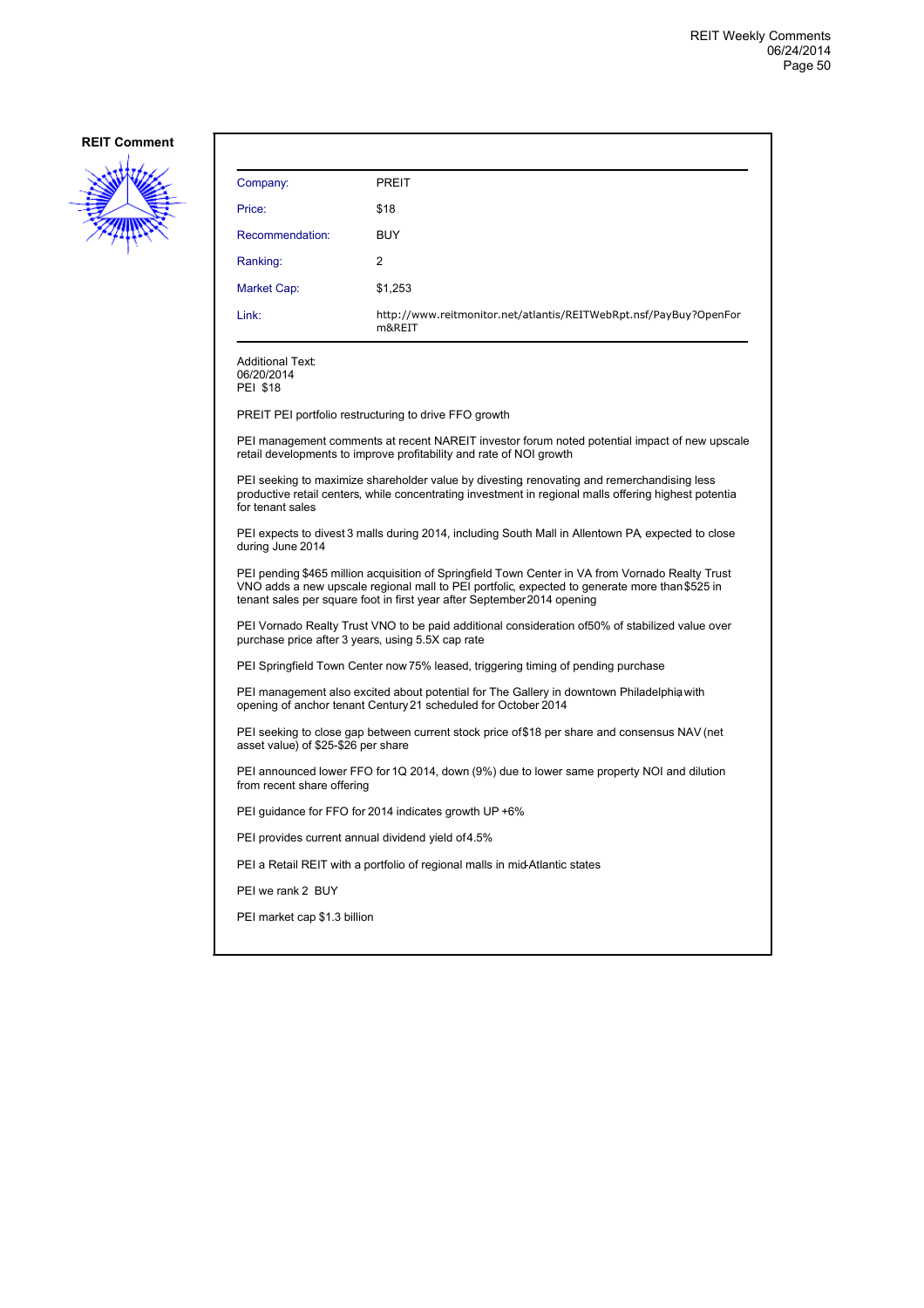

| Company:                                                                                                                                                             | Newcastle Investment                                                        |  |  |
|----------------------------------------------------------------------------------------------------------------------------------------------------------------------|-----------------------------------------------------------------------------|--|--|
| Price:                                                                                                                                                               | \$5                                                                         |  |  |
| Recommendation:                                                                                                                                                      | <b>BUY</b>                                                                  |  |  |
| Ranking:                                                                                                                                                             | 2                                                                           |  |  |
| <b>Market Cap:</b>                                                                                                                                                   | \$1,710                                                                     |  |  |
| Link:                                                                                                                                                                | http://www.reitmonitor.net/atlantis/REITWebRpt.nsf/PayBuy?OpenFor<br>m&REIT |  |  |
| <b>Additional Text:</b><br>06/20/2014<br>NCT \$5                                                                                                                     |                                                                             |  |  |
| Newcastle Investment NCT traded DOWN (\$0.13) per share to close DOWN (3%) day                                                                                       |                                                                             |  |  |
| NCT stock traded DOWN (18%) year to date for 2014, underperforming Financial Commercial<br>REITs, trading unchanged for 2014<br>NCT stock traded UP +47% during 2014 |                                                                             |  |  |
| NCT 2014 stock price decline reflects transfer of value in February 2014 spin-off of New Media<br>Investment Group NEWM to shareholders of NCT                       |                                                                             |  |  |
| NCT announced pending spin-off of senior housing investments to new publicly traded REIT with<br>NYSE listing, to be known as New Senior Investment Group SNR        |                                                                             |  |  |
| NCT senior housing portfolio now 67% independent living, with the rest characterized as assisted<br>living                                                           |                                                                             |  |  |
| NCT provides current dividend yield of 8.5%                                                                                                                          |                                                                             |  |  |
| <b>NCT a Financial Commercial REIT</b>                                                                                                                               |                                                                             |  |  |
| NCT we rank 2 BUY                                                                                                                                                    |                                                                             |  |  |
| NCT market cap \$1.7 billion                                                                                                                                         |                                                                             |  |  |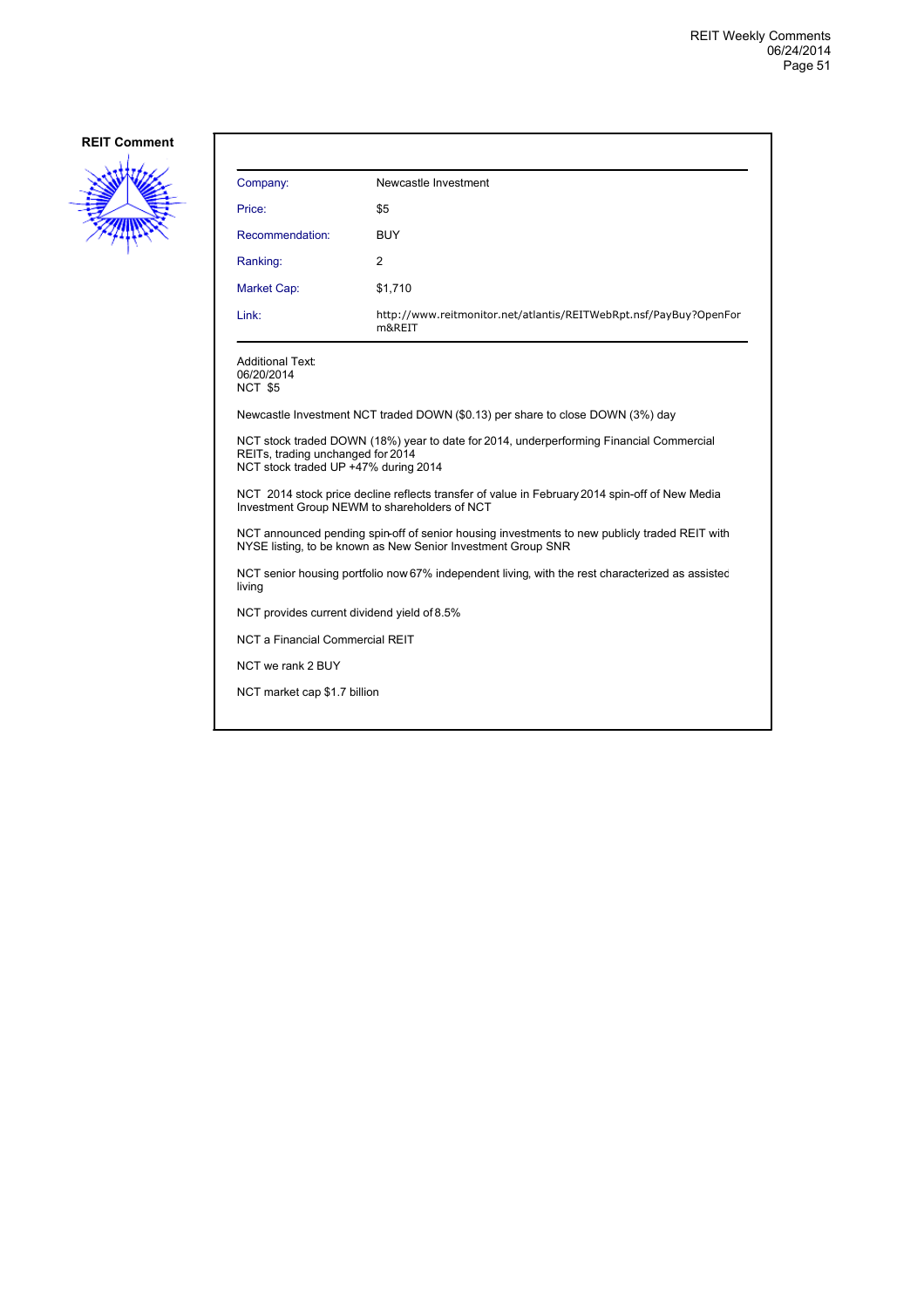

| Company:                                                                                                                                                                                                                    | <b>Medical Properties Trust</b>                                             |  |  |  |
|-----------------------------------------------------------------------------------------------------------------------------------------------------------------------------------------------------------------------------|-----------------------------------------------------------------------------|--|--|--|
| Price:                                                                                                                                                                                                                      | \$13                                                                        |  |  |  |
| Recommendation:                                                                                                                                                                                                             | <b>BUY</b>                                                                  |  |  |  |
| Ranking:                                                                                                                                                                                                                    | 2                                                                           |  |  |  |
| Market Cap:                                                                                                                                                                                                                 | \$2,190                                                                     |  |  |  |
| Link:                                                                                                                                                                                                                       | http://www.reitmonitor.net/atlantis/REITWebRpt.nsf/PayBuy?OpenFor<br>m&REIT |  |  |  |
| <b>Additional Text:</b><br>06/20/2014<br><b>MPW \$13</b>                                                                                                                                                                    |                                                                             |  |  |  |
| Medical Properties Trust MPW traded UP \$0.37 per share to close UP +3% day                                                                                                                                                 |                                                                             |  |  |  |
| MPW stock traded UP +9% during 2014, underperforming Health Care REITs, trading UP +14%<br>MPW stock traded UP +2% during 2013                                                                                              |                                                                             |  |  |  |
| MPW Health Care REITs positioned to acquire legacy assets to be divested by health care service<br>providers and network operators in bid to invest in expansion to meet higher patient demand under<br>Affordable Care Act |                                                                             |  |  |  |
| MPW portfolio driven by significant acquisitions, with target of \$500 million acquisitions during 2014                                                                                                                     |                                                                             |  |  |  |
| MPW guidance for FFO for 2014 indicates growth UP +15%                                                                                                                                                                      |                                                                             |  |  |  |
| MPW stock price supported by current yield of 6.3%                                                                                                                                                                          |                                                                             |  |  |  |
| MPW a Health Care REIT with a portfolio of acute care and specialty hospitals                                                                                                                                               |                                                                             |  |  |  |
| MPW we rank 2 BUY                                                                                                                                                                                                           |                                                                             |  |  |  |
| MPW market cap \$2.2 billion                                                                                                                                                                                                |                                                                             |  |  |  |
|                                                                                                                                                                                                                             |                                                                             |  |  |  |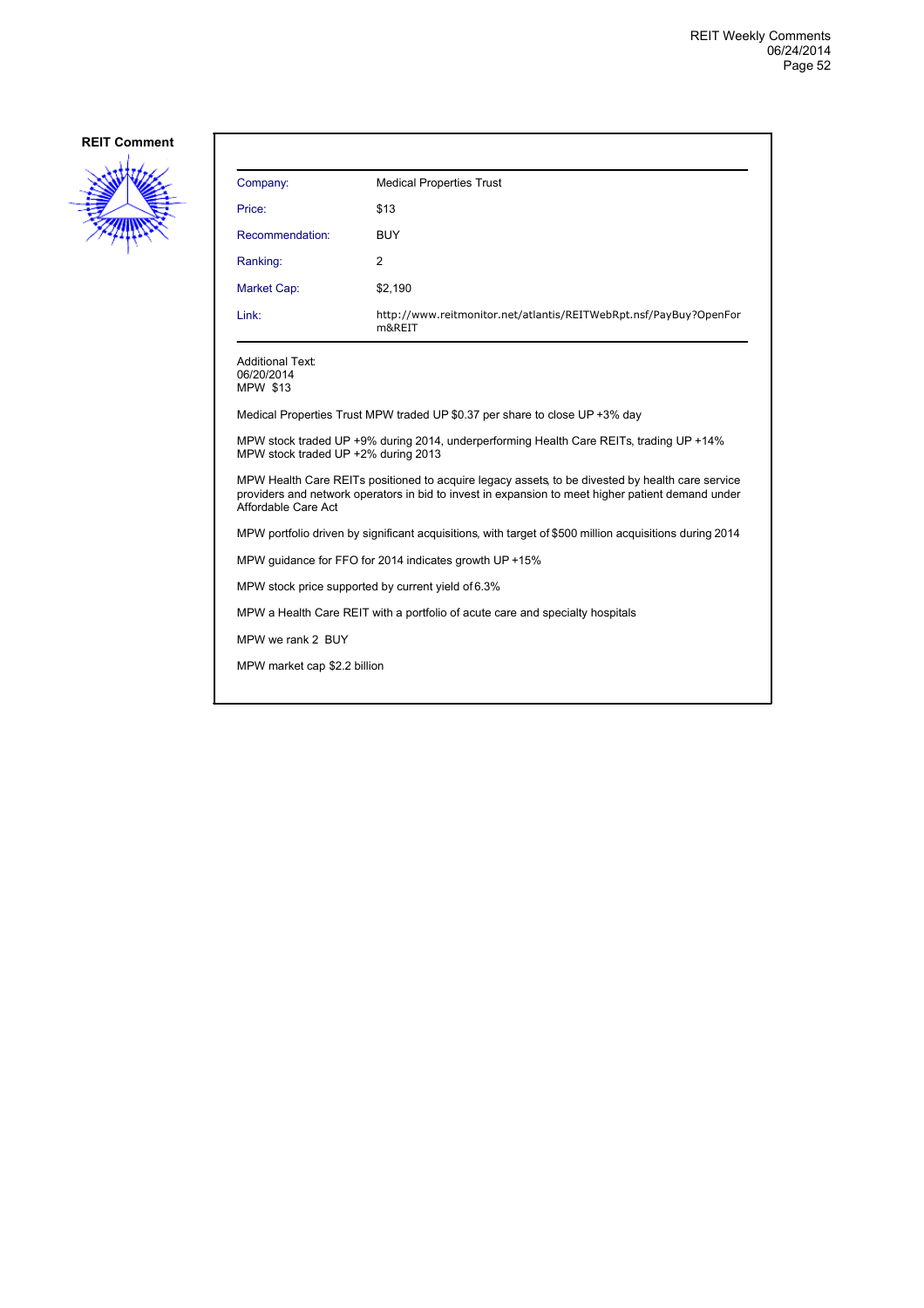

| Company:                                                                                                                                                                      | Strategic Hotels & Resorts                                                  |  |  |  |
|-------------------------------------------------------------------------------------------------------------------------------------------------------------------------------|-----------------------------------------------------------------------------|--|--|--|
| Price:                                                                                                                                                                        | \$12                                                                        |  |  |  |
| Recommendation:                                                                                                                                                               | <b>BUY</b>                                                                  |  |  |  |
| Ranking:                                                                                                                                                                      | 2                                                                           |  |  |  |
| Market Cap:                                                                                                                                                                   | \$2,481                                                                     |  |  |  |
| Link:                                                                                                                                                                         | http://www.reitmonitor.net/atlantis/REITWebRpt.nsf/PayBuy?OpenFor<br>m&REIT |  |  |  |
| <b>Additional Text:</b><br>06/20/2014<br><b>BEE \$12</b>                                                                                                                      |                                                                             |  |  |  |
| Strategic Hotels & Resorts BEE traded UP \$0.28 per share to close UP +2% day                                                                                                 |                                                                             |  |  |  |
| BEE stock traded UP +25% year to date for 2014, outperforming Hotel REITs, trading UP +15% for<br>2014<br>BEE stock traded UP +48% during 2013                                |                                                                             |  |  |  |
| BEE acquisition of joint venture interest in Fairmont Scottsdale Princess appears particularly well<br>timed in light of growth in group bookings, particularly in western US |                                                                             |  |  |  |
| BEE management indicated group nights UP+5.8% year to date for 2014, with group average room<br>rates UP +2.5%                                                                |                                                                             |  |  |  |
| BEE has not yet restored common stock dividends                                                                                                                               |                                                                             |  |  |  |
| BEE a Hotel REIT with a portfolio of upscale and resort hotels in US Europe and Mexico                                                                                        |                                                                             |  |  |  |
| BEE we recently UPGRADED rank to 2 BUY                                                                                                                                        |                                                                             |  |  |  |
| BEE market cap \$2.5 billion                                                                                                                                                  |                                                                             |  |  |  |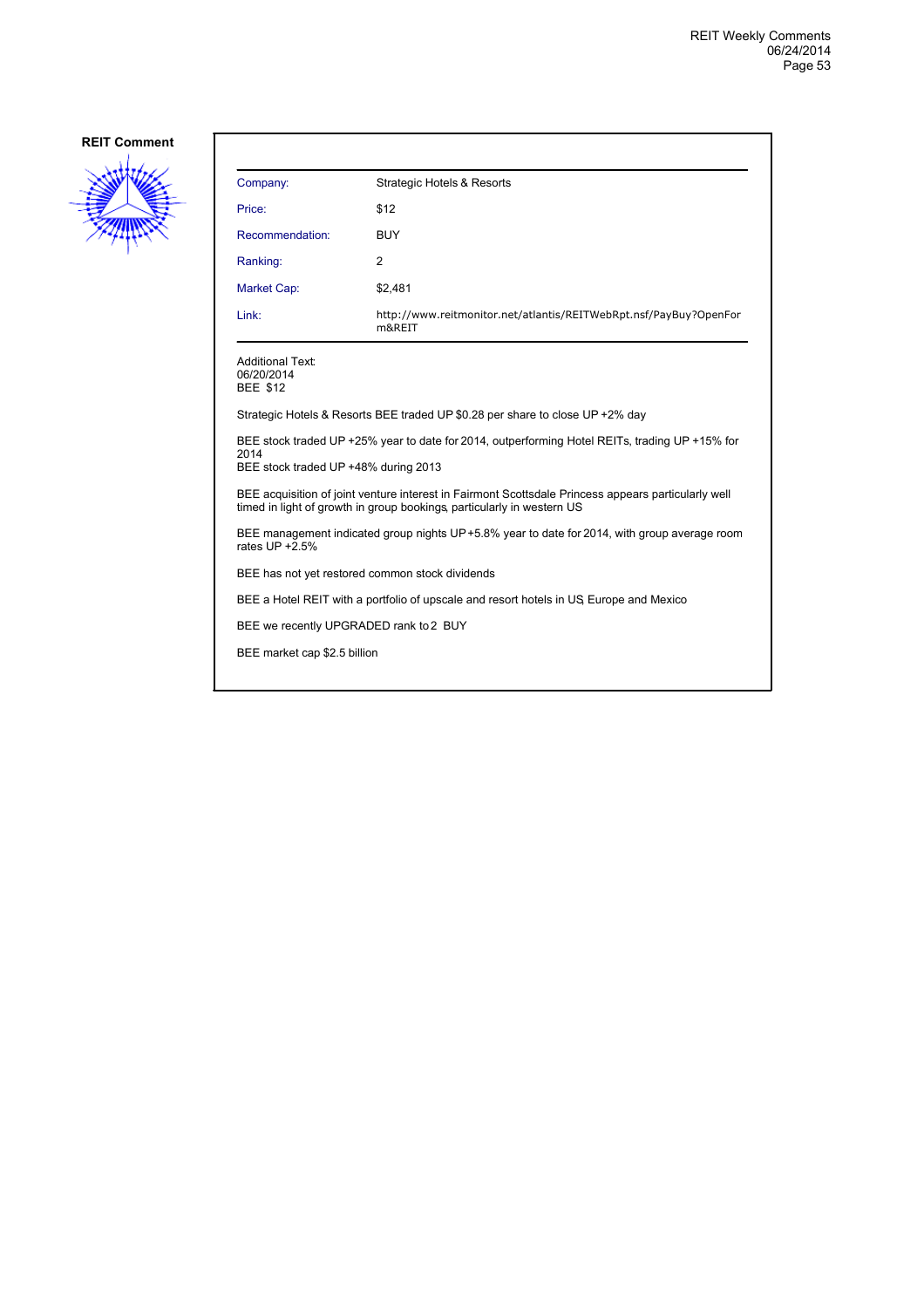

| Company:                                                                                                                                                                                                                                                | CyrusOne                                                                    |  |  |  |
|---------------------------------------------------------------------------------------------------------------------------------------------------------------------------------------------------------------------------------------------------------|-----------------------------------------------------------------------------|--|--|--|
| Price:                                                                                                                                                                                                                                                  | \$24                                                                        |  |  |  |
| Recommendation:                                                                                                                                                                                                                                         | BUY                                                                         |  |  |  |
| Ranking:                                                                                                                                                                                                                                                | 2                                                                           |  |  |  |
| <b>Market Cap:</b>                                                                                                                                                                                                                                      | \$1,573                                                                     |  |  |  |
| Link:                                                                                                                                                                                                                                                   | http://www.reitmonitor.net/atlantis/REITWebRpt.nsf/PayBuy?OpenFor<br>m&REIT |  |  |  |
| <b>Additional Text:</b><br>06/20/2014<br>CONE \$24                                                                                                                                                                                                      |                                                                             |  |  |  |
| CyrusOne CONE traded UP \$0.60 per share to close UP +3% day                                                                                                                                                                                            |                                                                             |  |  |  |
| CONE stock traded UP +8% year to date for 2014, underperforming Specialty REITs, trading UP<br>+11% for 2014<br>CONE stock traded UP +5% for 2013, as investors await disposition of Cincinnati Bell 67%<br>ownership stake                             |                                                                             |  |  |  |
| CONE results reported by Oracle ORCL show importance of shift to purchase of CLaaS(Cloud as a<br>Service) as corporations seek to rely on data center operators instead of in-house development of<br>cloud applications                                |                                                                             |  |  |  |
| CONE strategy focused on taking over entire data center investment and applications for Fortune<br>1000 companies on outsourced basis, while most other Data Center REITs focus on cc-location and<br>cloud services limited to only a few applications |                                                                             |  |  |  |
| CONE concentration of one third of rental revenue in oil service customers another differentiating<br>factor                                                                                                                                            |                                                                             |  |  |  |
| CONE recently increased dividend by 31% for 2014, bringing current annual dividend yield to 3.5%                                                                                                                                                        |                                                                             |  |  |  |
| CONE a Specialty Data Center REIT with a portfolio of data centers primarily providing colocation<br>services to corporate customers                                                                                                                    |                                                                             |  |  |  |
| CONE we rank 2 BUY                                                                                                                                                                                                                                      |                                                                             |  |  |  |
| CONE market cap \$1.6 billion                                                                                                                                                                                                                           |                                                                             |  |  |  |